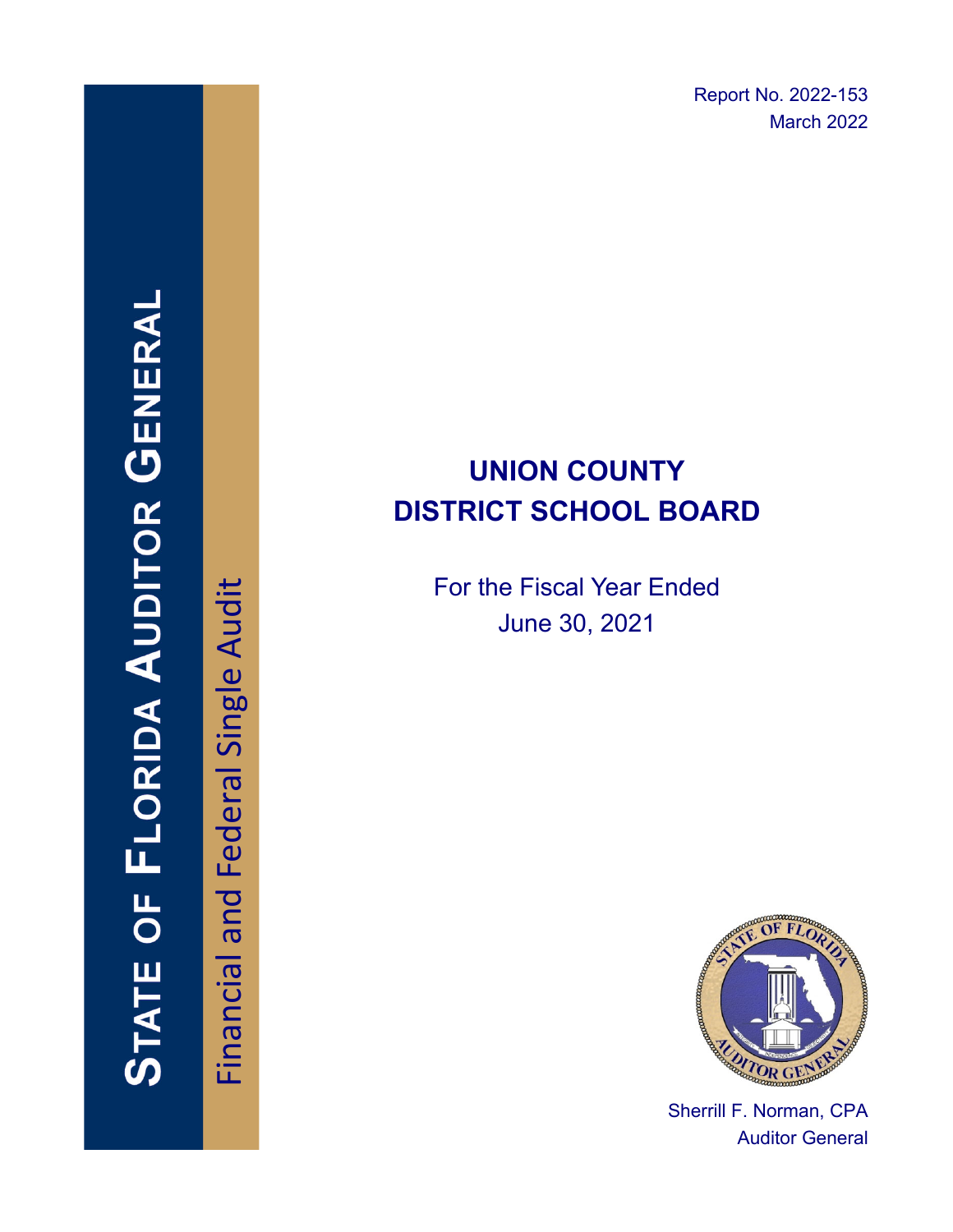#### **Board Members and Superintendent**

During the 2020-21 fiscal year, Michael Ripplinger served as Acting Superintendent of the Union County Schools from November 17, 2020, Carlton Faulk served as Superintendent before that date, and the following individuals served as School Board Members:

|                                             | District No. |
|---------------------------------------------|--------------|
| Allen Parrish                               |              |
| Russell Gordon, Vice Chair through 11-16-20 | 2            |
| Curtis L. Clyatt, Chair                     | 3            |
| Becky Raulerson, Vice Chair from 11-17-20   |              |
| Terra Johnson                               | .5           |
|                                             |              |

The Auditor General conducts audits of governmental entities to provide the Legislature, Florida's citizens, public entity management, and other stakeholders unbiased, timely, and relevant information for use in promoting government accountability and stewardship and improving government operations.

The team leader was Ashton Balkcom, and the audit was supervised by Denita K. Tyre, CPA.

Please address inquiries regarding this report to Edward A. Waller, CPA, Audit Manager, by e-mail at tedwaller@aud.state.fl.us or by telephone at (850) 412-2887.

This report and other reports prepared by the Auditor General are available at:

[FLAuditor.gov](http://flauditor.gov/)

Printed copies of our reports may be requested by contacting us at:

**State of Florida Auditor General** 

**Claude Pepper Building, Suite G74 · 111 West Madison Street · Tallahassee, FL 32399-1450 · (850) 412-2722**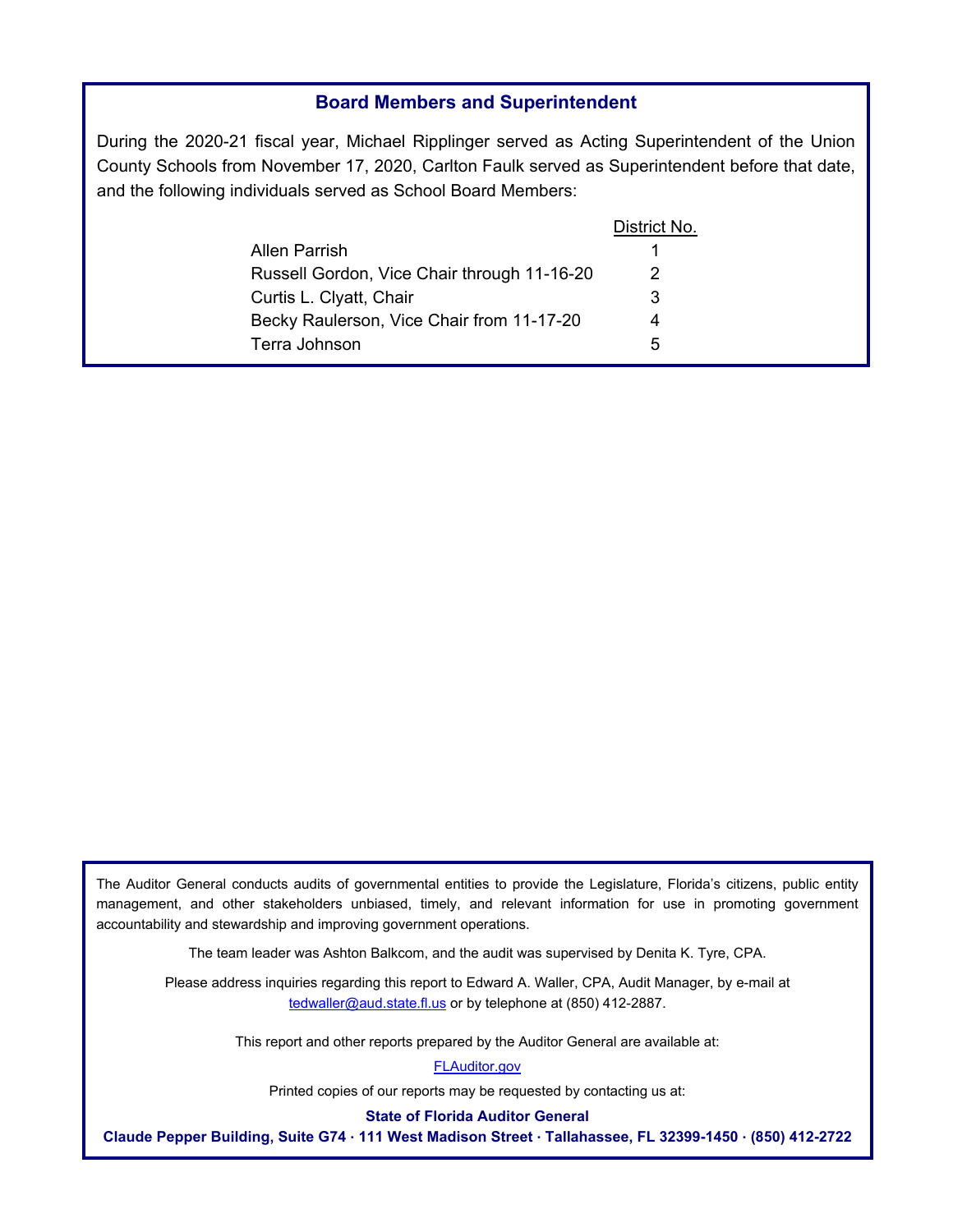## **UNION COUNTY DISTRICT SCHOOL BOARD TABLE OF CONTENTS**

|                                                                                                                                                                         | Page<br>No.    |
|-------------------------------------------------------------------------------------------------------------------------------------------------------------------------|----------------|
|                                                                                                                                                                         | Ť              |
| <b>INDEPENDENT AUDITOR'S REPORT</b>                                                                                                                                     |                |
|                                                                                                                                                                         | 1              |
|                                                                                                                                                                         | 3              |
|                                                                                                                                                                         | $\overline{4}$ |
| <b>BASIC FINANCIAL STATEMENTS</b>                                                                                                                                       |                |
|                                                                                                                                                                         | 11             |
|                                                                                                                                                                         | 12             |
|                                                                                                                                                                         | 14             |
| Reconciliation of the Governmental Funds Balance Sheet                                                                                                                  | 16             |
| Statement of Revenues, Expenditures, and Changes in                                                                                                                     | 18             |
| Reconciliation of the Governmental Funds Statement of<br>Revenues, Expenditures, and Changes in Fund Balances                                                           | 20             |
|                                                                                                                                                                         | 21             |
|                                                                                                                                                                         | 22             |
|                                                                                                                                                                         | 23             |
| OTHER REQUIRED SUPPLEMENTARY INFORMATION                                                                                                                                |                |
| Budgetary Comparison Schedule – General and Major Special Revenue Funds                                                                                                 | 48             |
| Schedule of Changes in the District's Total OPEB Liability and Related Ratios                                                                                           | 52             |
| Schedule of the District's Proportionate Share of the Net Pension Liability – Florida                                                                                   | 53             |
| Schedule of District Contributions - Florida Retirement System Pension Plan                                                                                             | 53             |
| Schedule of the District's Proportionate Share of the Net Pension Liability - Health                                                                                    | 54             |
| Schedule of District Contributions - Health Insurance Subsidy Pension Plan                                                                                              | 54             |
|                                                                                                                                                                         | 55             |
|                                                                                                                                                                         | 56             |
| INDEPENDENT AUDITOR'S REPORT ON INTERNAL CONTROL OVER<br>FINANCIAL REPORTING AND ON COMPLIANCE AND OTHER MATTERS<br>BASED ON AN AUDIT OF FINANCIAL STATEMENTS PERFORMED | 58             |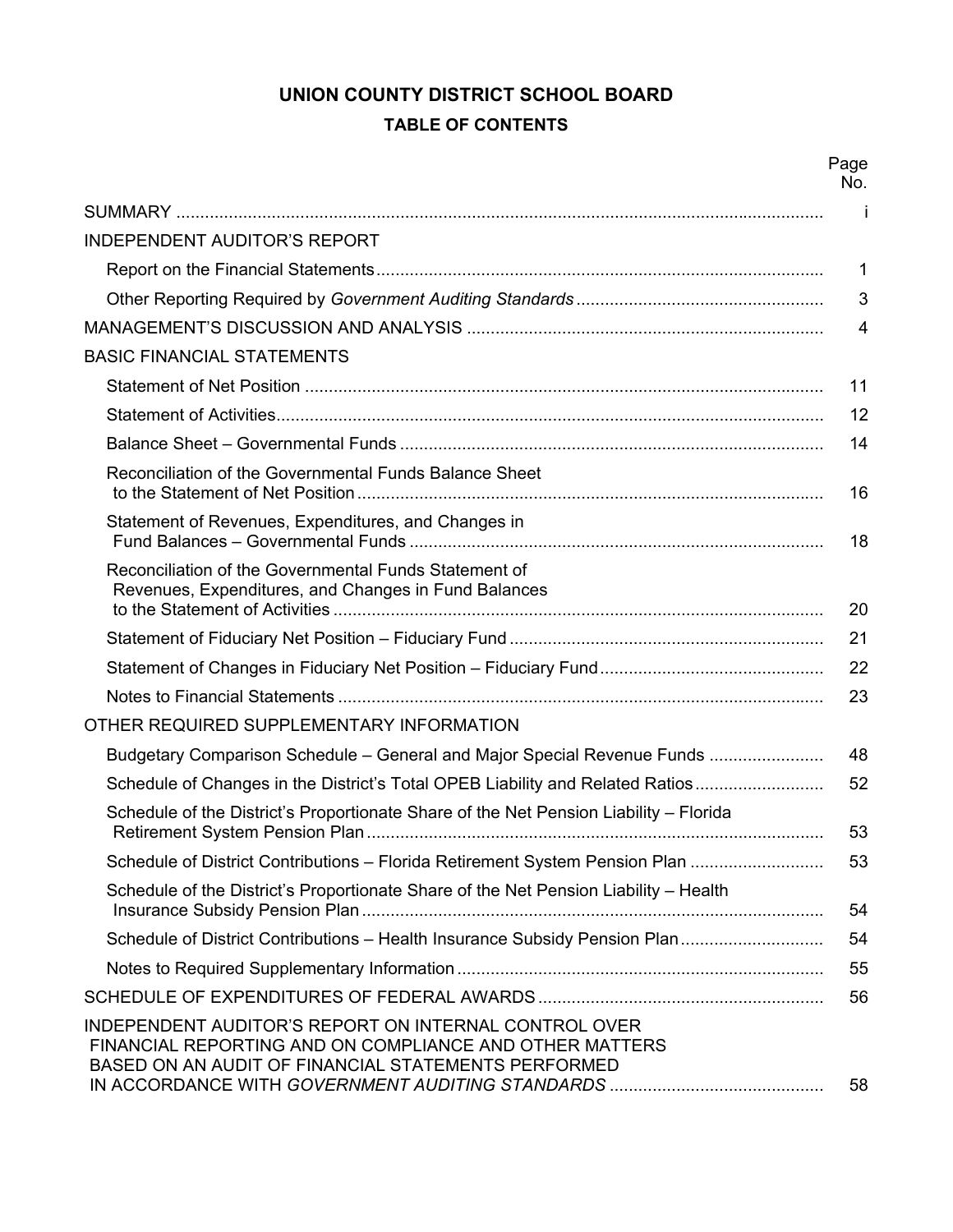## **UNION COUNTY DISTRICT SCHOOL BOARD**

## **TABLE OF CONTENTS (CONTINUED)**

Page No.

| INDEPENDENT AUDITOR'S REPORT ON COMPLIANCE FOR EACH MAJOR<br>FEDERAL PROGRAM AND REPORT ON INTERNAL CONTROL OVER |      |
|------------------------------------------------------------------------------------------------------------------|------|
|                                                                                                                  | -60. |
|                                                                                                                  |      |
|                                                                                                                  | -64  |
|                                                                                                                  | 64   |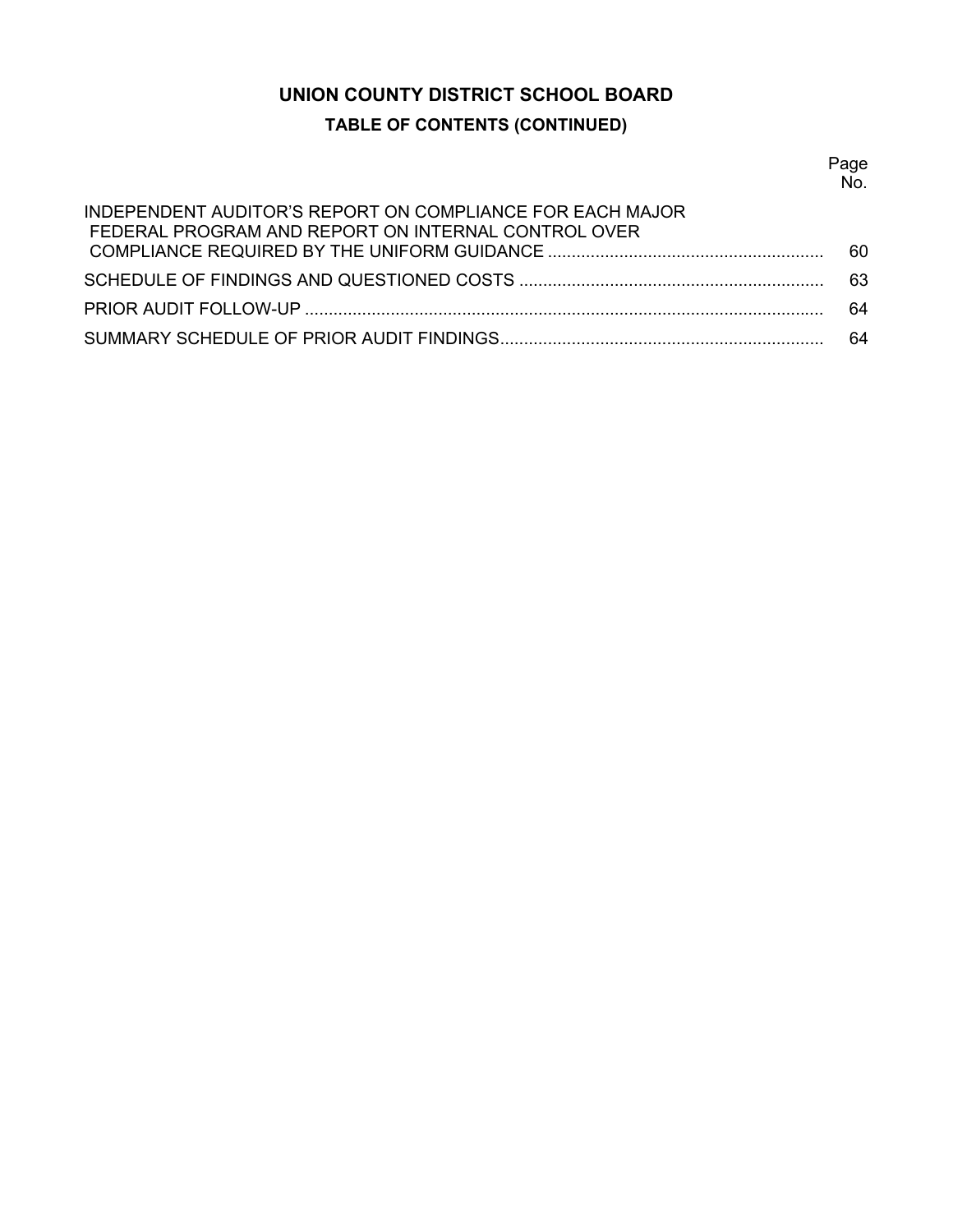#### SUMMARY OF REPORT ON FINANCIAL STATEMENTS

<span id="page-4-0"></span>Our audit disclosed that the basic financial statements of the Union County District School Board (District) were presented fairly, in all material respects, in accordance with prescribed financial reporting standards.

#### SUMMARY OF REPORT ON INTERNAL CONTROL AND COMPLIANCE

Our audit did not identify any deficiencies in internal control over financial reporting that we consider to be material weaknesses.

The results of our tests disclosed no instances of noncompliance or other matters that are required to be reported under *Government Auditing Standards* issued by the Comptroller General of the United States*.* 

#### SUMMARY OF REPORT ON FEDERAL AWARDS

We audited the District's compliance with applicable Federal awards requirements. The Child Nutrition Cluster and Education Stabilization Fund were audited as major Federal programs. The results of our audit indicated that the District materially complied with the requirements that could have a direct and material effect on each of its major Federal programs.

#### AUDIT OBJECTIVES AND SCOPE

Our audit objectives were to determine whether the School Board and its officers with administrative and stewardship responsibilities for District operations:

- Presented the District's basic financial statements in accordance with generally accepted accounting principles;
- Established and implemented internal control over financial reporting and compliance with requirements that could have a direct and material effect on the financial statements or on the District's major Federal programs; and
- Complied with the various provisions of laws, rules, regulations, contracts, and grant agreements that are material to the financial statements, and those applicable to the District's major Federal programs.

The scope of this audit included an examination of the District's basic financial statements and the accompanying Schedule of Expenditures of Federal Awards, as of and for the fiscal year ended June 30, 2021. We obtained an understanding of the District's environment, including its internal control, and assessed the risk of material misstatement necessary to plan the audit of the basic financial statements and Federal awards. We also examined various transactions to determine whether they were executed, in both manner and substance, in accordance with governing provisions of laws, rules, regulations, contracts, and grant agreements.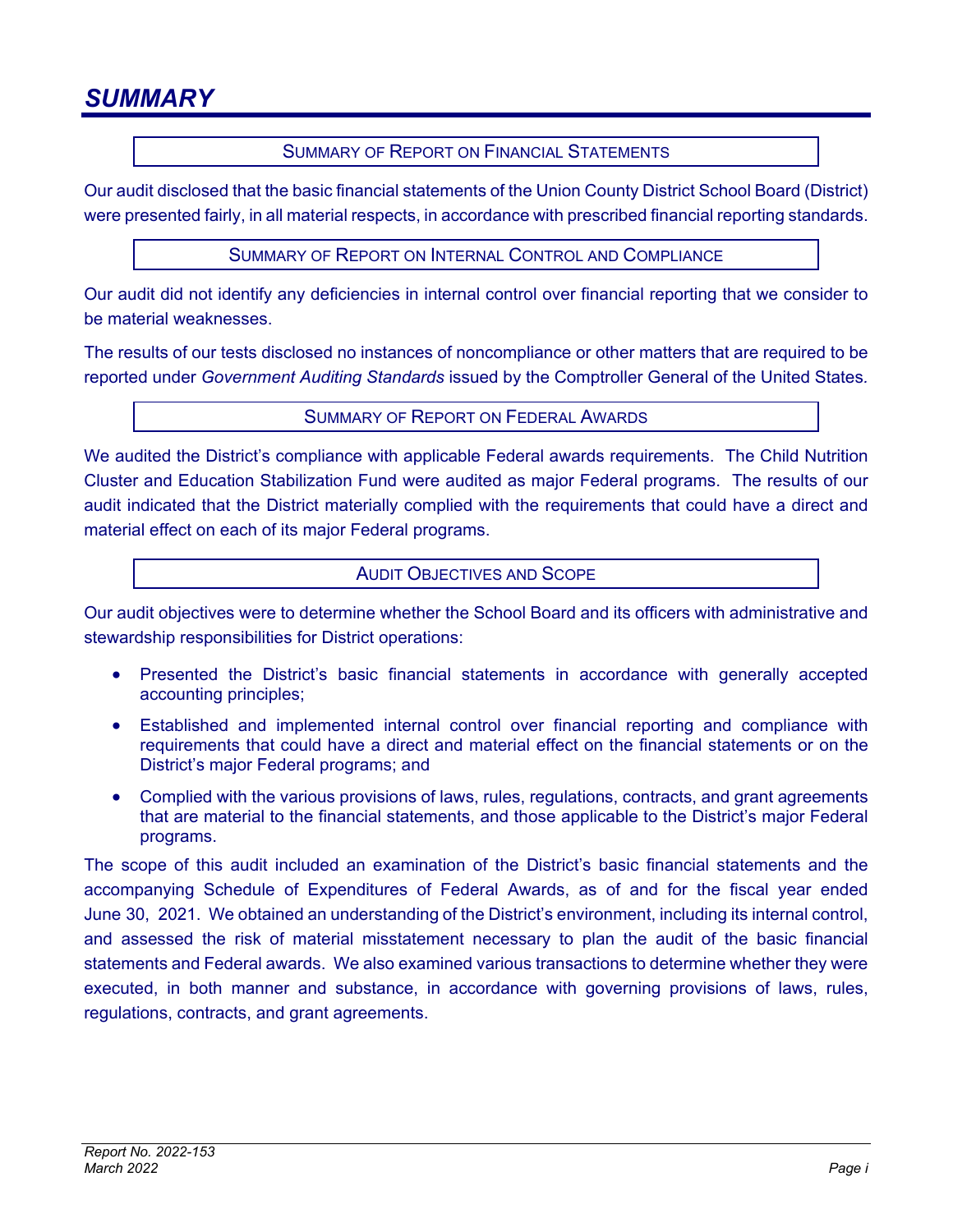#### AUDIT METHODOLOGY

We conducted our audit in accordance with auditing standards generally accepted in the United States of America; applicable standards contained in *Government Auditing Standards*, issued by the Comptroller General of the United States; and Title 2 U.S. *Code of Federal Regulations* Part 200, *Uniform Administrative Requirements, Cost Principles, and Audit Requirements for Federal Awards*.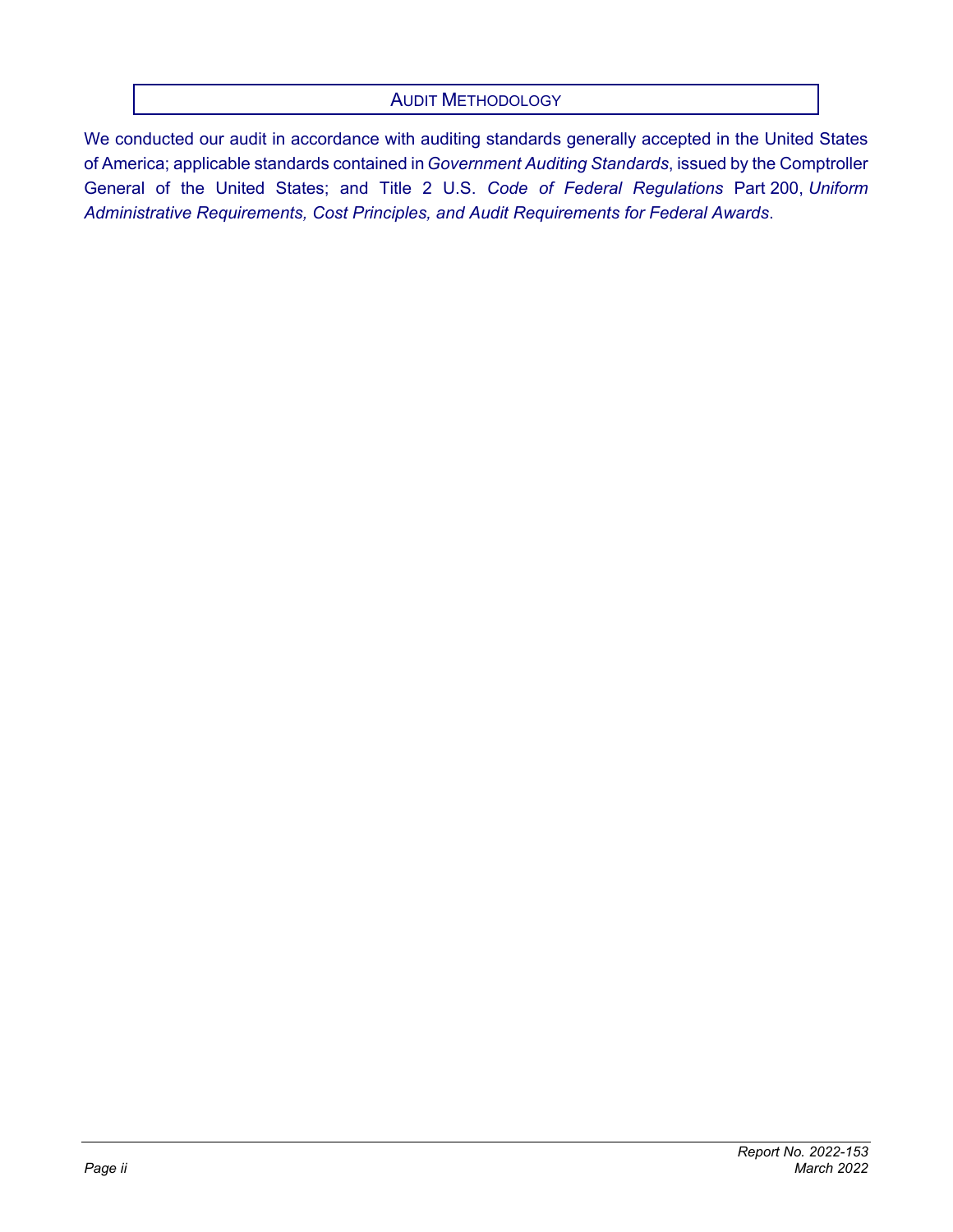<span id="page-6-0"></span>

Sherrill F. Norman, CPA Auditor General

# **AUDITOR GENERAL STATE OF FLORIDA**

Claude Denson Pepper Building, Suite G74 111 West Madison Street Tallahassee, Florida 32399-1450



Phone: (850) 412-2722 Fax: (850) 488-6975

The President of the Senate, the Speaker of the House of Representatives, and the Legislative Auditing Committee

#### **INDEPENDENT AUDITOR'S REPORT**

#### **Report on the Financial Statements**

We have audited the accompanying financial statements of the governmental activities, each major fund, and the aggregate remaining fund information of the Union County District School Board, as of and for the fiscal year ended June 30, 2021, and the related notes to the financial statements, which collectively comprise the District's basic financial statements as listed in the table of contents.

#### *Management's Responsibility for the Financial Statements*

Management is responsible for the preparation and fair presentation of these financial statements in accordance with accounting principles generally accepted in the United States of America; this includes the design, implementation, and maintenance of internal control relevant to the preparation and fair presentation of financial statements that are free from material misstatement, whether due to fraud or error.

#### *Auditor's Responsibility*

Our responsibility is to express opinions on these financial statements based on our audit. We did not audit the financial statements of the school internal funds, which represent 32 percent, 100 percent, 31 percent, 58 percent, and 68 percent, respectively, of the assets, liabilities, fund balance and net position, additions and revenues, and deductions and expenditures of the aggregate remaining fund information. Those statements were audited by other auditors whose report has been furnished to us, and our opinion, insofar as it relates to the amounts included for the school internal funds, is based solely on the report of the other auditors. We conducted our audit in accordance with auditing standards generally accepted in the United States of America and the standards applicable to financial audits contained in *Government Auditing Standards*, issued by the Comptroller General of the United States. Those standards require that we plan and perform the audit to obtain reasonable assurance about whether the financial statements are free from material misstatement.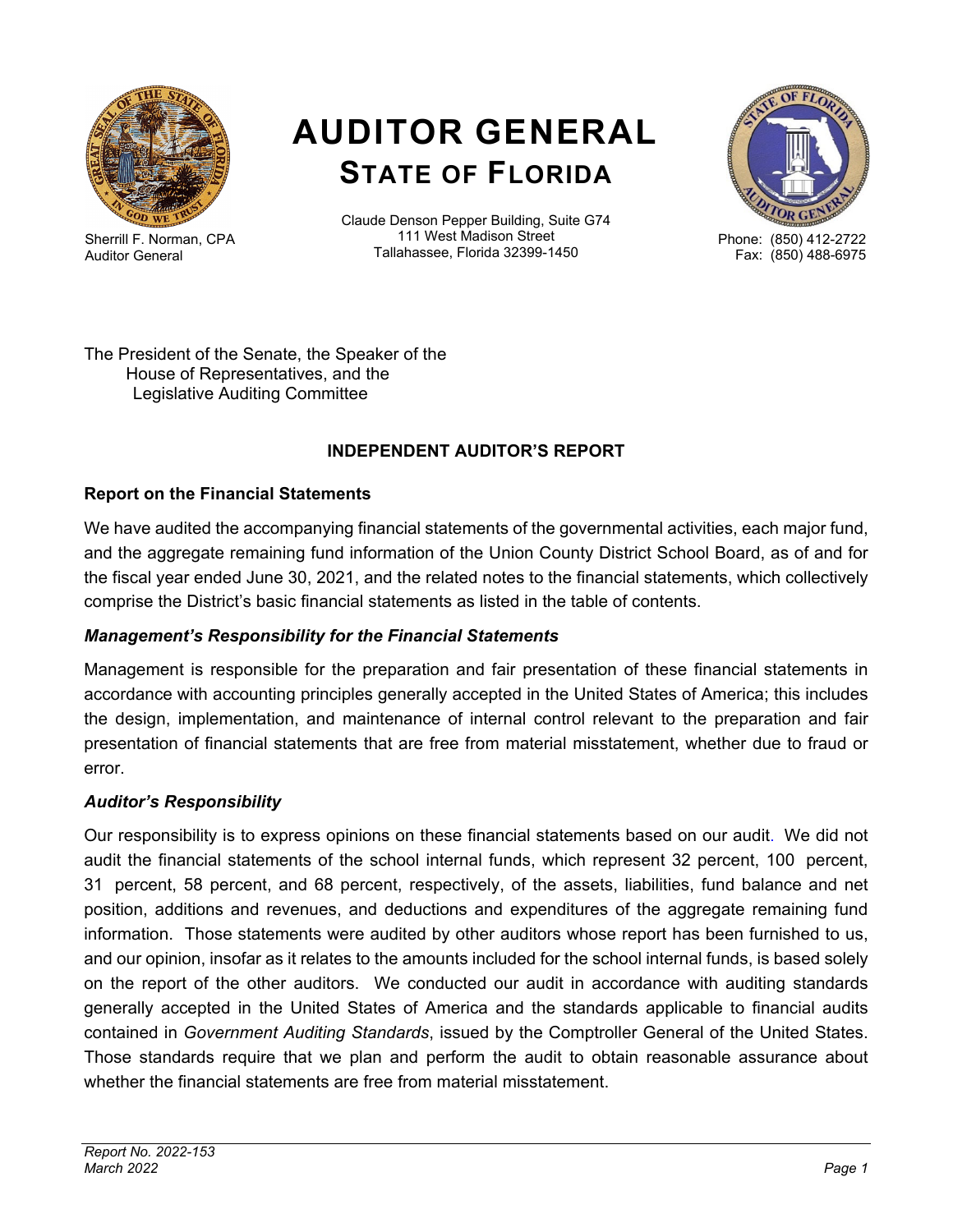An audit involves performing procedures to obtain audit evidence about the amounts and disclosures in the financial statements. The procedures selected depend on the auditor's judgment, including the assessment of the risks of material misstatement of the financial statements, whether due to fraud or error. In making those risk assessments, the auditor considers internal control relevant to the entity's preparation and fair presentation of the financial statements in order to design audit procedures that are appropriate in the circumstances, but not for the purpose of expressing an opinion on the effectiveness of the entity's internal control. Accordingly, we express no such opinion. An audit also includes evaluating the appropriateness of accounting policies used and the reasonableness of significant accounting estimates made by management, as well as evaluating the overall presentation of the financial statements.

We believe that the audit evidence we have obtained is sufficient and appropriate to provide a basis for our audit opinions.

#### *Opinions*

In our opinion, based on our audit and the report of other auditors, the financial statements referred to above present fairly, in all material respects, the respective financial position of the governmental activities, each major fund, and the aggregate remaining fund information of the Union County District School Board, as of June 30, 2021, and the respective changes in financial position thereof for the fiscal year then ended in accordance with accounting principles generally accepted in the United States of America.

#### *Emphasis of Matter*

As discussed in Note II. to the financial statements, the District implemented Governmental Accounting Standards Board Statement No. 84, *Fiduciary Activities*, which is a change in accounting principle that addresses accounting and financial reporting for fiduciary activities. This affects the comparability of amounts reported for the 2020-21 fiscal year with amounts reported for the 2019-20 fiscal year. Our opinion is not modified with respect to this matter.

#### *Other Matters*

#### *Required Supplementary Information*

Accounting principles generally accepted in the United States of America require that **MANAGEMENT'S DISCUSSION AND ANALYSIS**, the **Budgetary Comparison Schedule – General and Major Special Revenue Funds**, **Schedule of Changes in the District's Total OPEB Liability and Related Ratios**, **Schedule of the District's Proportionate Share of the Net Pension Liability – Florida Retirement System Pension Plan**, **Schedule of District Contributions – Florida Retirement System Pension Plan**, **Schedule of the District's Proportionate Share of the Net Pension Liability – Health Insurance Subsidy Pension Plan**, **Schedule of District Contributions – Health Insurance Subsidy Pension Plan**, and **Notes to Required Supplementary Information**, as listed in the table of contents, be presented to supplement the basic financial statements. Such information, although not a part of the basic financial statements, is required by the Governmental Accounting Standards Board who considers it to be an essential part of financial reporting for placing the basic financial statements in an appropriate operational, economic, or historical context. We have applied certain limited procedures to the required supplementary information in accordance with auditing standards generally accepted in the United States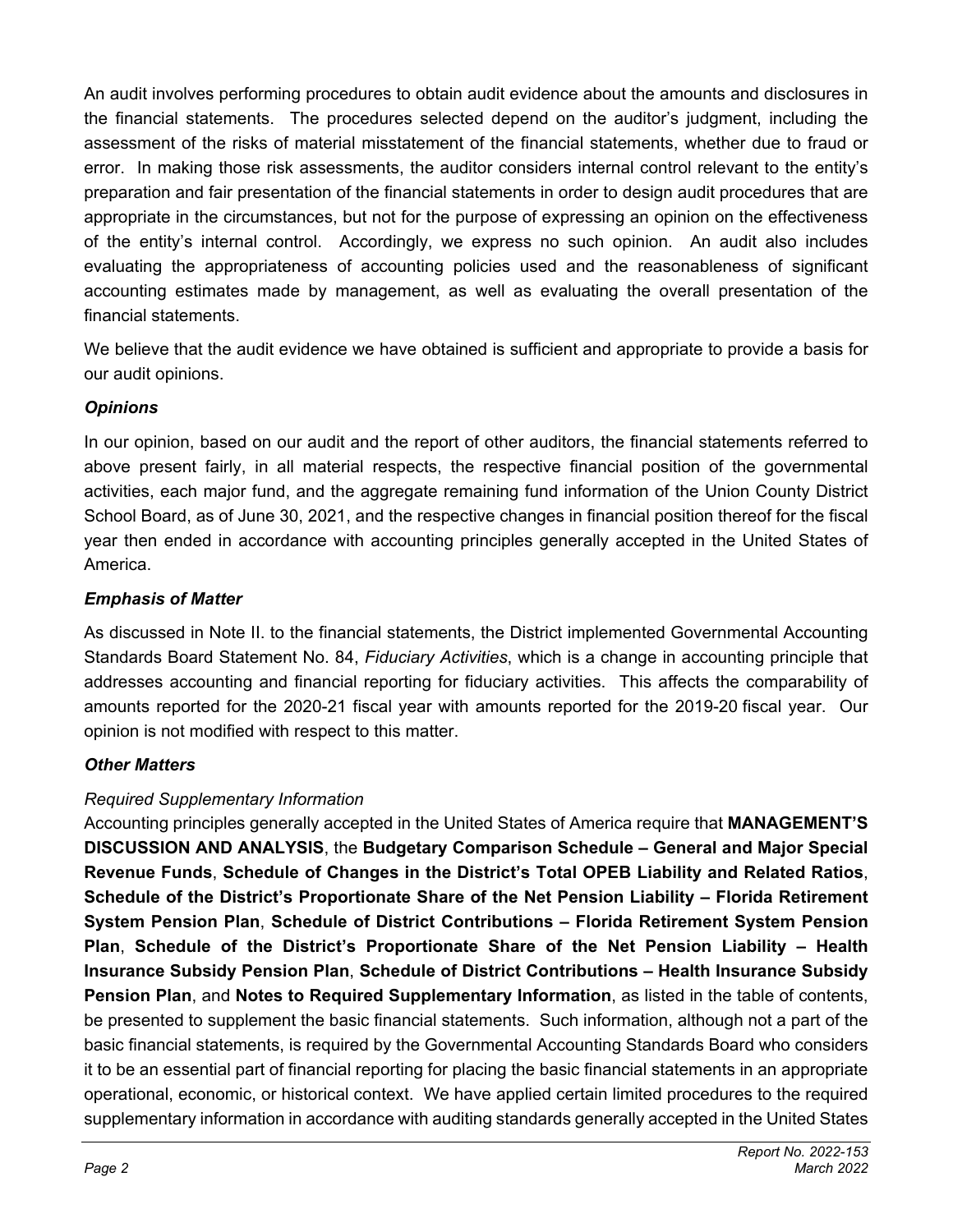<span id="page-8-0"></span>of America, which consisted of inquiries of management about the methods of preparing the information and comparing the information for consistency with management's responses to our inquiries, the basic financial statements, and other knowledge we obtained during our audit of the basic financial statements. We do not express an opinion or provide any assurance on the information because the limited procedures do not provide us with sufficient evidence to express an opinion or provide any assurance.

#### *Supplementary Information*

Our audit was conducted for the purpose of forming opinions on the financial statements that collectively comprise the District's basic financial statements. The accompanying **SCHEDULE OF EXPENDITURES OF FEDERAL AWARDS**, as required by Title 2 U.S. *Code of Federal Regulations* Part 200, *Uniform Administrative Requirements, Cost Principles, and Audit Requirements for Federal Awards*, is presented for purposes of additional analysis and is not a required part of the basic financial statements.

The accompanying **SCHEDULE OF EXPENDITURES OF FEDERAL AWARDS** is the responsibility of management and was derived from and relates directly to the underlying accounting and other records used to prepare the basic financial statements. Such information has been subjected to the auditing procedures applied in the audit of the basic financial statements and certain additional procedures, including comparing and reconciling such information directly to the underlying accounting and other records used to prepare the basic financial statements or to the basic financial statements themselves, and other additional procedures in accordance with auditing standards generally accepted in the United States of America. In our opinion, the accompanying **SCHEDULE OF EXPENDITURES OF FEDERAL AWARDS** is fairly stated, in all material respects, in relation to the basic financial statements as a whole.

#### **Other Reporting Required by** *Government Auditing Standards*

In accordance with *Government Auditing Standards*, we have also issued our report dated March 15, 2022, on our consideration of the District's internal control over financial reporting and on our tests of its compliance with certain provisions of laws, rules, regulations, contracts, and grant agreements and other matters included under the heading **INDEPENDENT AUDITOR'S REPORT ON INTERNAL CONTROL OVER FINANCIAL REPORTING AND ON COMPLIANCE AND OTHER MATTERS BASED ON AN AUDIT OF FINANCIAL STATEMENTS PERFORMED IN ACCORDANCE WITH**  *GOVERNMENT AUDITING STANDARDS*. The purpose of that report is solely to describe the scope of our testing of internal control over financial reporting and compliance and the results of that testing, and not to provide an opinion on the effectiveness of the District's internal control over financial reporting or on compliance. That report is an integral part of an audit performed in accordance with *Government Auditing Standards* in considering the District's internal control over financial reporting and compliance.

Respectfully submitted,

Sherrill F. Norman, CPA Tallahassee, Florida March 15, 2022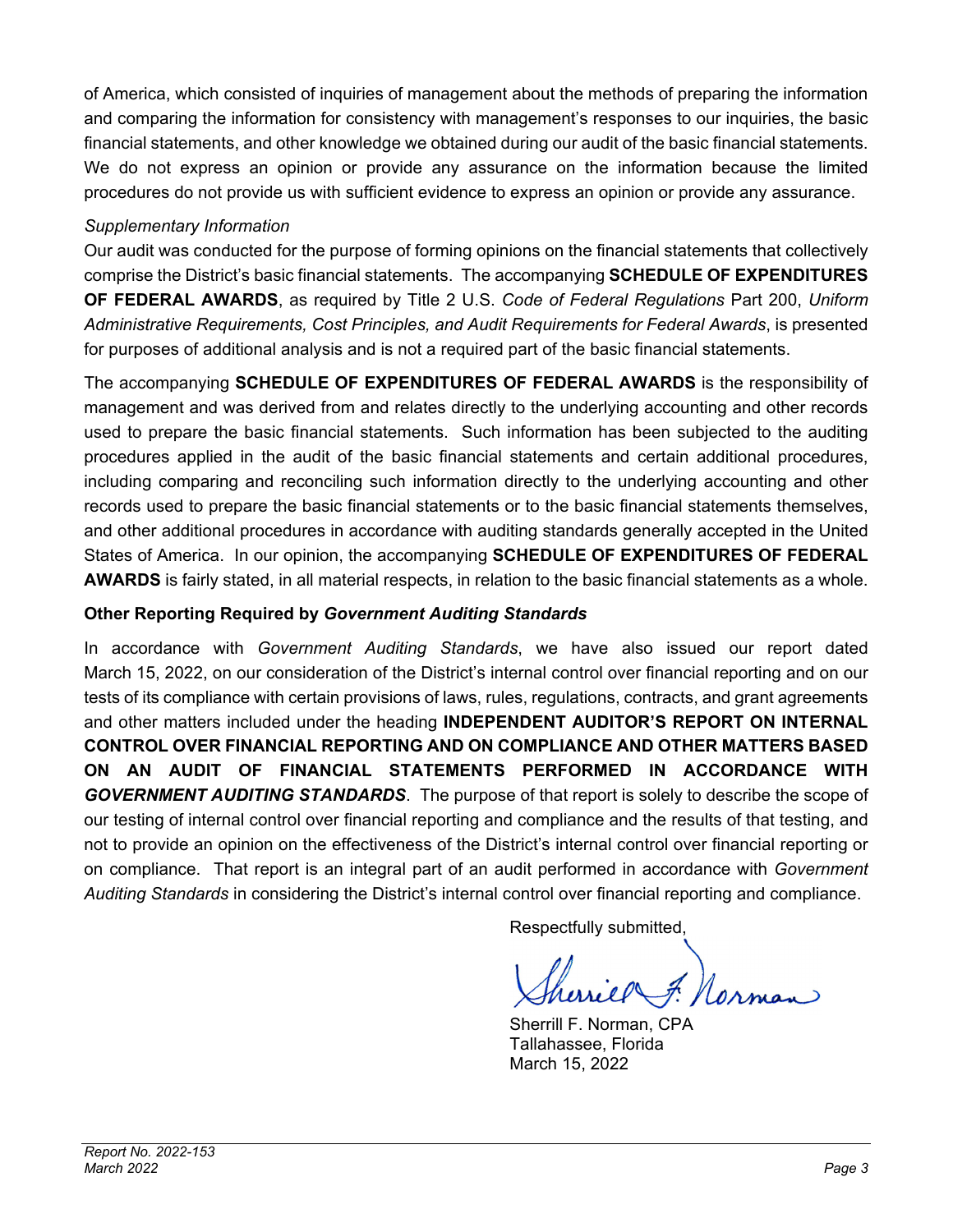## <span id="page-9-0"></span>*MANAGEMENT'S DISCUSSION AND ANALYSIS*

The management of the Union County District School Board has prepared the following discussion and analysis to provide an overview of the District's financial activities for the fiscal year ended June 30, 2021. The information contained in the Management's Discussion and Analysis (MD&A) is intended to highlight significant transactions, events, and conditions and should be considered in conjunction with the District's financial statements and notes to financial statements found immediately following the MD&A.

#### FINANCIAL HIGHLIGHTS

Key financial highlights for the 2020-21 fiscal year are as follows:

- Net position decreased \$222,703.74 from the 2019-20 fiscal year, however, an adjustment to net position of \$293,043 increased overall net position by \$70,339.26 to \$5,341,881.62. The adjustment to net position is due to reporting changes related to Governmental Accounting Standards Board (GASB) Statement No. 84.
- General revenues total \$21,905,887.07, or 90 percent of all revenues. Program specific revenues in the form of charges for services, operating grants and contributions, and capital grants and contributions total \$2,438,680.94, or 10 percent of all revenues.
- Expenses total \$24,567,271.75. Only \$2,438,680.94 of these expenses was offset by program specific revenues, with the remainder paid from general revenues.
- The unassigned fund balance of the General Fund, representing the net current financial resources available for general appropriation by the Board, totals \$1,294,137.17 at June 30, 2021, or 6.7 percent of total General Fund expenditures.
- The assigned fund balance of the General Fund represents resources assigned by the Board for additional employee compensation to be paid during the 2021-22 fiscal year in the amount of \$2,227,808.24.

#### OVERVIEW OF FINANCIAL STATEMENTS

The basic financial statements consist of three components: (1) government-wide financial statements; (2) fund financial statements; and (3) notes to financial statements. This report also includes supplementary information intended to furnish additional details to support the basic financial statements.

#### **Government-Wide Financial Statements**

The government-wide financial statements provide both short-term and long-term information about the District's overall financial condition in a manner similar to those of a private-sector business. The statements include a statement of net position and a statement of activities that are designed to provide consolidated financial information about the governmental activities of the District presented on the accrual basis of accounting. The statement of net position provides information about the District's financial position, its assets, liabilities, and deferred inflows/outflows of resources, using an economic resources measurement focus. Assets plus deferred outflows of resources, less liabilities and deferred inflows of resources, equals net position, which is a measure of the District's financial health. The statement of activities presents information about the change in the District's net position, the results of operations, during the fiscal year. An increase or decrease in net position is an indication of whether the District's financial health is improving or deteriorating.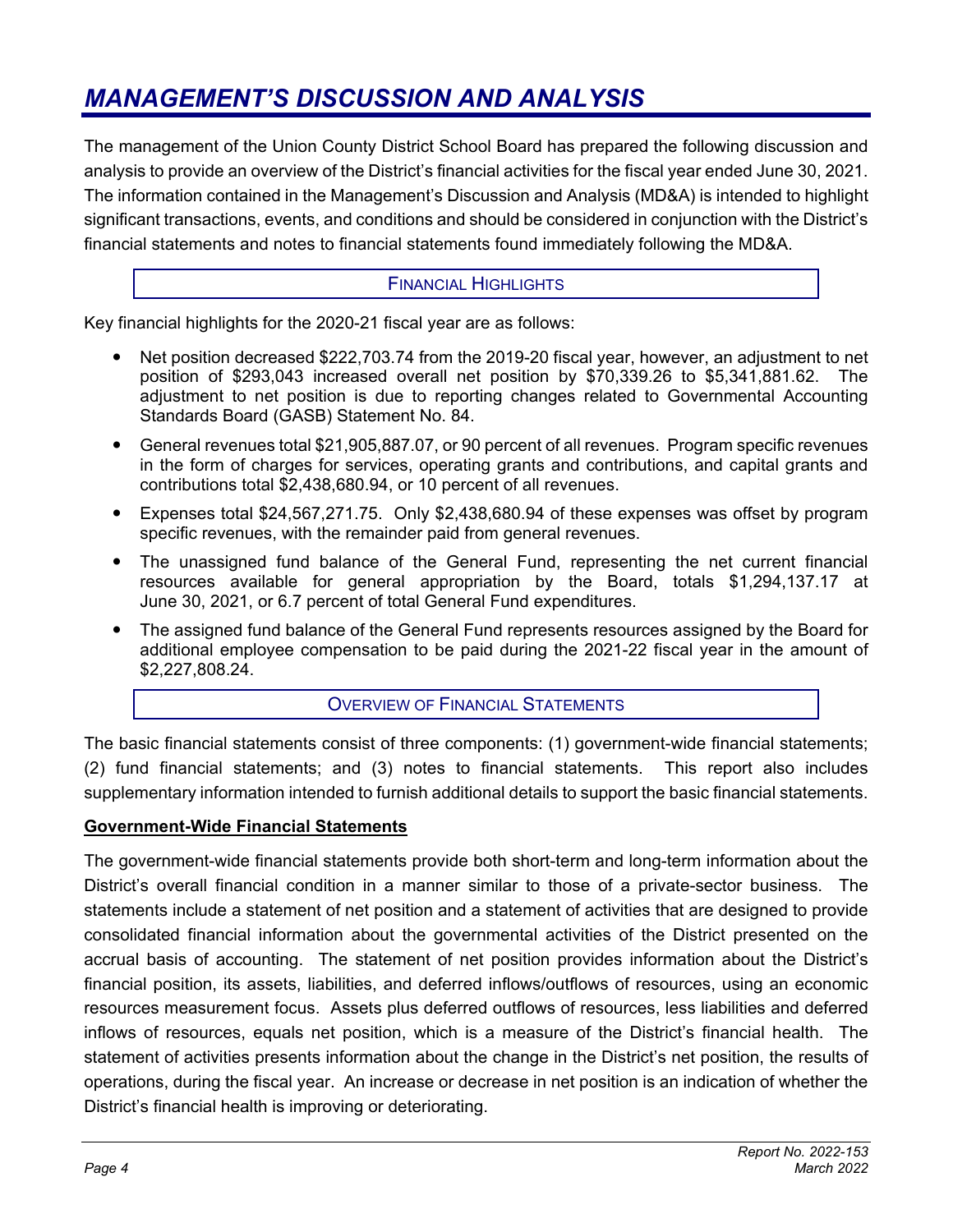All of the District's activities and services are reported in the government-wide financial statements as governmental activities. The District's governmental activities include instruction, student support services, instructional support services, administrative support services, facility maintenance, transportation, and food services. Property taxes and State revenues finance most of these activities. Additionally, all capital and debt financing activities are reported as governmental activities.

#### **Fund Financial Statements**

Fund financial statements are one of the components of the basic financial statements. A fund is a grouping of related accounts that is used to maintain control over resources that have been segregated for specific activities or objectives. The District uses fund accounting to ensure and demonstrate compliance with finance-related legal requirements and prudent fiscal management. Certain funds are established by law while others are created by legal agreements, such as bond covenants. Fund financial statements provide more detailed information about the District's financial activities, focusing on its most significant or "major" funds rather than fund types. This is in contrast to the entitywide perspective contained in the government-wide statements. All of the District's funds may be classified within one of the broad categories discussed below.

**Governmental Funds**: Governmental funds are used to account for essentially the same functions reported as governmental activities in the government-wide financial statements. However, unlike the government-wide financial statements, governmental fund financial statements focus on near-term inflows and outflows of spendable resources, as well as on balances of spendable resources available at the end of the fiscal year. Such information may be useful in assessing a government's near-term financing requirements.

Because the focus of governmental funds is narrower than that of the government-wide financial statements, it is useful to compare the information presented for governmental funds with similar information presented for governmental activities in the government-wide financial statements. By doing so, readers may better understand the long-term impact of the government's near-term financing decisions. Both the governmental funds balance sheet and the governmental funds statement of revenues, expenditures, and changes in fund balances provide a reconciliation to facilitate this comparison between governmental funds and governmental activities.

The governmental funds balance sheet and statement of revenues, expenditures, and changes in fund balances provide detailed information about the District's most significant funds. The District's major funds are the General Fund, Special Revenue – Food Service Fund, Special Revenue – Other Fund, and Special Revenue – Federal Education Stabilization Fund. Data from the other governmental funds are combined into a single, aggregated presentation.

The District adopts an annual appropriated budget for its governmental funds. A budgetary comparison schedule has been provided for the General and major Special Revenue Funds to demonstrate compliance with the budget.

**Fiduciary Funds**: Fiduciary funds are used to report assets held in a trustee or fiduciary capacity for the benefit of external parties. Fiduciary funds are not reflected in the government-wide statements because the resources are not available to support the District's own programs. In its fiduciary capacity, the District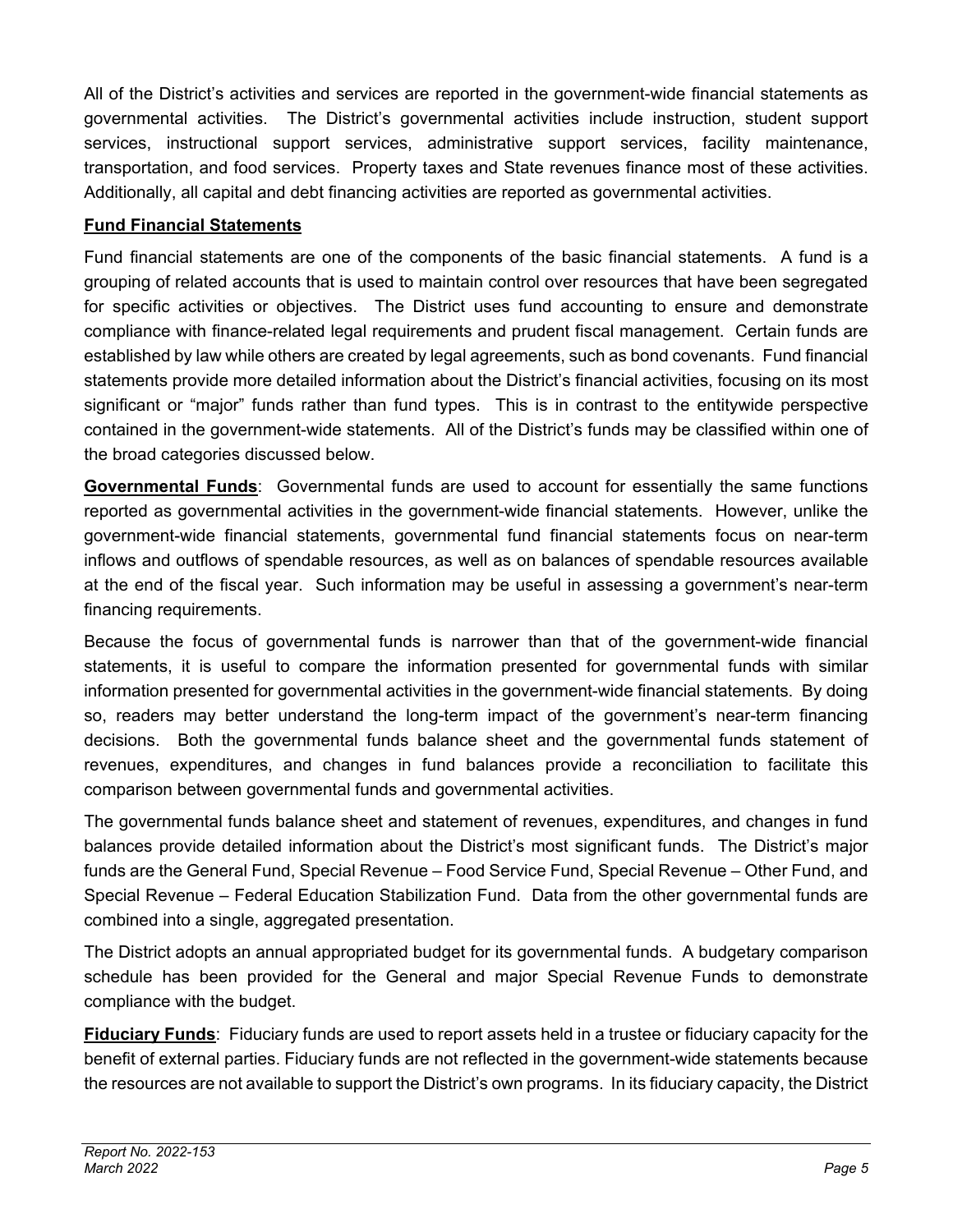is responsible for ensuring that the assets reported in these funds are used only for their intended purposes.

The District uses a private-purpose trust fund to account for scholarship funds established by private donors.

#### **Notes to Financial Statements**

The notes provide additional information that is essential for a full understanding of the data provided in the government-wide and fund financial statements.

#### **Other Information**

In addition to the basic financial statements and accompanying notes, this report also presents required supplementary information concerning the District's other postemployment benefits (OPEB) and net position liabilities.

GOVERNMENT-WIDE FINANCIAL ANALYSIS

As noted earlier, net position over time may serve as a useful indicator of a government's financial health. The following is a summary of the District's net position as of June 30, 2021, compared to net position as of June 30, 2020:

|                                                                                           | Governmental                                     |                                                  |  |  |  |  |
|-------------------------------------------------------------------------------------------|--------------------------------------------------|--------------------------------------------------|--|--|--|--|
|                                                                                           | <b>Activities</b>                                |                                                  |  |  |  |  |
|                                                                                           | $6 - 30 - 21$                                    | $6 - 30 - 20$                                    |  |  |  |  |
| <b>Current and Other Assets</b><br>Capital Assets                                         | 7,685,097.26<br>\$.<br>17,615,134.68             | 6,701,505.91<br>\$.<br>18,057,017.19             |  |  |  |  |
| <b>Total Assets</b>                                                                       | 25,300,231.94                                    | 24,758,523.10                                    |  |  |  |  |
| <b>Deferred Outflows of Resources</b>                                                     | 6,465,645.00                                     | 5,638,754.00                                     |  |  |  |  |
| Long-Term Liabilities<br><b>Other Liabilities</b>                                         | 21,224,973.86<br>118,180.46                      | 18,576,596.61<br>181,415.13                      |  |  |  |  |
| <b>Total Liabilities</b>                                                                  | 21,343,154.32                                    | 18,758,011.74                                    |  |  |  |  |
| Deferred Inflows of Resources                                                             | 5,080,841.00                                     | 6,367,723.00                                     |  |  |  |  |
| Net Position:<br>Net Investment in Capital Assets<br>Restricted<br>Unrestricted (Deficit) | 16,907,240.27<br>4,044,971.39<br>(15,610,330.04) | 17,099,894.31<br>3,017,355.21<br>(14,845,707.16) |  |  |  |  |
| <b>Total Net Position</b>                                                                 | 5,341,881.62<br>æ.                               | 5,271,542.36<br>\$                               |  |  |  |  |

#### **Net Position, End of Fiscal Year**

The largest portion of the District's net position is investment in capital assets (e.g., land; buildings; furniture, fixtures, and equipment), less any related debt still outstanding. The District uses these capital assets to provide services to students; consequently, these assets are not available for future spending.

The restricted portion of the District's net position represents resources that are subject to external restrictions on how they may be used. The deficit unrestricted net position was the result, in part, of accruing \$1,365,084.45 in compensated absences payable, \$3,658,420 in OPEB liabilities, and \$15,493,575 in net pension liability.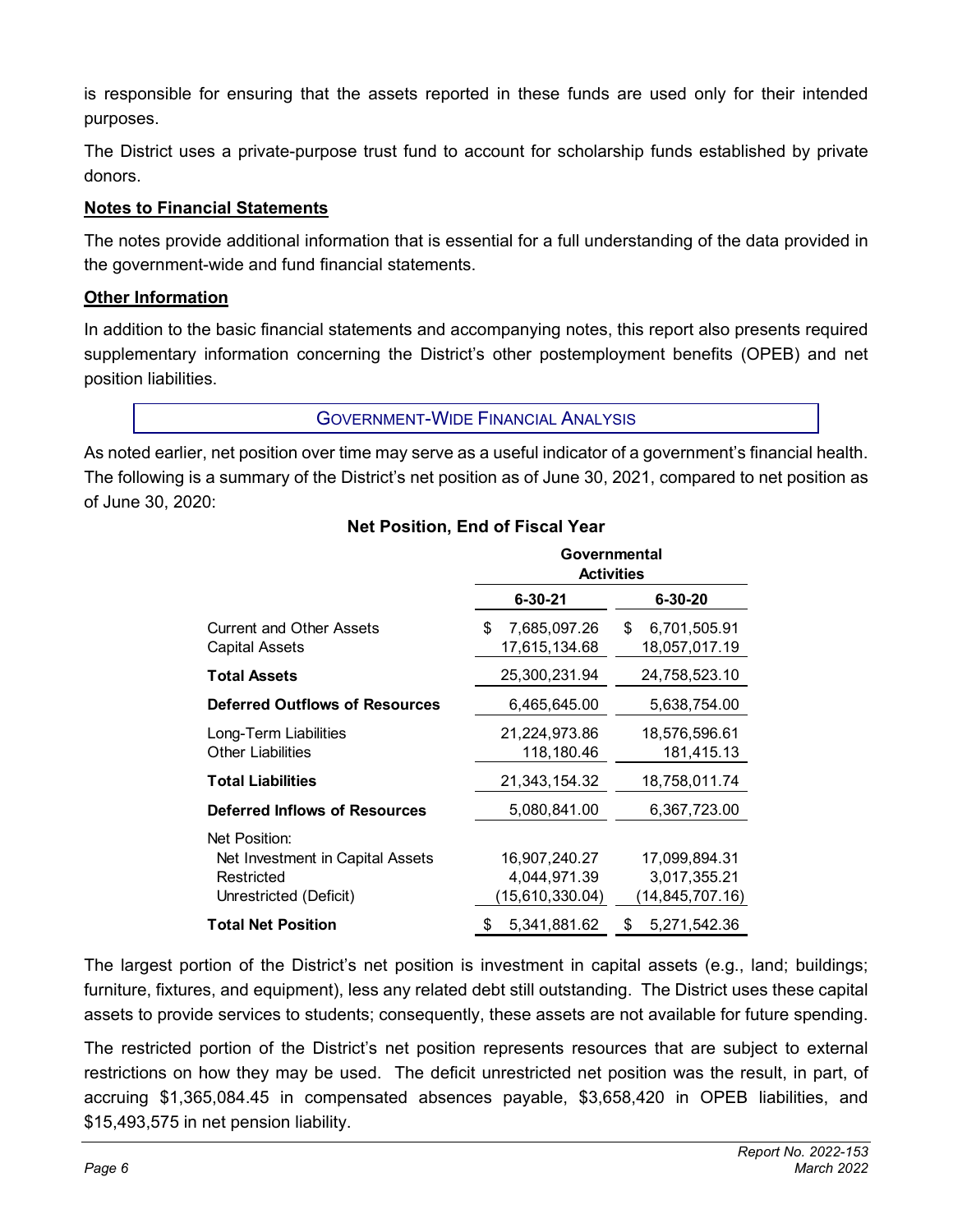The key elements of the changes in the District's net position for the fiscal years ended June 30, 2021, and June 30, 2020, are as follows:

|                                                                     | Governmental       |                            |  |  |  |
|---------------------------------------------------------------------|--------------------|----------------------------|--|--|--|
|                                                                     |                    | <b>Activities</b>          |  |  |  |
|                                                                     | $6 - 30 - 21$      | 6-30-20                    |  |  |  |
| Program Revenues:                                                   |                    |                            |  |  |  |
| <b>Charges for Services</b>                                         | \$<br>910,175.67   | \$<br>190,058.95           |  |  |  |
| <b>Operating Grants and Contributions</b>                           | 1,350,863.78       | 1,109,444.44               |  |  |  |
|                                                                     |                    |                            |  |  |  |
| <b>Capital Grants and Contributions</b><br><b>General Revenues:</b> | 177,641.49         | 124,884.72                 |  |  |  |
|                                                                     | 1,326,842.34       |                            |  |  |  |
| Property Taxes, Levied for Operational Purposes                     |                    | 1,292,475.48<br>417,500.02 |  |  |  |
| Property Taxes, Levied for Capital Projects                         | 434,407.73         |                            |  |  |  |
| <b>Grants and Contributions Not Restricted</b>                      |                    |                            |  |  |  |
| to Specific Programs                                                | 19,905,883.80      | 19,368,060.27              |  |  |  |
| <b>Unrestricted Investment Earnings</b>                             | 7,234.58           | 20,399.23                  |  |  |  |
| Miscellaneous                                                       | 231,518.62         | 140,071.14                 |  |  |  |
| <b>Total Revenues</b>                                               | 24,344,568.01      | 22,662,894.25              |  |  |  |
| Functions/Program Expenses:                                         |                    |                            |  |  |  |
| Instruction                                                         | 14, 115, 751. 12   | 13,070,675.98              |  |  |  |
| <b>Student Support Services</b>                                     | 1,196,233.89       | 1,108,151.46               |  |  |  |
| <b>Instructional Media Services</b>                                 | 150,251.62         | 139,341.23                 |  |  |  |
| Instruction and Curriculum Development Services                     | 332,287.88         | 336,181.89                 |  |  |  |
| <b>Instructional Staff Training Services</b>                        | 429,530.56         | 535,445.66                 |  |  |  |
| Instruction-Related Technology                                      | 145,954.85         | 120,028.14                 |  |  |  |
| Board                                                               | 256,529.63         | 338,299.27                 |  |  |  |
| <b>General Administration</b>                                       | 507,707.86         | 505,170.41                 |  |  |  |
| <b>School Administration</b>                                        | 875,256.43         | 813,129.01                 |  |  |  |
| <b>Facilities Acquisition and Construction</b>                      |                    | 42,587.52                  |  |  |  |
| <b>Fiscal Services</b>                                              | 536,384.88         | 498,114.07                 |  |  |  |
| <b>Food Services</b>                                                | 1,138,532.27       | 1,171,198.79               |  |  |  |
| <b>Central Services</b>                                             | 266,016.17         | 232,337.23                 |  |  |  |
| <b>Student Transportation Services</b>                              | 910,566.70         | 799,557.07                 |  |  |  |
| Operation of Plant                                                  | 1,569,785.76       | 1,499,748.22               |  |  |  |
| Maintenance of Plant                                                | 790,636.28         | 622,991.90                 |  |  |  |
| Administrative Technology Services                                  | 176,547.36         | 162,912.60                 |  |  |  |
| <b>Community Services</b>                                           | 326,893.05         | 337,388.40                 |  |  |  |
| Unallocated Interest on Long-Term Debt                              | 19,387.65          | 14,361.68                  |  |  |  |
| <b>Unallocated Depreciation Expense</b>                             | 819,735.04         | 794,517.51                 |  |  |  |
| Loss on Disposal of Assets                                          | 3,282.75           |                            |  |  |  |
|                                                                     |                    |                            |  |  |  |
| <b>Total Functions/Program Expenses</b>                             | 24,567,271.75      | 23, 142, 138.04            |  |  |  |
| <b>Change in Net Position</b>                                       | (222,703.74)       | (479,243.79)               |  |  |  |
| Net Position - Beginning                                            | 5,271,542.36       | 5,750,786.15               |  |  |  |
| Adjustment to Beginning Net Position (1)                            | 293,043.00         |                            |  |  |  |
| Net Position - Beginning, as Restated                               | 5,564,585.36       | 5,750,786.15               |  |  |  |
| <b>Net Position - Ending</b>                                        | 5,341,881.62<br>\$ | \$<br>5,271,542.36         |  |  |  |

#### **Operating Results for the Fiscal Year Ended**

(1) In the 2020-21 fiscal year, the adjustment to beginning net position is due to the District implementing GASB Statement No. 84 and reporting the school internal funds as part of governmental activities.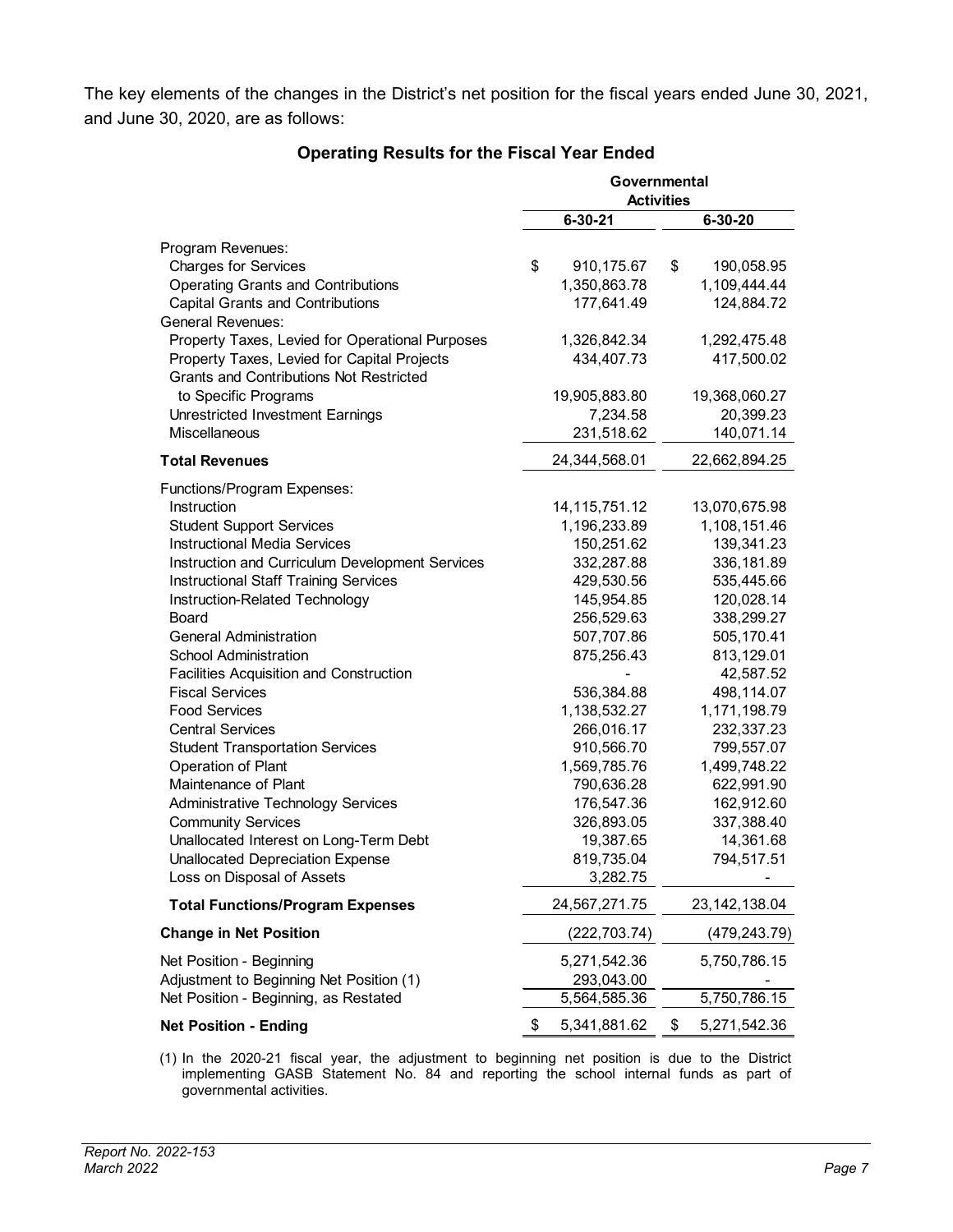The largest revenue source is the State of Florida (73.3 percent). Revenues from State sources for current operations are primarily received through the Florida Education Finance Program (FEFP) funding formula. The FEFP funding formula utilizes student enrollment data and is designed to maintain equity in funding across all Florida school districts, taking into consideration the District's funding ability based on the local property tax base. Overall revenue reported increased by \$1,681,673.76, of which \$777,690 of this increase was attributed to the implementation of GASB Statement No. 84. The remaining \$903,983.76 increase over the 2019-20 fiscal year represents a 4 percent increase from the prior fiscal year.

Overall total governmental expenses increased 6.2 percent over the 2019-20 fiscal year for the 2020-21 fiscal year. This increase is attributable to salary increases given to all staff, with the majority of increased costs being noted in the salary and benefits of employees throughout the District regardless of functional category. Additionally, functional expenses in instructional staff training services decreased related to grant specific funds allocated for staff training, coupled with the global change relating to travel and offsite travel as a result of the COVID-19 pandemic.

#### FINANCIAL ANALYSIS OF THE DISTRICT'S FUNDS

#### **Governmental Funds**

The focus of the District's governmental funds is to provide information on near-term inflows, outflows, and balances of spendable resources. Such information is useful in assessing the District's financing requirements. Specifically, unassigned fund balance may serve as a useful measure of a government's net resources available for discretionary use as it represents the portion of fund balance that has not been limited to a particular purpose by an external party, the District, or a group or individual delegated authority by the Board to assign resources for particular purposes.

The total fund balances of governmental funds increased by \$753,783.02, plus a \$293,043 adjustment to beginning fund balance attributable to GASB Statement No. 84, during the fiscal year to \$7,566,916.80 at June 30, 2021. Of the total fund balance, \$1,294,137.17, or 17.1 percent, is unassigned fund balance, which is available for spending at the District's discretion; \$54,816.50 is nonspendable; \$3,990,154.89 is restricted; and \$2,227,808.24 is assigned.

#### **Major Governmental Funds**

The General Fund is the District's chief operating fund. At the end of the current fiscal year, unassigned fund balance is \$1,294,137.17, while the total fund balance is \$5,495,547.06. Total fund balance increased by \$512,456.22 during the fiscal year. The key factor impacting the change in fund balance is attributable to the allocation of Federal Coronavirus Aid, Relief, and Economic Security Act funding allowing the General Fund to not incur expenditures covered by the grant awards.

The Special Revenue – Food Service Fund has a total fund balance of \$1,190,321.02 which is restricted for the District's food service operations. Of the total fund balance, \$54,816.50 represents nonspendable inventories. During the fiscal year, total fund balance increased \$149,835.55 primarily due to a one-time receipt of COVID-19 funding for reimbursement for 2019-20 fiscal year expenditures.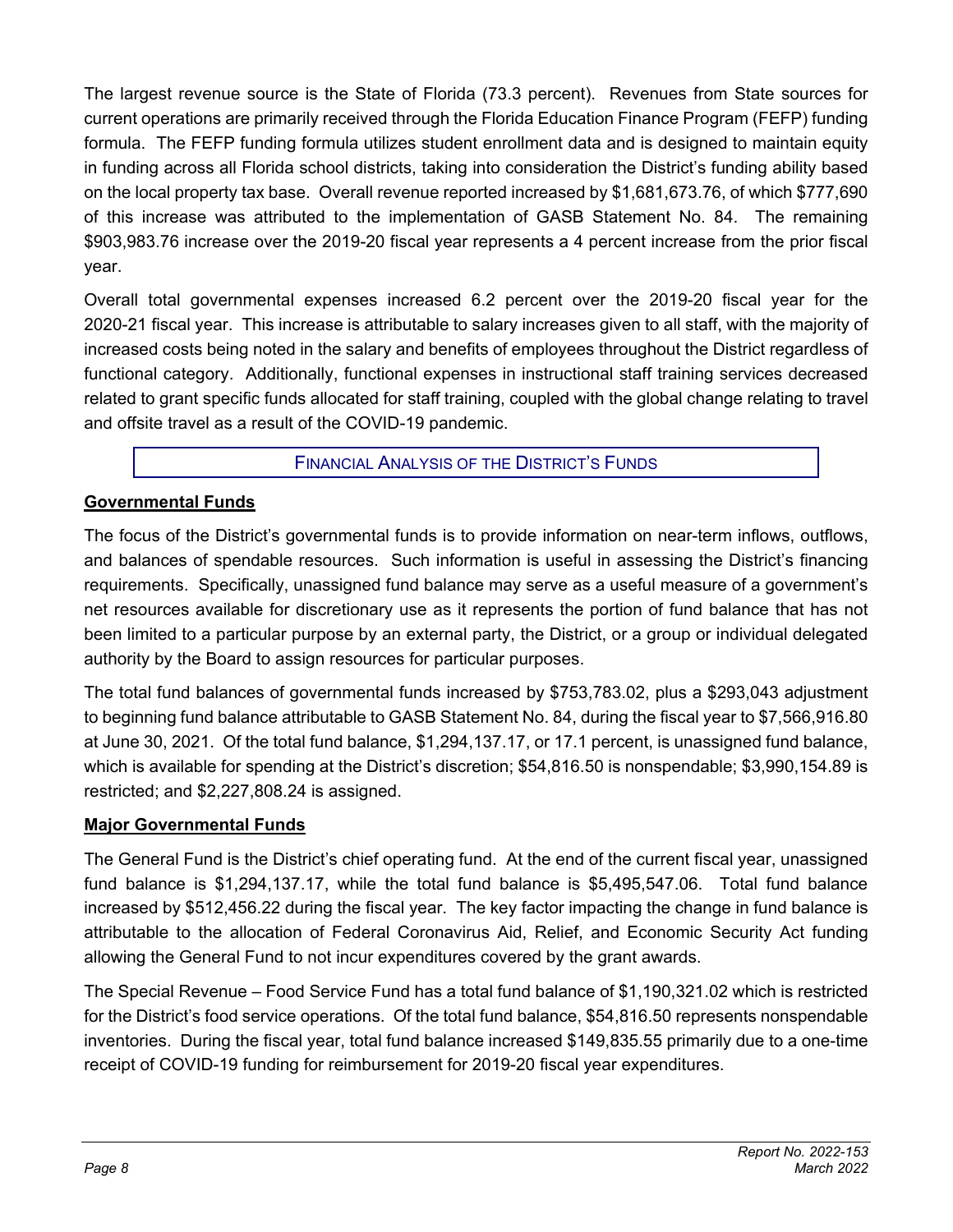The Special Revenue – Other Fund has total revenues and expenditures of \$1,448,033.34 each and the funding was primarily used for instruction. Since Federal grant revenue is recognized to the extent that eligible expenditures have been incurred, this fund generally does not accumulate a fund balance.

The Special Revenue – Federal Education Stabilization Fund has total revenues and expenditures of \$521,611.45 each and the funding was mainly used for instruction. Because grant revenues are not recognized until expenditures are incurred, this fund generally does not accumulate a fund balance.

#### GENERAL FUND BUDGETARY HIGHLIGHTS

During the 2020-21 fiscal year, the District amended its General Fund budget several times. However, there were no significant variances between original and final budgeted amounts or between final budgeted and actual amounts.

CAPITAL ASSETS AND LONG-TERM DEBT

#### **Capital Assets**

The District's investment in capital assets for its governmental activities as of June 30, 2021, is \$17,615,134.68 (net of accumulated depreciation). This investment in capital assets includes land; improvements other than buildings; buildings and fixed equipment; furniture, fixtures, and equipment; motor vehicles; and computer software.

Additional information on the District's capital assets can be found in Notes I.F.4. and III.C. to the financial statements.

#### **Long-Term Debt**

At June 30, 2021, the District had total long-term debt outstanding of \$707,894.41, composed of \$290,000 of Qualified Zone Academy Bonds payable and \$417,894.41 of debt for the installment-purchase of buses.

Additional information on the District's long-term debt can be found in Notes I.F.6. and III.G. to the financial statements.

REQUESTS FOR INFORMATION

This report is designed to provide a general overview of the District's finances for all those with an interest in the District's finances. Questions concerning information provided in the MD&A or other required supplementary information, and financial statements and notes thereto, or requests for additional financial information should be addressed to the Finance Director, Union County District School Board, 55 S.W. 6th Street, Lake Butler, Florida 32054.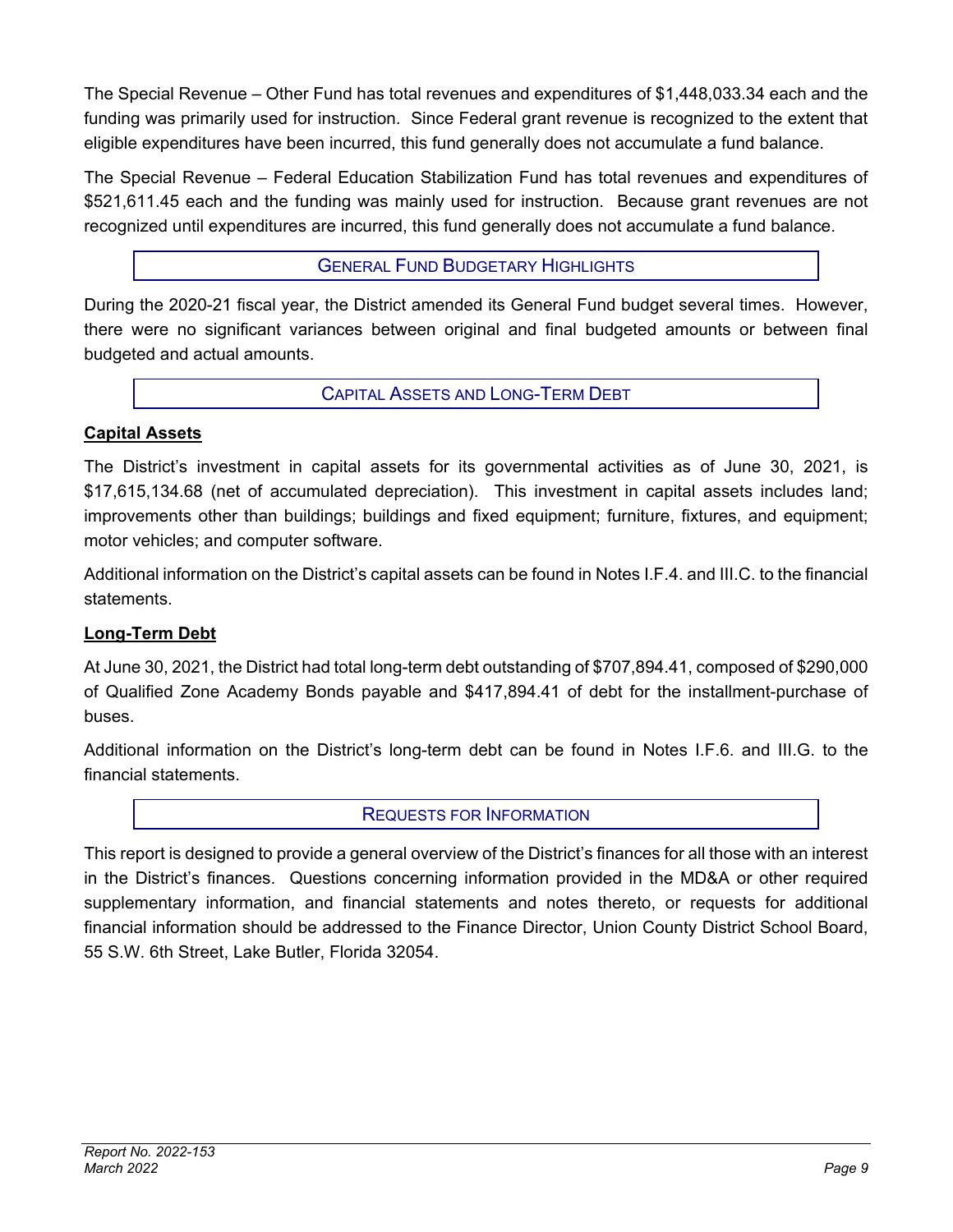THIS PAGE INTENTIONALLY LEFT BLANK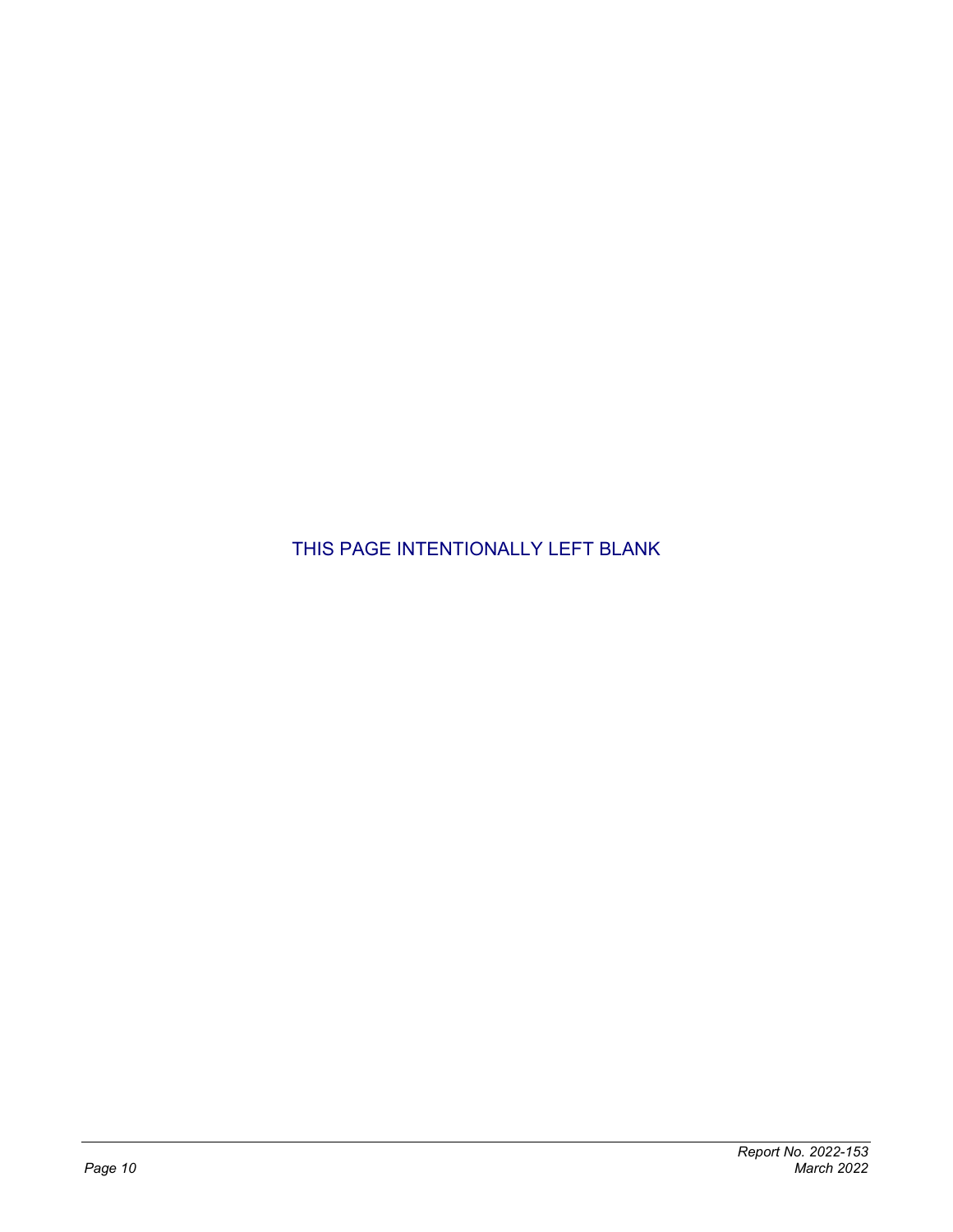## <span id="page-16-0"></span>*BASIC FINANCIAL STATEMENTS*

#### **Union County District School Board Statement of Net Position June 30, 2021**

|                                                     | Governmental<br><b>Activities</b> |
|-----------------------------------------------------|-----------------------------------|
| <b>ASSETS</b>                                       |                                   |
| Cash                                                | \$<br>7,034,066.02                |
| Investments                                         | 76,369.43                         |
| Due from Other Agencies                             | 519,845.31                        |
| Inventories                                         | 54,816.50                         |
| Capital Assets:                                     |                                   |
| Nondepreciable Capital Assets                       | 517, 173.45                       |
| Depreciable Capital Assets, Net                     | 17,097,961.23                     |
| <b>TOTAL ASSETS</b>                                 | 25,300,231.94                     |
| DEFERRED OUTFLOWS OF RESOURCES                      |                                   |
| <b>OPEB</b>                                         | 1,291,911.00                      |
| Pensions                                            | 5, 173, 734.00                    |
| <b>TOTAL DEFERRED OUTFLOWS OF RESOURCES</b>         | 6,465,645.00                      |
| <b>LIABILITIES</b>                                  |                                   |
| <b>Accrued Salaries and Benefits</b>                | 24,782.61                         |
| <b>Accounts Payable</b>                             | 82,897.85                         |
| <b>Unearned Revenue</b>                             | 10,500.00                         |
| Long-Term Liabilities:                              |                                   |
| Portion Due Within 1 Year                           | 648,316.87                        |
| Portion Due After 1 Year                            | 20,576,656.99                     |
| <b>TOTAL LIABILITIES</b>                            | 21, 343, 154. 32                  |
| DEFERRED INFLOWS OF RESOURCES                       |                                   |
| <b>OPEB</b>                                         | 4,480,361.00                      |
| Pensions                                            | 600,480.00                        |
| TOTAL DEFERRED INFLOWS OF RESOURCES                 | 5,080,841.00                      |
| <b>NET POSITION</b>                                 |                                   |
| Net Investment in Capital Assets<br>Restricted for: | 16,907,240.27                     |
| <b>State Required Carryover Programs</b>            | 1,973,601.65                      |
| <b>Food Service</b>                                 | 1,190,321.02                      |
| <b>Capital Projects</b>                             | 570,317.72                        |
| <b>School Internal Accounts</b>                     | 310,731.00                        |
| Unrestricted                                        | (15,610,330.04)                   |
| <b>TOTAL NET POSITION</b>                           | \$<br>5,341,881.62                |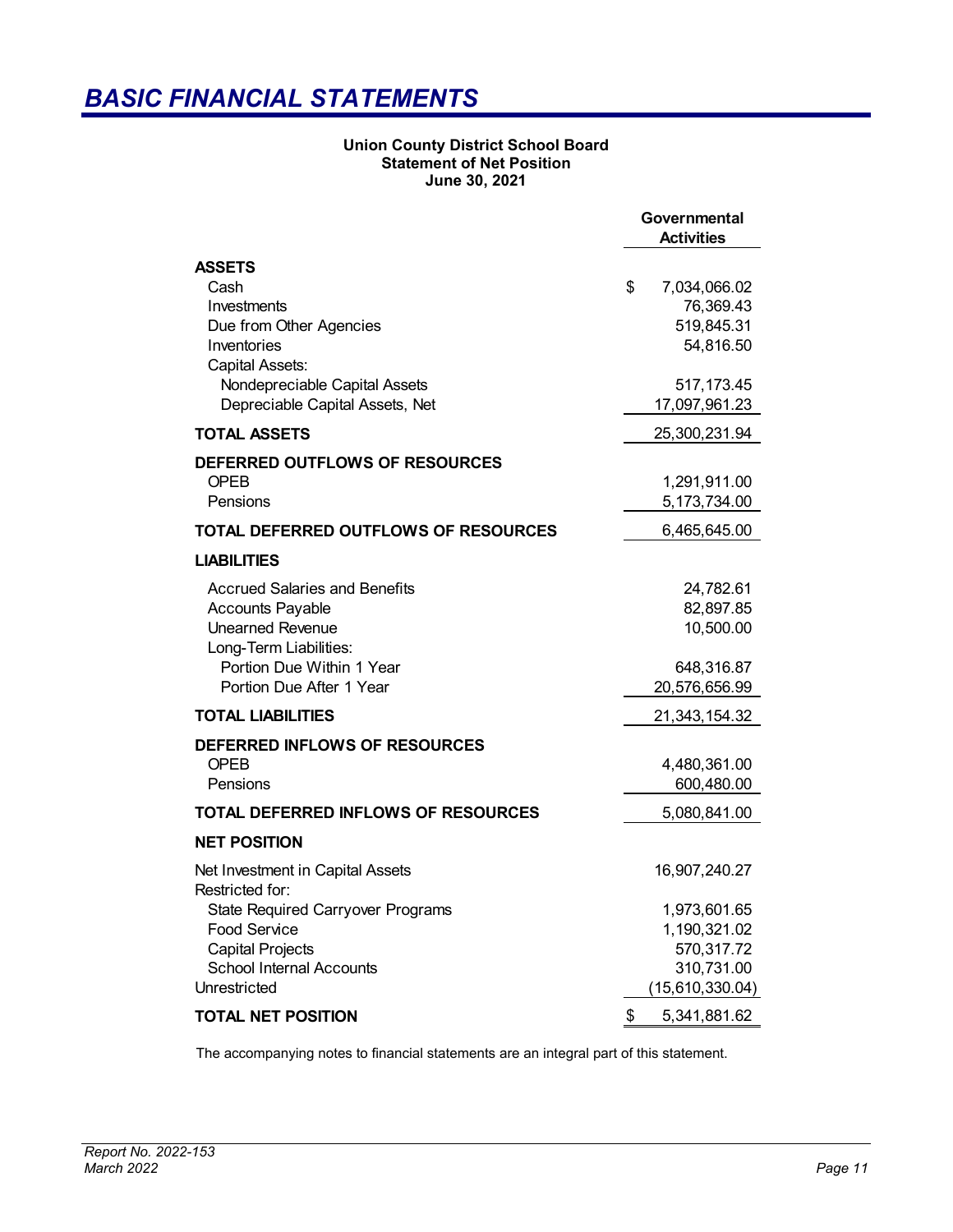#### **Union County District School Board Statement of Activities For the Fiscal Year Ended June 30, 2021**

<span id="page-17-0"></span>

|                                                 |                        |                                          |                                                        | <b>Program Revenues</b> |
|-------------------------------------------------|------------------------|------------------------------------------|--------------------------------------------------------|-------------------------|
|                                                 | <b>Expenses</b>        | <b>Charges</b><br>for<br><b>Services</b> | Operating<br><b>Grants and</b><br><b>Contributions</b> |                         |
| <b>Functions/Programs</b>                       |                        |                                          |                                                        |                         |
| <b>Governmental Activities:</b>                 |                        |                                          |                                                        |                         |
| Instruction                                     | \$<br>14, 115, 751. 12 | \$<br>727,883.30                         | \$                                                     | 51,515.00               |
| <b>Student Support Services</b>                 | 1,196,233.89           |                                          |                                                        |                         |
| <b>Instructional Media Services</b>             | 150,251.62             |                                          |                                                        |                         |
| Instruction and Curriculum Development Services | 332,287.88             |                                          |                                                        |                         |
| <b>Instructional Staff Training Services</b>    | 429,530.56             |                                          |                                                        |                         |
| Instruction-Related Technology                  | 145,954.85             |                                          |                                                        |                         |
| Board                                           | 256,529.63             |                                          |                                                        |                         |
| <b>General Administration</b>                   | 507,707.86             |                                          |                                                        |                         |
| <b>School Administration</b>                    | 875,256.43             |                                          |                                                        |                         |
| Facilities Acquisition and Construction         |                        |                                          |                                                        |                         |
| <b>Fiscal Services</b>                          | 536,384.88             |                                          |                                                        |                         |
| <b>Food Services</b>                            | 1,138,532.27           | 24,943.89                                |                                                        | 1,299,348.78            |
| <b>Central Services</b>                         | 266,016.17             |                                          |                                                        |                         |
| <b>Student Transportation Services</b>          | 910,566.70             |                                          |                                                        |                         |
| Operation of Plant                              | 1,569,785.76           |                                          |                                                        |                         |
| Maintenance of Plant                            | 790,636.28             |                                          |                                                        |                         |
| Administrative Technology Services              | 176,547.36             |                                          |                                                        |                         |
| <b>Community Services</b>                       | 326,893.05             | 157,348.48                               |                                                        |                         |
| Unallocated Interest on Long-Term Debt          | 19,387.65              |                                          |                                                        |                         |
| Unallocated Depreciation Expense*               | 819,735.04             |                                          |                                                        |                         |
| Loss on Disposal of Assets                      | 3,282.75               |                                          |                                                        |                         |
| <b>Total Governmental Activities</b>            | \$<br>24,567,271.75    | \$<br>910, 175.67                        | \$                                                     | 1,350,863.78            |

General Revenues:

Taxes:

 Property Taxes, Levied for Operational Purposes Property Taxes, Levied for Capital Projects Grants and Contributions Not Restricted to Specific Programs Unrestricted Investment Earnings **Miscellaneous** 

#### **Total General Revenues**

#### **Change in Net Position**

Net Position - Beginning Adjustment to Beginning Net Position Net Position - Beginning, as Restated

#### **Net Position - Ending**

\* This amount excludes the depreciation that is included in the direct expenses of the various functions.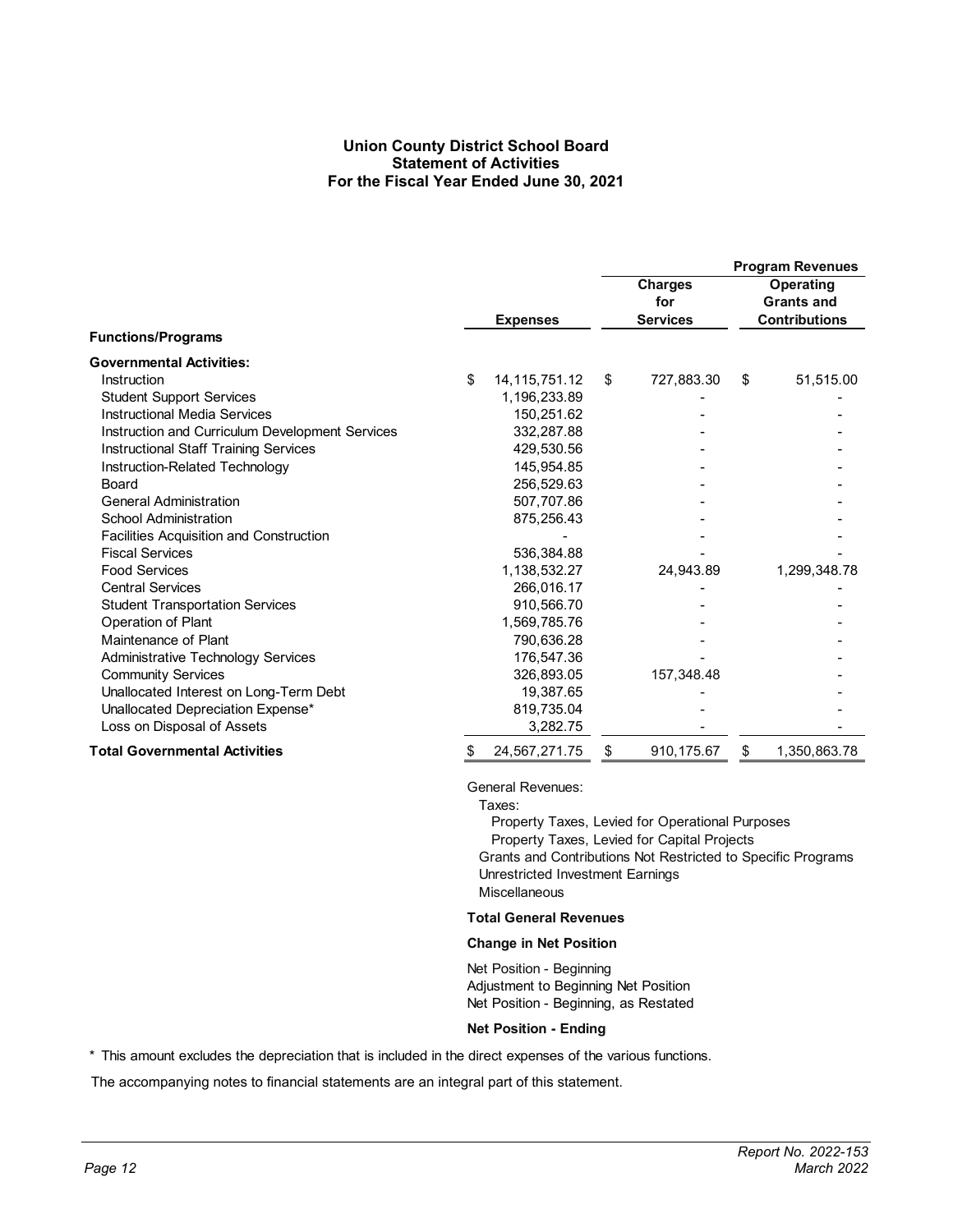|                                                      | Net (Expense)<br><b>Revenue and</b><br><b>Changes in Net</b><br><b>Position</b>                                                                                                                                                                                                                                                     |  |  |  |  |
|------------------------------------------------------|-------------------------------------------------------------------------------------------------------------------------------------------------------------------------------------------------------------------------------------------------------------------------------------------------------------------------------------|--|--|--|--|
| <b>Capital</b><br><b>Grants and</b><br>Contributions | Governmental<br><b>Activities</b>                                                                                                                                                                                                                                                                                                   |  |  |  |  |
| \$<br>77,682.30<br>99,959.19                         | \$<br>(13,336,352.82)<br>(1, 196, 233.89)<br>(150, 251.62)<br>(332, 287.88)<br>(429, 530.56)<br>(145, 954.85)<br>(256, 529.63)<br>(507, 707.86)<br>(875, 256.43)<br>77,682.30<br>(536, 384.88)<br>285,719.59<br>(266, 016.17)<br>(910, 566.70)<br>(1,569,785.76)<br>(790, 636.28)<br>(176, 547.36)<br>(169, 544.57)<br>(19, 387.65) |  |  |  |  |
|                                                      | (819, 735.04)<br>(3,282.75)                                                                                                                                                                                                                                                                                                         |  |  |  |  |
| \$<br>177,641.49                                     | (22,128,590.81)                                                                                                                                                                                                                                                                                                                     |  |  |  |  |

|   | 1.326.842.34  |
|---|---------------|
|   | 434.407.73    |
|   | 19.905.883.80 |
|   | 7.234.58      |
|   | 231,518.62    |
|   | 21,905,887.07 |
|   | (222,703.74)  |
|   | 5.271.542.36  |
|   | 293,043.00    |
|   | 5,564,585.36  |
| S | 5,341,881.62  |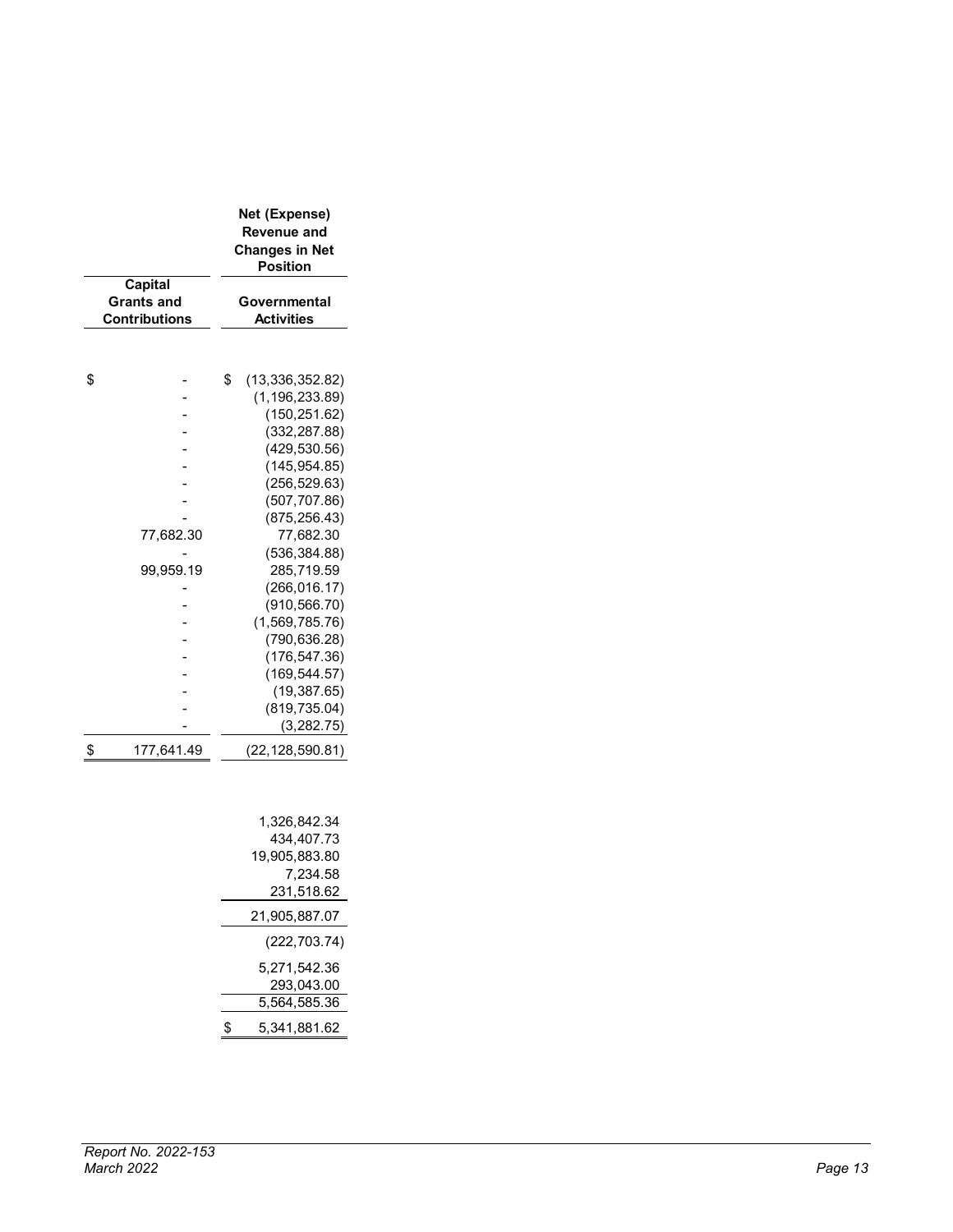#### **Union County District School Board Balance Sheet – Governmental Funds June 30, 2021**

<span id="page-19-0"></span>

|                                                                 |    | General<br><b>Fund</b> | <b>Special Revenue -</b><br><b>Food Service</b><br><b>Fund</b> | <b>Special Revenue -</b><br><b>Other Fund</b> |            |
|-----------------------------------------------------------------|----|------------------------|----------------------------------------------------------------|-----------------------------------------------|------------|
| <b>ASSETS</b>                                                   |    |                        |                                                                |                                               |            |
| Cash                                                            | \$ | 5,070,052.26           | \$<br>1,055,957.04                                             | \$                                            |            |
| Investments                                                     |    | 76,369.43              |                                                                |                                               |            |
| Due from Other Funds                                            |    | 344,367.65             |                                                                |                                               |            |
| Due from Other Agencies<br>Inventories                          |    | 86,303.81              | 82,066.01<br>54,816.50                                         |                                               | 204,790.51 |
| <b>TOTAL ASSETS</b>                                             | \$ | 5,577,093.15           | \$<br>1,192,839.55                                             | \$                                            | 204,790.51 |
| <b>LIABILITIES AND FUND BALANCES</b><br>Liabilities:            |    |                        |                                                                |                                               |            |
| <b>Accrued Salaries and Benefits</b>                            | \$ | 15,978.03              | \$<br>1,947.25                                                 | \$                                            | 6,857.33   |
| <b>Accounts Payable</b>                                         |    | 65,568.06              | 571.28                                                         |                                               | 250.51     |
| Unearned Revenue                                                |    |                        |                                                                |                                               |            |
| Due to Other Funds                                              |    |                        |                                                                |                                               | 197,682.67 |
| <b>Total Liabilities</b>                                        |    | 81,546.09              | 2,518.53                                                       |                                               | 204,790.51 |
| Fund Balances:                                                  |    |                        |                                                                |                                               |            |
| Nonspendable:                                                   |    |                        |                                                                |                                               |            |
| Inventories                                                     |    |                        | 54,816.50                                                      |                                               |            |
| Restricted for:                                                 |    |                        |                                                                |                                               |            |
| <b>State Required Carryover Programs</b><br><b>Food Service</b> |    | 1,973,601.65           |                                                                |                                               |            |
| School Internal Accounts                                        |    |                        | 1,135,504.52                                                   |                                               |            |
| <b>Capital Projects</b>                                         |    |                        |                                                                |                                               |            |
| <b>Total Restricted Fund Balance</b>                            |    | 1,973,601.65           | 1,135,504.52                                                   |                                               |            |
| Assigned for:                                                   |    |                        |                                                                |                                               |            |
| <b>Employment Compensation</b>                                  |    | 2,227,808.24           |                                                                |                                               |            |
| Unassigned Fund Balance                                         |    | 1,294,137.17           |                                                                |                                               |            |
| <b>Total Fund Balances</b>                                      |    | 5,495,547.06           | 1,190,321.02                                                   |                                               |            |
| <b>TOTAL LIABILITIES AND FUND BALANCES</b>                      | \$ | 5,577,093.15           | \$<br>1,192,839.55                                             | \$                                            | 204,790.51 |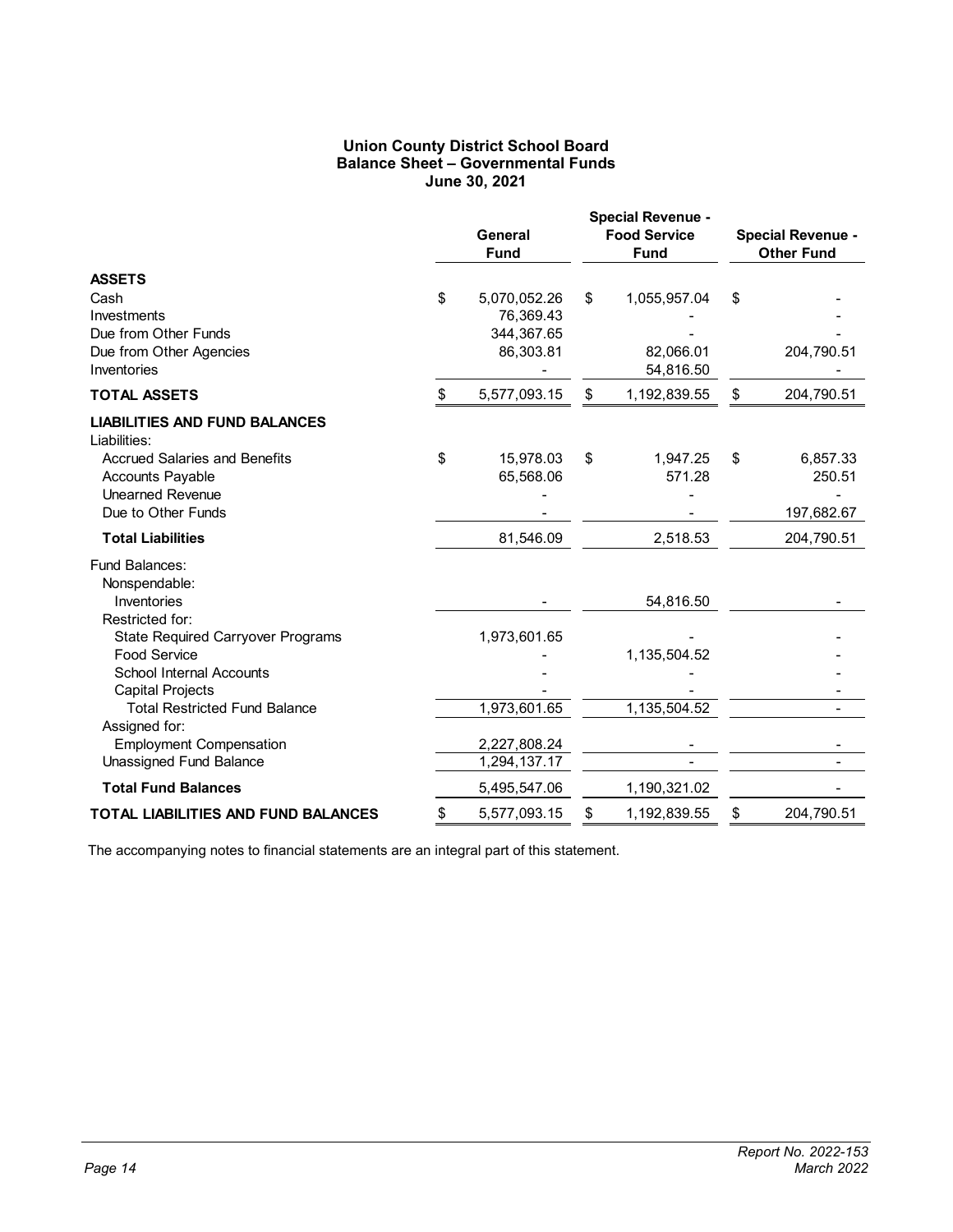| <b>Special Revenue -</b><br><b>Federal Education</b><br><b>Stabilization Fund</b> | Other<br>Governmental<br><b>Funds</b>  |    | <b>Total</b><br>Governmental<br><b>Funds</b>                             |
|-----------------------------------------------------------------------------------|----------------------------------------|----|--------------------------------------------------------------------------|
| \$<br>10,500.00                                                                   | \$<br>897,556.72                       | \$ | 7,034,066.02<br>76,369.43<br>344,367.65                                  |
| 146,684.98                                                                        |                                        |    | 519,845.31<br>54,816.50                                                  |
| \$<br>157,184.98                                                                  | \$<br>897,556.72                       | \$ | 8,029,464.91                                                             |
| \$<br>10,500.00<br>146,684.98                                                     | \$<br>16,508.00                        | \$ | 24,782.61<br>82,897.85<br>10,500.00<br>344,367.65                        |
| 157, 184.98                                                                       | 16,508.00                              |    | 462,548.11<br>54,816.50                                                  |
|                                                                                   | 310,731.00<br>570,317.72<br>881,048.72 |    | 1,973,601.65<br>1,135,504.52<br>310,731.00<br>570,317.72<br>3,990,154.89 |
|                                                                                   |                                        |    | 2,227,808.24<br>1,294,137.17                                             |
|                                                                                   | 881,048.72                             |    | 7,566,916.80                                                             |
| \$<br>157, 184.98                                                                 | \$<br>897,556.72                       | \$ | 8,029,464.91                                                             |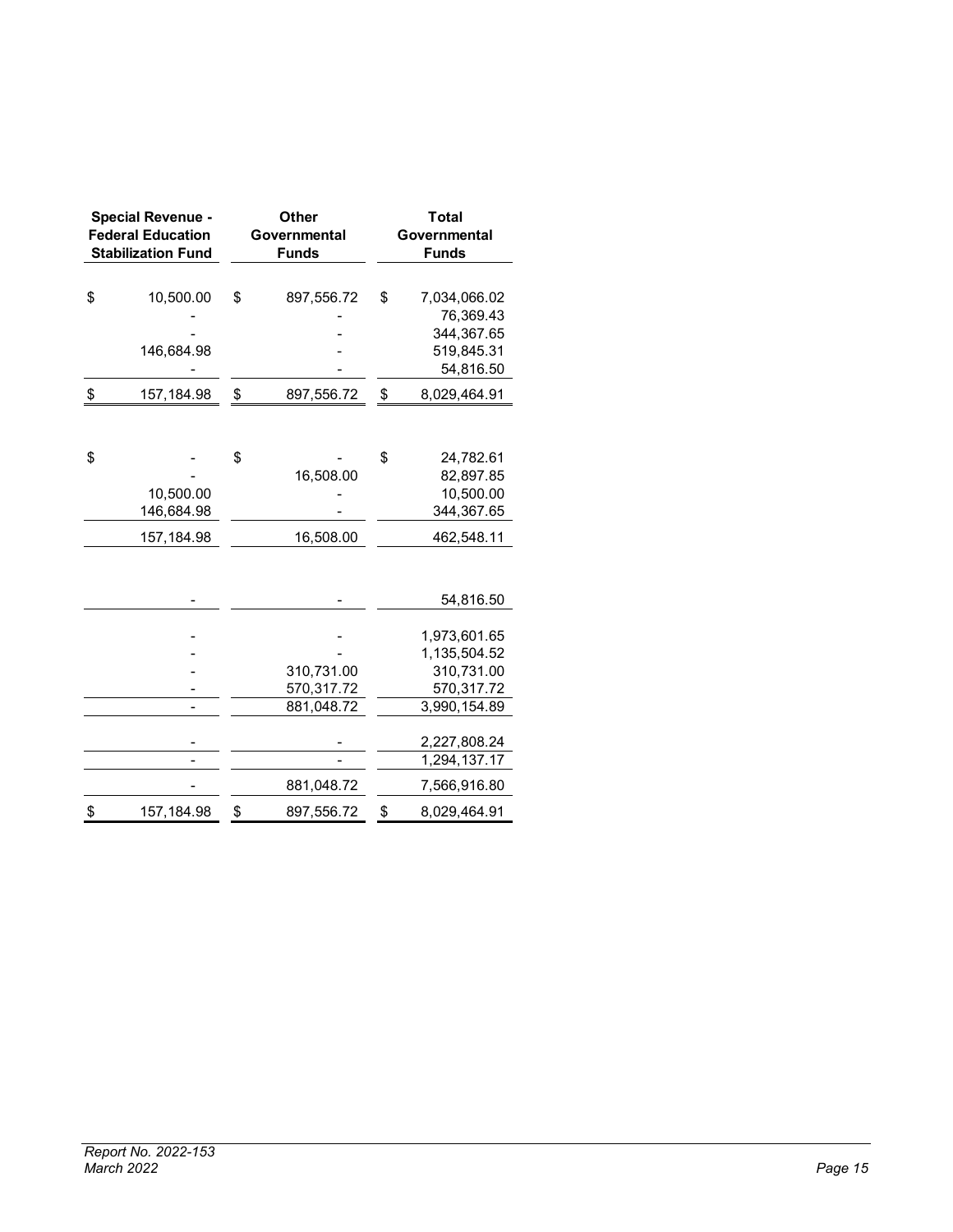#### **Union County District School Board Reconciliation of the Governmental Funds Balance Sheet to the Statement of Net Position June 30, 2021**

<span id="page-21-0"></span>

| <b>Total Fund Balances - Governmental Funds</b>                                                                                                                                                                                      |                                                                                              | \$<br>7,566,916.80 |
|--------------------------------------------------------------------------------------------------------------------------------------------------------------------------------------------------------------------------------------|----------------------------------------------------------------------------------------------|--------------------|
| Amounts reported for governmental activities in the statement of net position are different because:                                                                                                                                 |                                                                                              |                    |
| Capital assets, net of accumulated depreciation, used in governmental activities are not<br>financial resources and, therefore, are not reported as assets in the governmental funds.                                                |                                                                                              | 17,615,134.68      |
| The deferred outflows of resources and deferred inflows of resources related to pensions and<br>other postemployment benefits (OPEB) are applicable to future periods and, therefore, are not<br>reported in the governmental funds. |                                                                                              |                    |
| Deferred Outflows Related to OPEB<br>Deferred Outflows Related to Pensions<br>Deferred Inflows Related to OPEB<br>Deferred Inflows Related to Pensions                                                                               | \$<br>1,291,911.00<br>5, 173, 734.00<br>(4,480,361.00)<br>(600,480.00)                       | 1,384,804.00       |
| Long-term liabilities are not due and payable in the fiscal year and, therefore, are not reported<br>as liabilities in the governmental funds. Long-term liabilities at fiscal year end consist of:                                  |                                                                                              |                    |
| <b>QZAB Payable</b><br>Installment-Purchase Payable<br><b>Compensated Absences Payable</b><br>Net Pension Liability<br><b>Total OPEB Liability</b>                                                                                   | \$<br>(290,000.00)<br>(417, 894.41)<br>(1,365,084.45)<br>(15, 493, 575.00)<br>(3,658,420.00) | (21, 224, 973.86)  |
| <b>Net Position - Governmental Activities</b>                                                                                                                                                                                        |                                                                                              | 5,341,881.62       |
|                                                                                                                                                                                                                                      |                                                                                              |                    |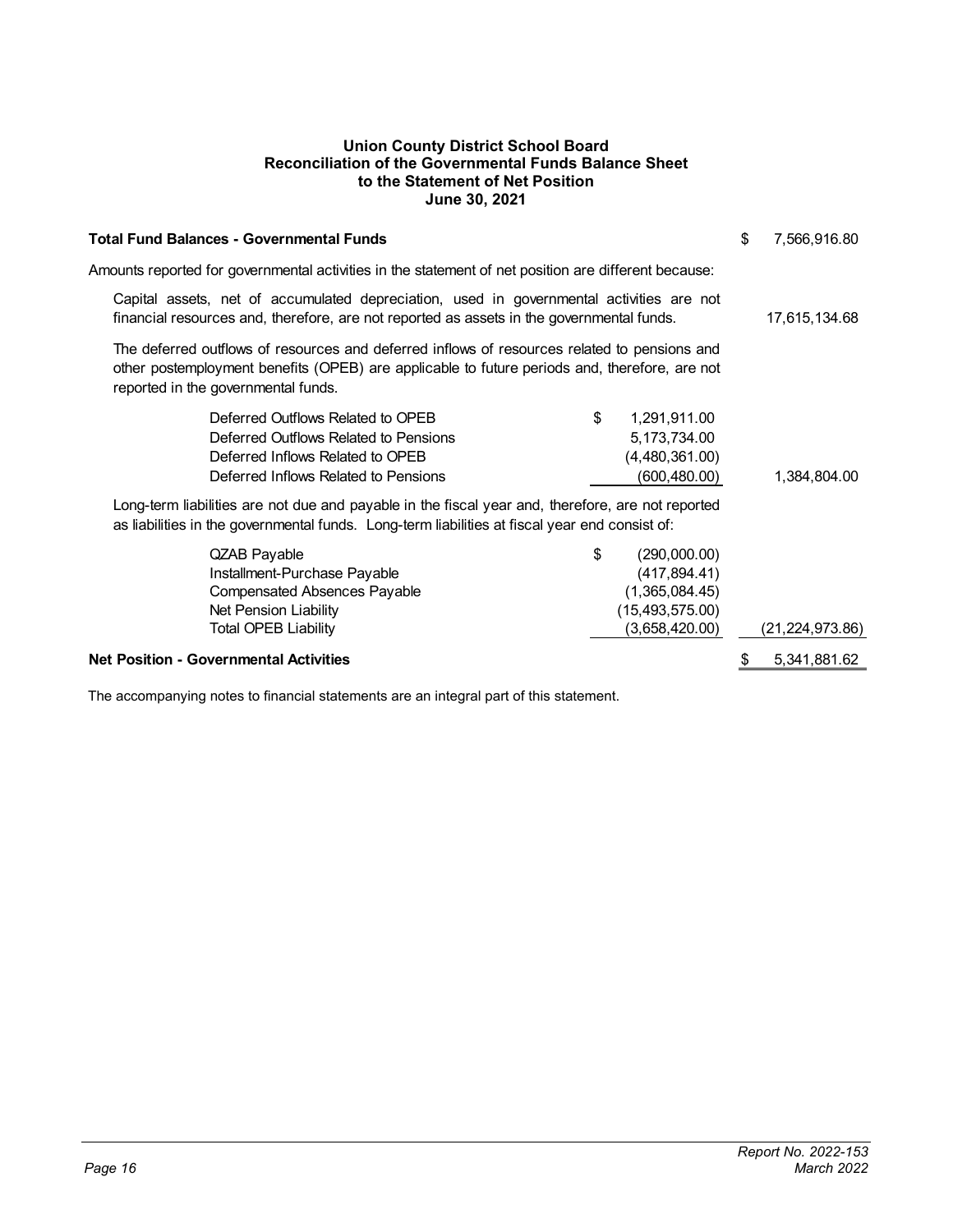THIS PAGE INTENTIONALLY LEFT BLANK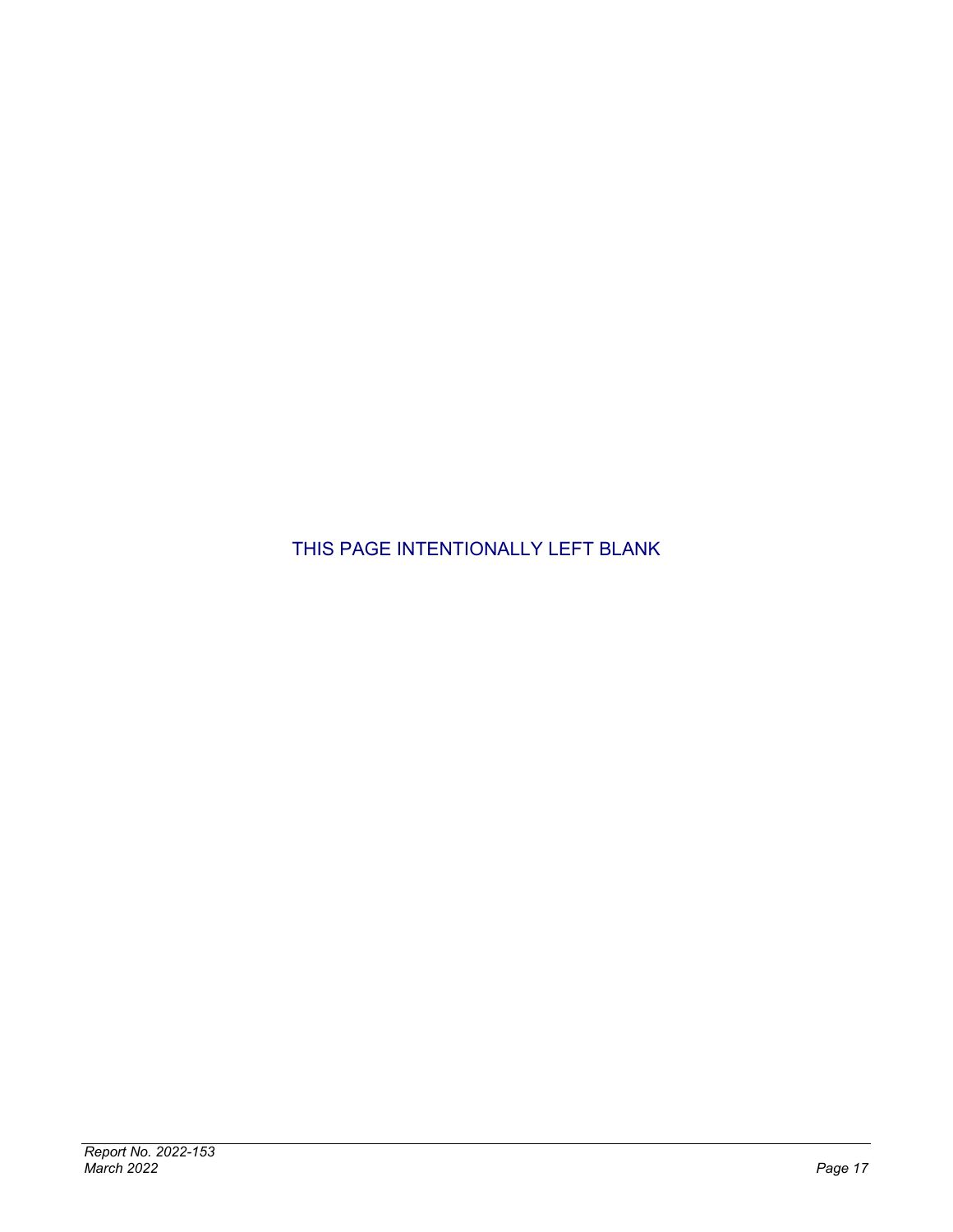#### **Union County District School Board Statement of Revenues, Expenditures, and Changes in Fund Balances – Governmental Funds For the Fiscal Year Ended June 30, 2021**

<span id="page-23-0"></span>

|                                                 |                          | <b>Special Revenue -</b>           |                                               |
|-------------------------------------------------|--------------------------|------------------------------------|-----------------------------------------------|
|                                                 | General<br><b>Fund</b>   | <b>Food Service</b><br><b>Fund</b> | <b>Special Revenue -</b><br><b>Other Fund</b> |
| <b>Revenues</b>                                 |                          |                                    |                                               |
| Intergovernmental:                              |                          |                                    |                                               |
| Federal Direct                                  | \$<br>68,090.35          | \$                                 | \$                                            |
| Federal Through State and Local                 | 49,297.59                | 1,382,554.97                       | 1,448,033.34                                  |
| State                                           | 17,760,416.77            | 16,753.00                          |                                               |
| Local:                                          |                          |                                    |                                               |
| <b>Property Taxes</b>                           | 1,326,842.34             |                                    |                                               |
| Charges for Services - Food Service             |                          | 24,943.89                          |                                               |
| Miscellaneous                                   | 318,895.19               |                                    |                                               |
| <b>Total Local Revenues</b>                     | 1,645,737.53             | 24,943.89                          |                                               |
| <b>Total Revenues</b>                           | 19,523,542.24            | 1,424,251.86                       | 1,448,033.34                                  |
| <b>Expenditures</b>                             |                          |                                    |                                               |
| Current - Education:                            |                          |                                    |                                               |
| Instruction                                     | 11,254,752.08            |                                    | 1,145,502.56                                  |
| <b>Student Support Services</b>                 | 1,085,353.17             |                                    | 20,672.09                                     |
| <b>Instructional Media Services</b>             | 143,826.25               |                                    |                                               |
| Instruction and Curriculum Development Services | 290,487.47               |                                    | 27,297.62                                     |
| <b>Instructional Staff Training Services</b>    | 191,387.01               |                                    | 225,229.36                                    |
| Instruction-Related Technology                  | 145,954.85               |                                    |                                               |
| Board<br><b>General Administration</b>          | 247,360.12               |                                    |                                               |
| School Administration                           | 463,067.48<br>831,985.94 |                                    | 27,316.37                                     |
| <b>Fiscal Services</b>                          | 512,794.21               |                                    |                                               |
| <b>Food Services</b>                            |                          | 1,138,532.27                       |                                               |
| <b>Central Services</b>                         | 251,537.90               |                                    | 2,015.34                                      |
| <b>Student Transportation Services</b>          | 818,568.73               |                                    |                                               |
| Operation of Plant                              | 1,524,195.25             |                                    |                                               |
| Maintenance of Plant                            | 773,468.10               |                                    |                                               |
| Administrative Technology Services              | 169,025.95               |                                    |                                               |
| <b>Community Services</b>                       | 302,562.51               |                                    |                                               |
| Fixed Capital Outlay:                           |                          |                                    |                                               |
| Facilities Acquisition and Construction         | 132,300.30               |                                    |                                               |
| Other Capital Outlay                            | 127,466.34               | 136,951.15                         |                                               |
| Debt Service:                                   |                          |                                    |                                               |
| Principal                                       |                          |                                    |                                               |
| Interest and Fiscal Charges                     |                          |                                    |                                               |
| <b>Total Expenditures</b>                       | 19,266,093.66            | 1,275,483.42                       | 1,448,033.34                                  |
| <b>Excess of Revenues Over Expenditures</b>     | 257,448.58               | 148,768.44                         |                                               |
| <b>Other Financing Sources (Uses)</b>           |                          |                                    |                                               |
| Transfers In                                    | 118,725.66               |                                    |                                               |
| <b>Loss Recoveries</b>                          | 136,281.98               | 1,067.11                           |                                               |
| <b>Transfers Out</b>                            |                          |                                    |                                               |
| <b>Total Other Financing Sources (Uses)</b>     | 255,007.64               | 1,067.11                           |                                               |
| <b>Net Change in Fund Balances</b>              | 512,456.22               | 149,835.55                         |                                               |
| Fund Balances, Beginning                        | 4,983,090.84             | 1,040,485.47                       |                                               |
| Adjustment to Beginning Fund Balance            |                          |                                    |                                               |
| Fund Balances, Beginning, as Restated           | 4,983,090.84             | 1,040,485.47                       |                                               |
| <b>Fund Balances, Ending</b>                    | \$<br>5,495,547.06       | \$<br>1,190,321.02                 | \$<br>0.00                                    |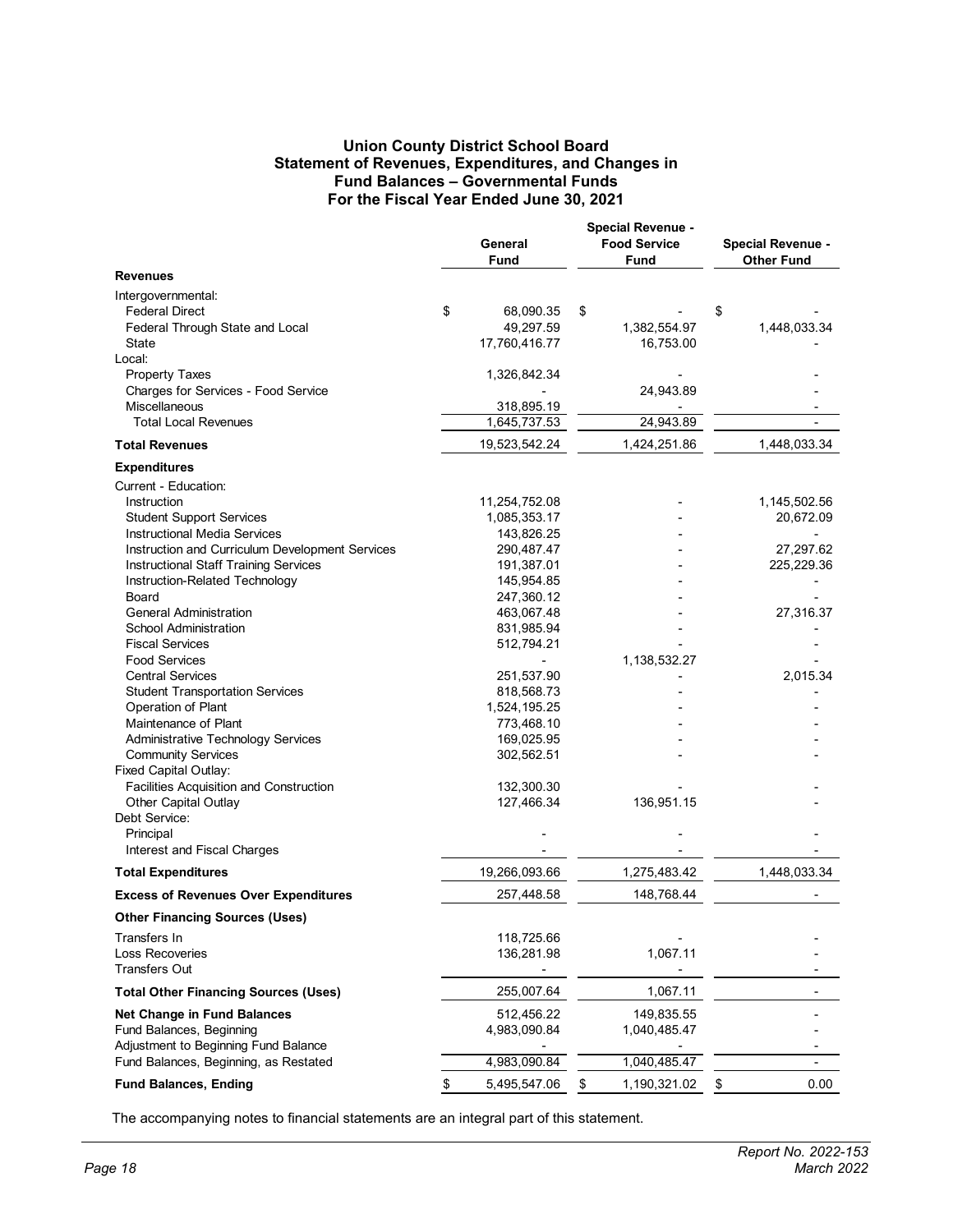| <b>Special Revenue -</b><br><b>Federal Education</b><br><b>Stabilization Fund</b> | Other<br>Governmental<br><b>Funds</b> | <b>Total</b><br>Governmental<br><b>Funds</b>     |
|-----------------------------------------------------------------------------------|---------------------------------------|--------------------------------------------------|
|                                                                                   |                                       |                                                  |
| \$<br>521,611.45                                                                  | \$<br>77,682.30                       | \$<br>68,090.35<br>3,401,497.35<br>17,854,852.07 |
|                                                                                   |                                       |                                                  |
|                                                                                   | 434,407.73                            | 1,761,250.07<br>24,943.89                        |
|                                                                                   | 777,690.00<br>1,212,097.73            | 1,096,585.19<br>2,882,779.15                     |
| 521,611.45                                                                        | 1,289,780.03                          | 24,207,218.92                                    |
|                                                                                   |                                       |                                                  |
|                                                                                   |                                       |                                                  |
| 439,343.04                                                                        | 760,002.00                            | 13,599,599.68                                    |
| 35,810.64                                                                         |                                       | 1,141,835.90                                     |
|                                                                                   |                                       | 143,826.25                                       |
| 3,896.93                                                                          |                                       | 317,785.09<br>420,513.30                         |
|                                                                                   |                                       | 145,954.85                                       |
|                                                                                   |                                       | 247,360.12                                       |
|                                                                                   |                                       | 490,383.85                                       |
|                                                                                   |                                       | 831,985.94                                       |
|                                                                                   |                                       | 512,794.21                                       |
|                                                                                   |                                       | 1,138,532.27                                     |
|                                                                                   |                                       | 253,553.24                                       |
|                                                                                   |                                       | 818,568.73                                       |
| 27,560.84                                                                         |                                       | 1,551,756.09                                     |
|                                                                                   |                                       | 773,468.10                                       |
|                                                                                   |                                       | 169,025.95                                       |
| 15,000.00                                                                         |                                       | 317,562.51                                       |
|                                                                                   | 14,970.00                             | 147,270.30                                       |
|                                                                                   | 35,975.00                             | 300,392.49                                       |
|                                                                                   | 249,228.47                            | 249,228.47                                       |
|                                                                                   | 19,387.65                             | 19,387.65                                        |
| 521,611.45                                                                        | 1,079,563.12                          | 23,590,784.99                                    |
|                                                                                   | 210,216.91                            | 616,433.93                                       |
|                                                                                   |                                       |                                                  |
|                                                                                   |                                       | 118,725.66                                       |
|                                                                                   |                                       | 137,349.09                                       |
|                                                                                   | (118, 725.66)                         | (118,725.66)                                     |
|                                                                                   | (118,725.66)                          | 137,349.09                                       |
|                                                                                   | 91,491.25                             | 753,783.02                                       |
|                                                                                   | 496,514.47                            | 6,520,090.78                                     |
|                                                                                   | 293,043.00                            | 293,043.00                                       |
|                                                                                   | 789,557.47                            | 6,813,133.78                                     |
| \$<br>0.00                                                                        | \$<br>881,048.72                      | \$<br>7,566,916.80                               |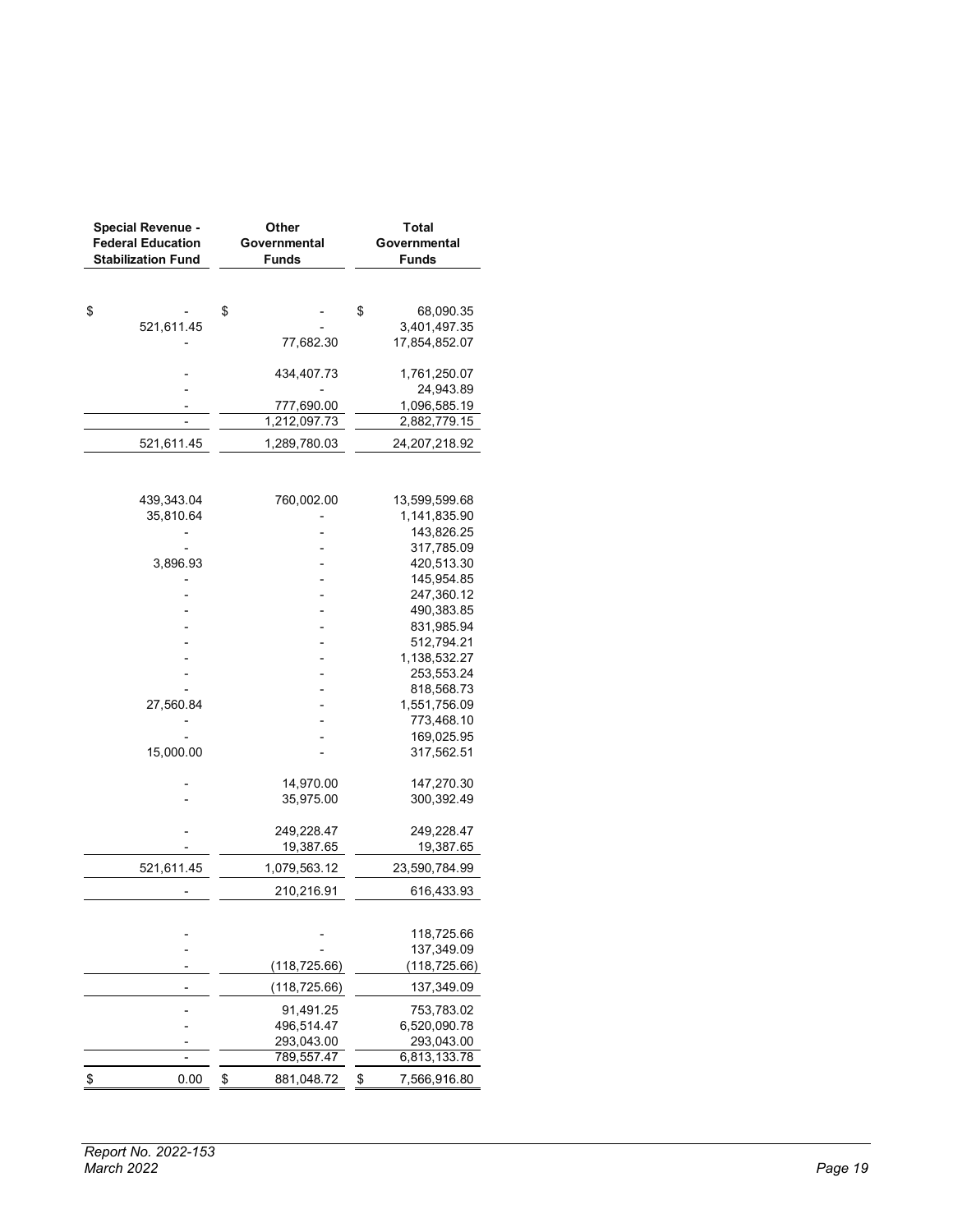#### <span id="page-25-0"></span>**Union County District School Board Reconciliation of the Governmental Funds Statement of Revenues, Expenditures, and Changes in Fund Balances to the Statement of Activities For the Fiscal Year Ended June 30, 2021**

| Net Change in Fund Balances - Governmental Funds                                                                                                                                                                                                                                                                                                                             | \$<br>753,783.02    |
|------------------------------------------------------------------------------------------------------------------------------------------------------------------------------------------------------------------------------------------------------------------------------------------------------------------------------------------------------------------------------|---------------------|
| Amounts reported for governmental activities in the statement of activities are different because:                                                                                                                                                                                                                                                                           |                     |
| Capital outlays are reported in the governmental funds as expenditures. However, in the<br>statement of activities, the cost of those assets is allocated over their estimated useful lives as<br>depreciation expense. This is the amount of depreciation expense in excess of capital outlays in<br>the current fiscal year.                                               | (438, 599.76)       |
| The loss on disposal of capital assets during the current fiscal year is reported in the statement<br>of activities. In the governmental funds, the cost of the assets was recognized as an expenditure<br>in the fiscal year purchased. Thus, the change in net position differs from the change in fund<br>balance by the undepreciated cost of the disposed assets.       | (3,282.75)          |
| In the statement of activities, the cost of compensated absences is measured by the amounts<br>earned during the fiscal year, while in the governmental funds, expenditures are recognized<br>based on the amounts actually paid for compensated absences. This is the net amount of<br>compensated absences earned in excess of the amount paid in the current fiscal year. | (84, 465.72)        |
| Repayments of debt are expenditures in the governmental funds, but the repayment reduces<br>long-term liabilities in the statement of net position.                                                                                                                                                                                                                          | 249,228.47          |
| Governmental funds report District OPEB contributions as expenditures. However, in the<br>statement of activities, the cost of OPEB benefits earned net of employee contributions, as<br>determined through an actuarial valuation, is reported as an OPEB expense.                                                                                                          |                     |
| \$<br>Increase in Total OPEB Liability<br>(153, 522.00)<br>Increase in Deferred Outflows of Resources - OPEB<br>122,235.00<br>Decrease in Deferred Inflows of Resources - OPEB<br>569,910.00                                                                                                                                                                                 | 538,623.00          |
| Governmental funds report District pension contributions as expenditures. However, in the<br>statement of activities, the cost of pension benefits earned net of employee contributions is<br>reported as a pension expense.                                                                                                                                                 |                     |
| \$<br><b>FRS Pension Contribution</b><br>1,097,731.00<br><b>HIS Pension Contribution</b><br>217,517.00<br>(2,225,785.00)<br><b>FRS Pension Expense</b><br><b>HIS Pension Expense</b><br>(327, 453.00)                                                                                                                                                                        | (1,237,990.00)      |
| <b>Change in Net Position - Governmental Activities</b>                                                                                                                                                                                                                                                                                                                      | \$<br>(222, 703.74) |
|                                                                                                                                                                                                                                                                                                                                                                              |                     |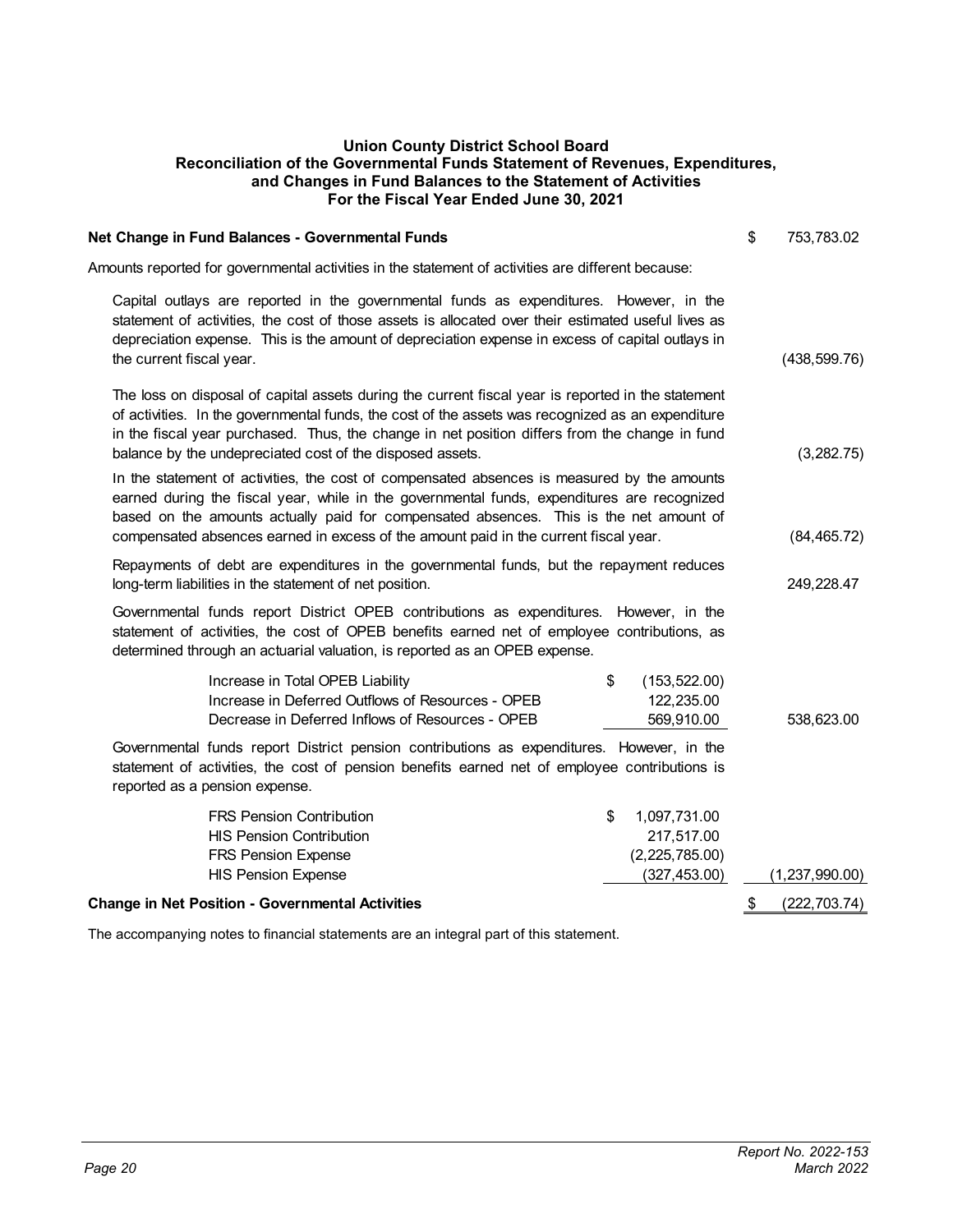#### <span id="page-26-0"></span>**Union County District School Board Statement of Fiduciary Net Position – Fiduciary Fund June 30, 2021**

|                                | <b>Private-Purpose</b><br><b>Trust Fund</b> |            |  |  |
|--------------------------------|---------------------------------------------|------------|--|--|
| <b>ASSETS</b>                  |                                             |            |  |  |
| Cash                           | S                                           | 125,859.26 |  |  |
| <b>NET POSITION</b>            |                                             |            |  |  |
| Held in Trust for Scholarships | S                                           | 125,859.26 |  |  |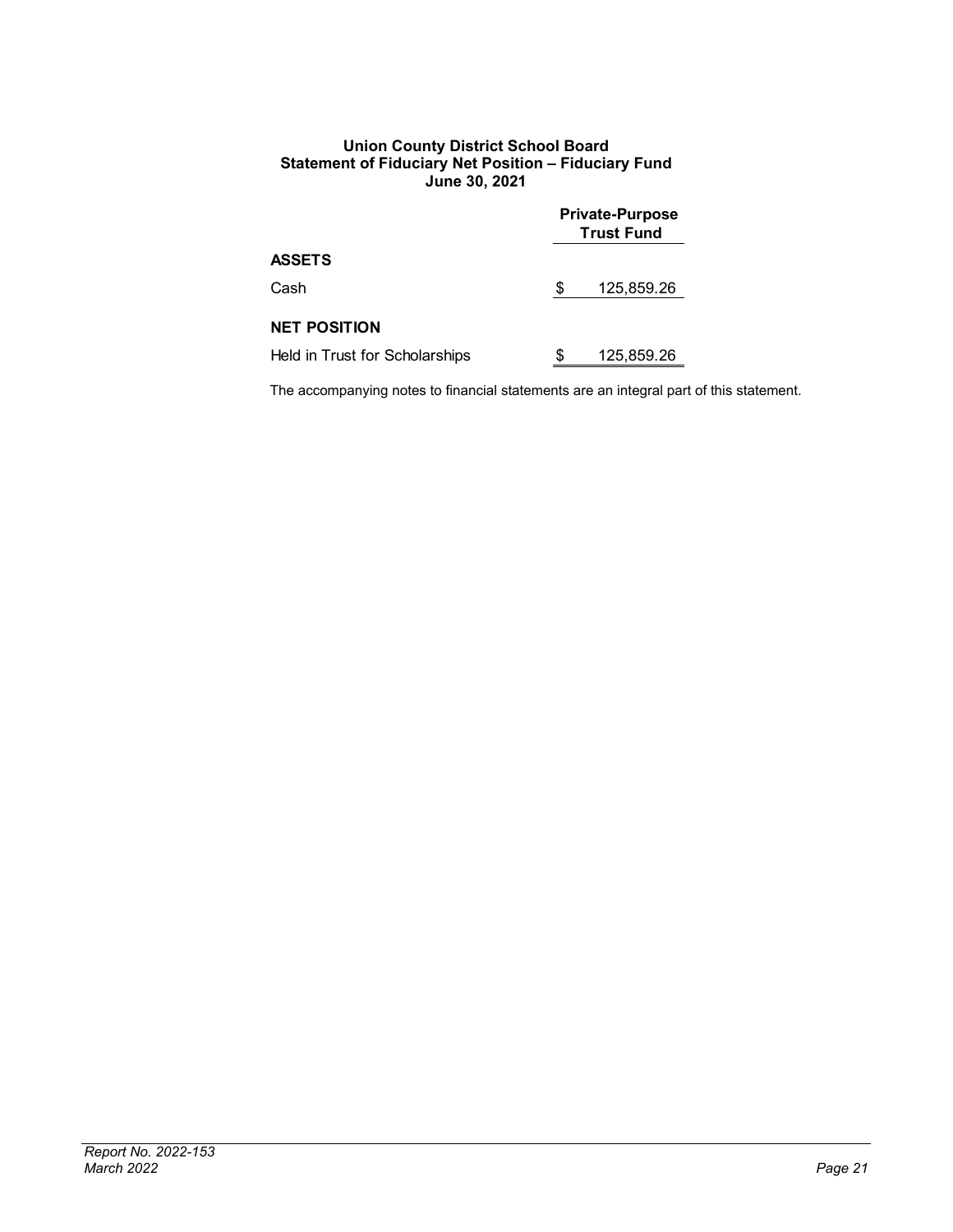#### <span id="page-27-0"></span>**Union County District School Board Statement of Changes in Fiduciary Net Position – Fiduciary Fund For the Fiscal Year Ended June 30, 2021**

|                                                           | <b>Private-Purpose</b><br><b>Trust Fund</b> |                       |
|-----------------------------------------------------------|---------------------------------------------|-----------------------|
| <b>ADDITIONS</b>                                          |                                             |                       |
| Gifts, Grants, Endowments, and Bequests                   | \$                                          | 40,000.00             |
| <b>DEDUCTIONS</b>                                         |                                             |                       |
| <b>Scholarship Payments</b>                               |                                             | 40,068.75             |
| <b>Change in Net Position</b><br>Net Position - Beginning |                                             | (68.75)<br>125,928.01 |
| <b>Net Position - Ending</b>                              | S                                           | 125.859.26            |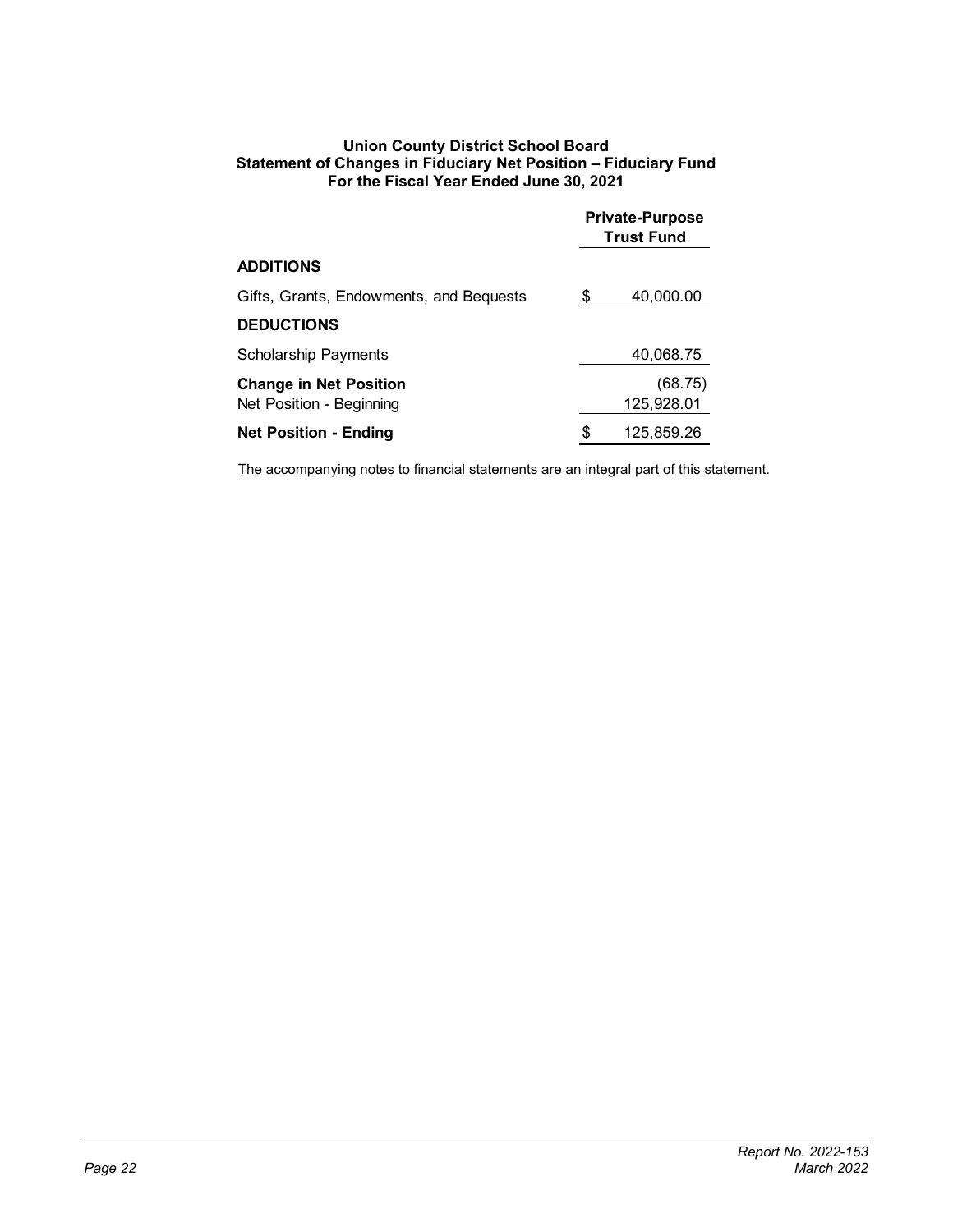#### <span id="page-28-0"></span> **SUMMARY OF SIGNIFICANT ACCOUNTING POLICIES**

#### **A. Description of Government-Wide Financial Statements**

The government-wide financial statements (i.e., the statement of net position and the statement of activities) report information on all of the nonfiduciary activities of the Union County School District (District). All fiduciary activities are reported only in the fund financial statements. Governmental activities are normally supported by taxes, intergovernmental revenues, and other nonexchange transactions.

The statement of activities presents a comparison between direct expenses and program revenues for each function or program of the District's governmental activities. Direct expenses are those that are specifically associated with a service, program, or department and are thereby clearly identifiable to a particular function. Depreciation expense associated with the District's transportation department is allocated to the student transportation services function, while remaining depreciation expense is not readily associated with a particular function and is reported as unallocated.

#### **B. Reporting Entity**

The Union County District School Board (Board) has direct responsibility for operation, control, and supervision of District schools and is considered a primary government for financial reporting. The District is considered part of the Florida system of public education, operates under the general direction of the Florida Department of Education (FDOE), and is governed by State law and State Board of Education (SBE) rules. The governing body of the District is the Board, which is composed of five elected members. The elected Superintendent of Schools is the executive officer of the Board. Geographic boundaries of the District correspond with those of Union County.

Criteria for determining if other entities are potential component units that should be reported within the District's basic financial statements are identified and described in the Governmental Accounting Standards Board's (GASB) *Codification of Governmental Accounting and Financial Reporting Standards*, Sections 2100 and 2600. The application of these criteria provides for identification of any legally separate entities for which the Board is financially accountable and other organizations for which the nature and significance of their relationship with the Board are such that exclusion would cause the District's basic financial statements to be misleading. Based on these criteria, no component units are included within the District's reporting entity.

#### **C. Basis of Presentation: Government-Wide Financial Statements**

While separate government-wide and fund financial statements are presented, they are interrelated. The governmental activities column incorporates data from governmental funds. Separate financial statements are provided for governmental funds and fiduciary fund, even though the latter are excluded from the government-wide financial statements.

The effects of interfund activity have been eliminated from the government-wide financial statements except for interfund services provided and used.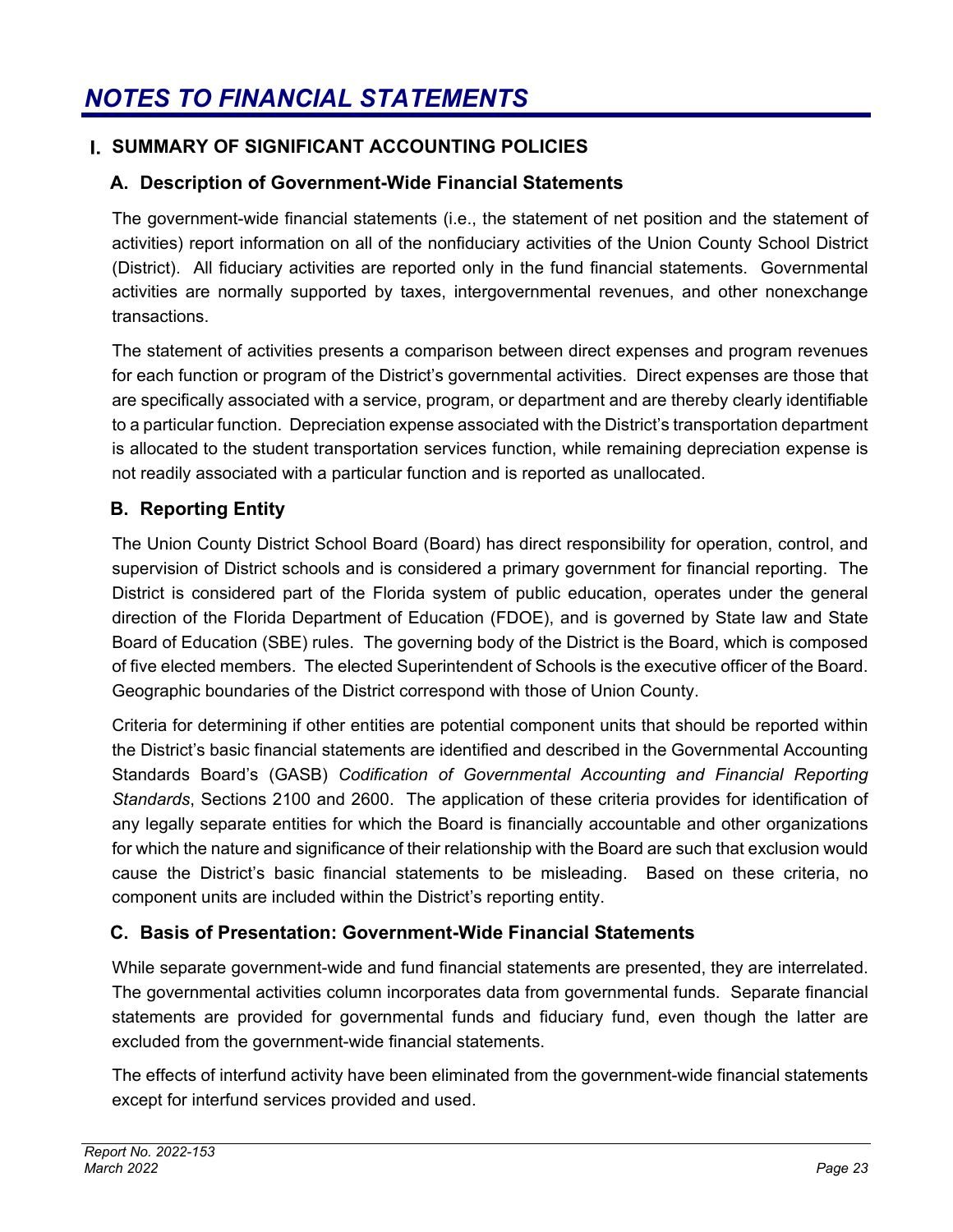#### **D. Basis of Presentation: Fund Financial Statements**

The fund financial statements provide information about the District's funds, including the fiduciary fund. Separate statements for each fund category – governmental and fiduciary – are presented. The emphasis of fund financial statements is on major governmental funds, each displayed in a separate column. All remaining governmental funds are aggregated and reported as nonmajor funds.

The District reports the following major governmental funds:

- General Fund to account for all financial resources not required to be accounted for in another fund and for certain revenues from the State that are legally restricted to be expended for specific current operating purposes.
- Special Revenue Food Service Fund to account for the District's food service operation resources.
- Special Revenue Other Fund to account for certain Federal grant program resources.
- Special Revenue Federal Education Stabilization Fund to account for Federal Coronavirus Aid, Relief, and Economic Security (CARES) Act funding provided through the State as emergency relief to address the impact of COVID-19 on elementary and secondary schools.

Additionally, the District reports the following fiduciary fund type:

 Private-Purpose Trust Fund – to account for resources of the Esther King Scholarship Trust Fund.

During the course of operations, the District has activity between funds for various purposes. Any residual balances outstanding at fiscal year end are reported as due from/to other funds. While these balances are reported in fund financial statements, certain eliminations are made in the preparation of the government-wide financial statements. Further, certain activity occurs during the fiscal year involving transfers of resources between funds. In fund financial statements, these amounts are reported at gross amounts as transfers in and out. While reported in fund financial statements, certain eliminations are made in the preparation of the government-wide financial statements.

#### **E. Measurement Focus and Basis of Accounting**

The accounting and financial reporting treatment is determined by the applicable measurement focus and basis of accounting. Measurement focus indicates the type of resources being measured such as current financial resources or economic resources. The basis of accounting indicates the timing of transactions or events for recognition in the financial statements.

The government-wide financial statements are reported using the economic resources measurement focus and the accrual basis of accounting. Revenues are recognized when earned and expenses are recognized when a liability is incurred, regardless of the timing of the related cash flows. Property taxes are recognized in the year for which they are levied. Revenues from grants, entitlements, and donations are recognized as soon as all eligibility requirements imposed by the provider have been met.

The governmental fund financial statements are reported using the current financial resources measurement focus and the modified accrual basis of accounting. Revenues, except for certain grant revenues, are recognized as soon as they are both measurable and available. Revenues are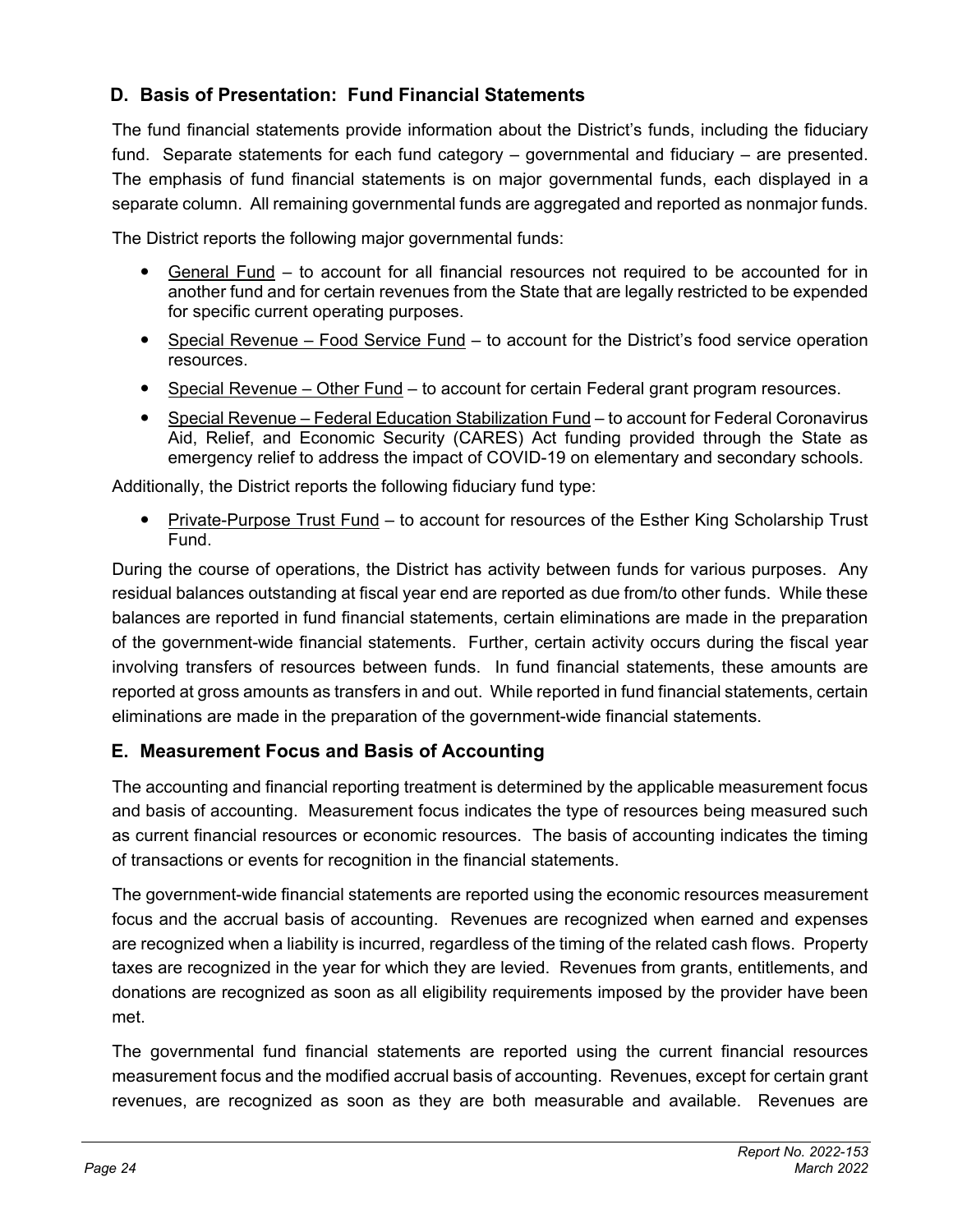considered to be available when they are collectible within the current period or soon enough thereafter to pay liabilities of the current period. For this purpose, the District considers revenues to be available if they are collected within 60 days of the end of the current fiscal year. When grant terms provide that the expenditure of resources is the prime factor for determining eligibility for Federal, State, and other grant resources, revenue is recognized at the time the expenditure is made. Entitlements are recorded as revenues when all eligibility requirements are met, including any time requirements, and the amount is received during the period or within the availability period for this revenue source (within 60 days of fiscal year end). Expenditures are generally recognized when the related fund liability is incurred, as under accrual accounting. However, debt service expenditures, claims and judgments, pension benefits, other postemployment benefits, and compensated absences, are only recorded when payment is due. General capital asset acquisitions are reported as expenditures in governmental funds. Issuance of long-term debt and acquisitions under capital leases are reported as other financing sources. Allocations of cost, such as depreciation, are not recognized in governmental funds.

The private-purpose trust fund is reported using the economic resources measurement focus and the accrual basis of accounting.

## **F. Assets, Liabilities, Deferred Outflows/Inflows of Resources, and Net Position/Fund Balance**

## **Cash**

The District's cash is considered to be demand deposits. Cash deposits are held by banks qualified as public depositories under Florida law. All deposits are insured by Federal depository insurance, up to specified limits, or collateralized with securities held in Florida's multiple financial institution collateral pool as required by Chapter 280, Florida Statutes.

## **Investments**

Investments consist of amounts placed with the SBA for participation in the Florida PRIME investment pool created by Section 218.405, Florida Statutes. The investment pool operates under investment guidelines established by Section 215.47, Florida Statutes.

The District's investment in Florida PRIME, which the SBA indicates is a Securities and Exchange Commission Rule 2a7-like external investment pool, are similar to money market funds in which shares are owned in the fund rather than the underlying investments. This investment is reported at fair value, which is amortized cost.

Types and amounts of investments held at fiscal year end are described in a subsequent note.

## **Inventories**

Inventories consist of expendable supplies held for consumption in the course of District operations. Inventories are stated at cost on the last invoice, which approximates the first-in, first-out basis, except that United States Department of Agriculture donated foods are stated at their fair value as determined at the time of donation to the District's food service program by the Florida Department of Agriculture and Consumer Services, Bureau of Food Distribution. The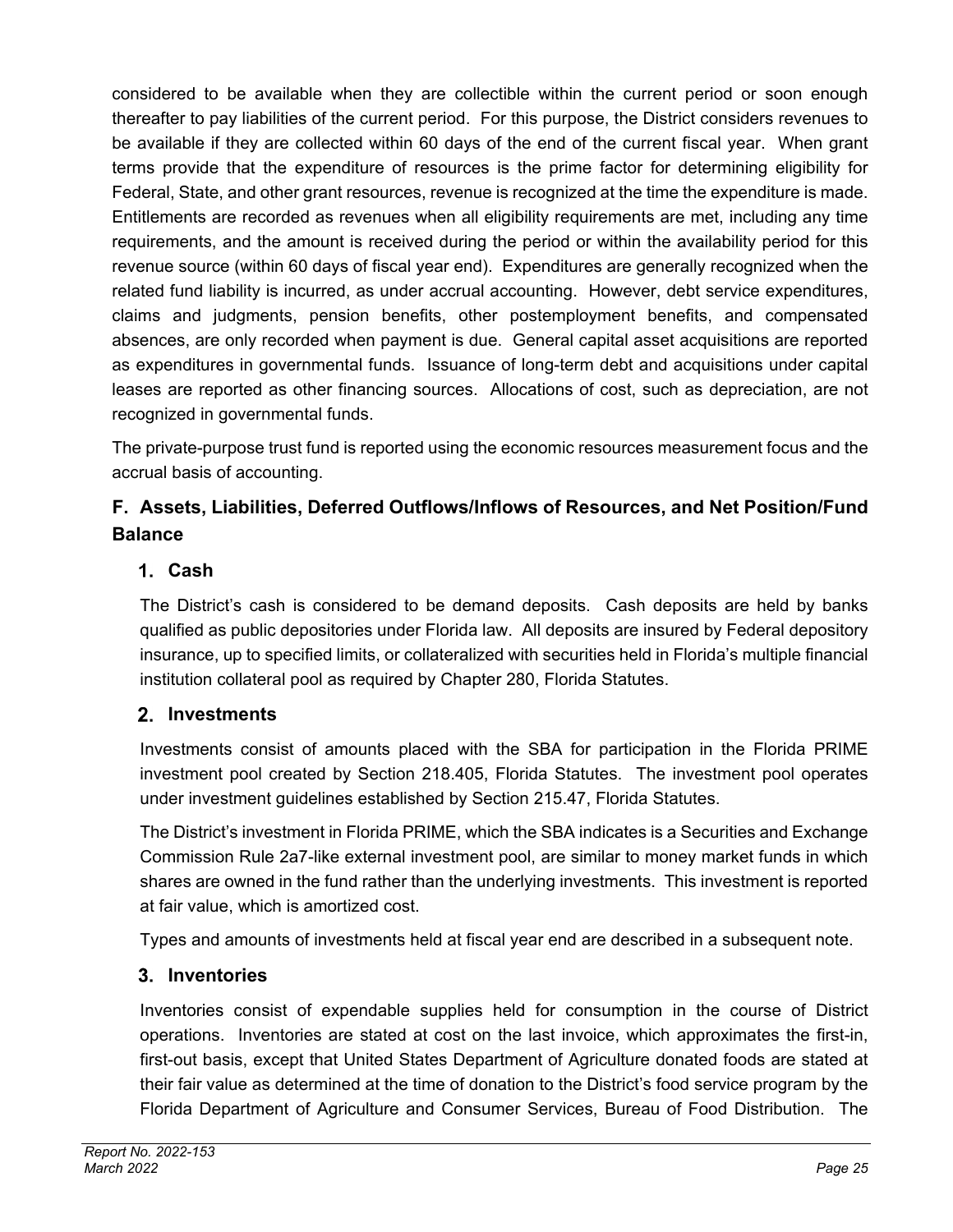costs of inventories are recorded as expenditures during the fiscal year and are adjusted at fiscal year end to reflect fiscal year-end physical inventories.

## **Capital Assets**

Expenditures for capital assets acquired or constructed for general District purposes are reported in the governmental fund that financed the acquisition or construction. The capital assets so acquired are reported at cost in the government-wide statement of net position but are not reported in the governmental fund financial statements. Capital assets are defined by the District as those costing more than \$750. Such assets are recorded at historical cost or estimated historical cost if purchased or constructed. Donated assets are recorded at acquisition value at the date of donation.

Capital assets are depreciated using the straight-line method over the following estimated useful lives:

| <b>Description</b>                   | <b>Estimated Useful Lives</b> |
|--------------------------------------|-------------------------------|
| Improvements Other Than Buildings    | 8 - 15 years                  |
| <b>Buildings and Fixed Equipment</b> | 20 - 50 years                 |
| Furniture, Fixtures, and Equipment   | $3 - 15$ years                |
| <b>Motor Vehicles</b>                | $5 - 10$ years                |
| <b>Computer Software</b>             | 5 years                       |

Current fiscal year information relative to changes in capital assets is described in a subsequent note.

## **Pensions**

In the government-wide statement of net position, liabilities are recognized for the District's proportionate share of each pension plan's net pension liability. For purposes of measuring the net pension liability, deferred outflows of resources and deferred inflows of resources related to pensions, and pension expense, information about the fiduciary net position of the Florida Retirement System (FRS) defined benefit plan and the Health Insurance Subsidy (HIS) defined benefit plan and additions to/deductions from the FRS and the HIS fiduciary net position have been determined on the same basis as they are reported by the FRS and the HIS plans. For this purpose, benefit payments (including refunds of employee contributions) are recognized when due and payable in accordance with benefit terms. Investments are reported at fair value.

The District's retirement plans and related amounts are described in a subsequent note.

## **Long-Term Liabilities**

Long-term obligations that will be financed from resources to be received in the future by governmental funds are reported as liabilities in the government-wide statement of net position.

In the governmental fund financial statements, bonds and other long-term obligations are not recognized as liabilities until due.

Changes in long-term liabilities for the current fiscal year are reported in a subsequent note.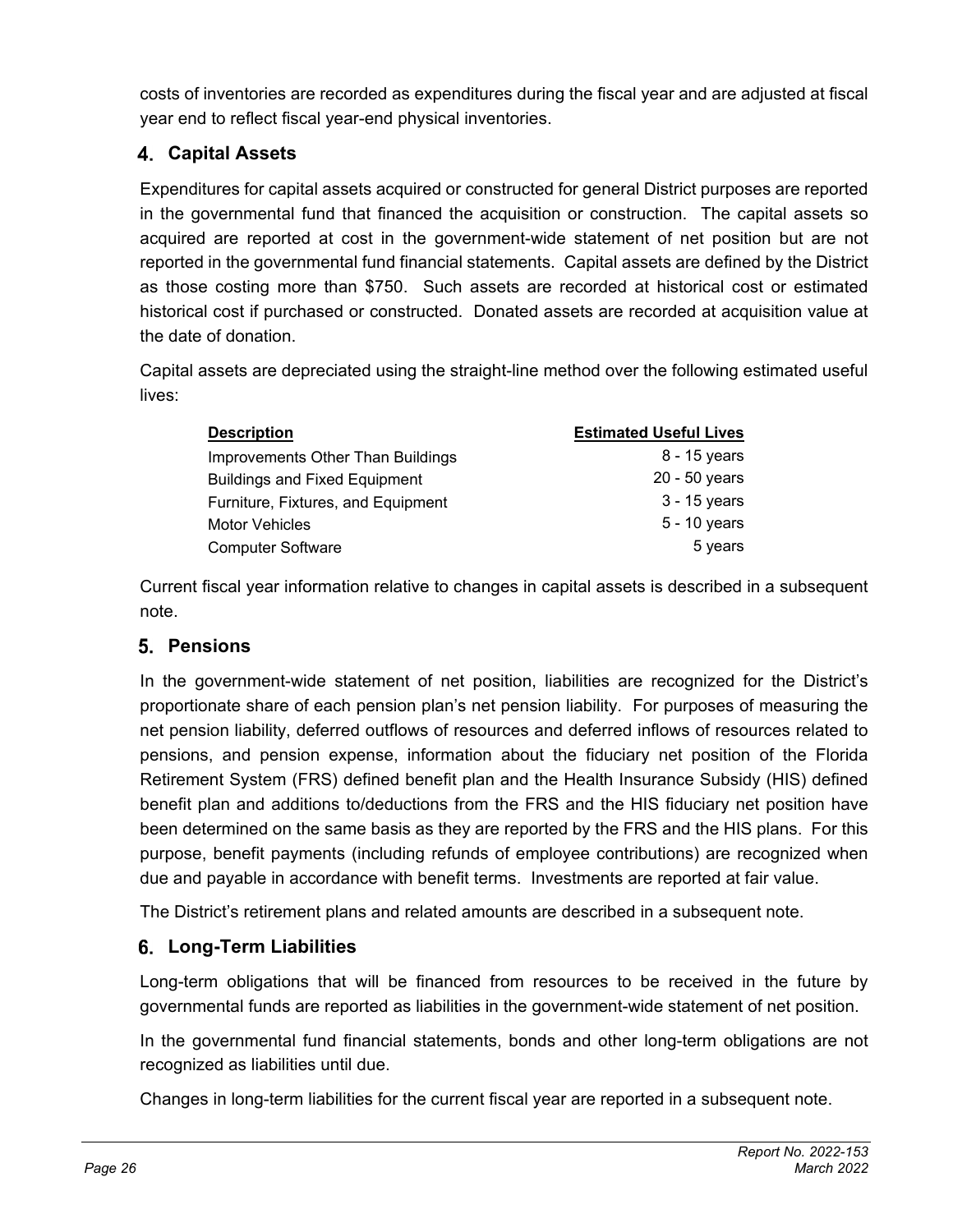## **Deferred Outflows/Inflows of Resources**

In addition to assets, the statement of net position reports a separate section for deferred outflows of resources. This separate financial statement element, *deferred outflows of resources*, represents a consumption of net position that applies to future periods and so will not be recognized as an outflow of resources (expense) until then. The District has two items that qualify for reporting in this category. The deferred outflows of resources related to pensions and OPEB are discussed in subsequent notes.

In addition to liabilities, the statement of net position reports a separate section for deferred inflows of resources. This separate financial statement element, *deferred inflows of resources*, represents an acquisition of net position that applies to future periods and so will not be recognized as an inflow of resources (revenue) until that time. The District has two items that qualify for reporting in this category. The deferred inflows of resources related to pensions and OPEB are discussed in subsequent notes.

## **Net Position Flow Assumption**

The District occasionally funds outlays for a particular purpose from both restricted (e.g., restricted bond or grant proceeds) and unrestricted resources. To calculate the amounts to report as restricted net position and unrestricted net position in the government-wide financial statements, a flow assumption must be made about the order in which the resources are considered to be applied. Consequently, it is the District's policy to consider restricted net position to have been depleted before unrestricted net position is applied.

## **Fund Balance Flow Assumptions**

The District may fund outlays for a particular purpose from both restricted and unrestricted resources (the total of committed, assigned, and unassigned fund balance). To calculate the amounts to report as restricted, committed, assigned, and unassigned fund balance in the governmental fund financial statements, a flow assumption must be made about the order in which the resources are considered to be applied. It is the District's policy to consider restricted fund balance to have been depleted before using any of the components of unrestricted fund balance. Further, when components of unrestricted fund balance can be used for the same purpose, committed fund balance is depleted first, followed by assigned fund balance. Unassigned fund balance is applied last.

## **Fund Balance Policies**

Fund balance of governmental funds is reported in various categories based on the nature of any limitations requiring the use of resources for specific purposes. The District itself can establish limitations on the use of resources through either a commitment (committed fund balance) or an assignment (assigned fund balance).

The committed fund balance classification includes amounts that can be used only for the specific purposes determined by a formal action of the District's highest level of decision-making authority. The Board is the highest level of decision-making authority for the District that can, by adoption of a resolution prior to the end of the fiscal year, commit fund balance. Once adopted, the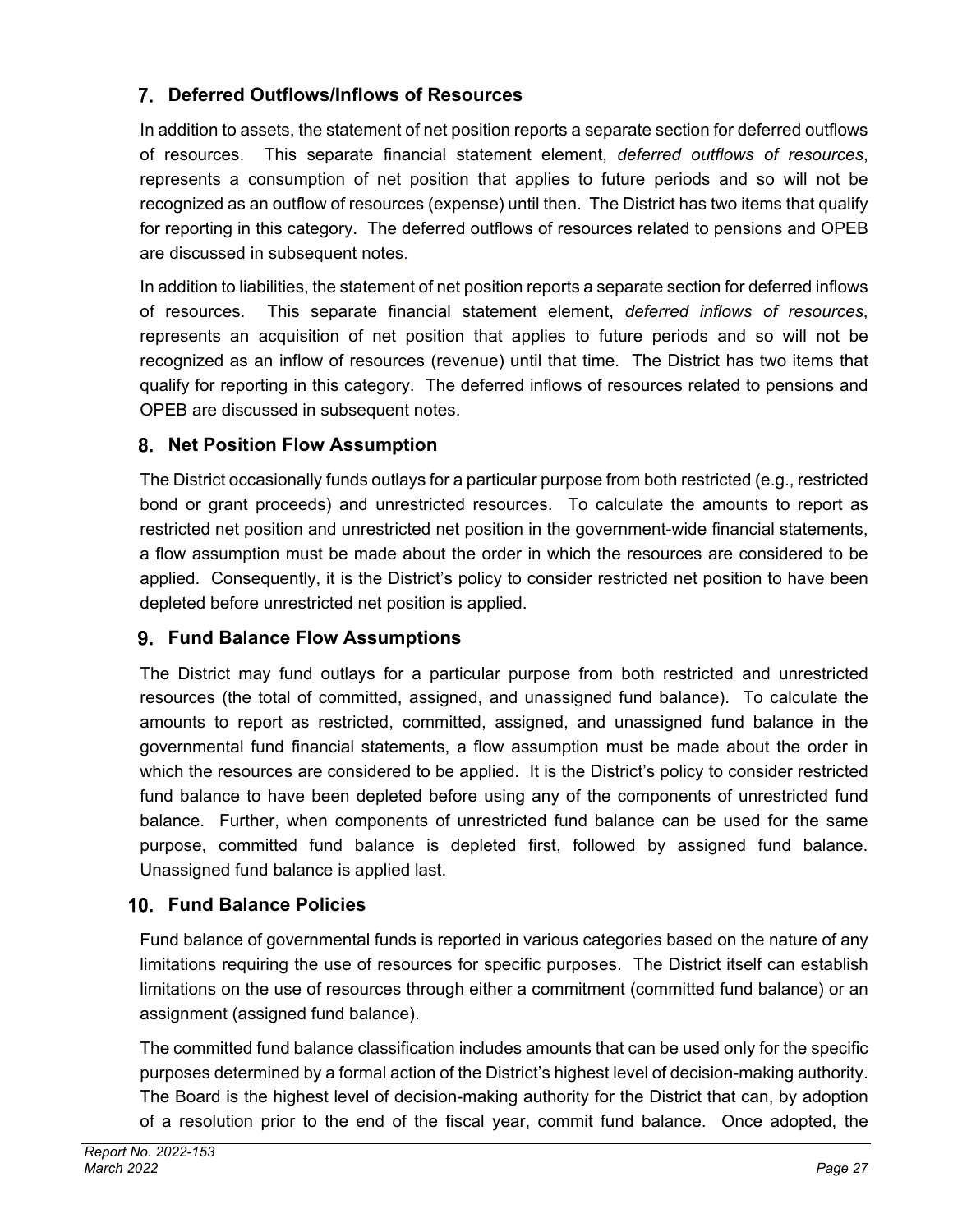limitation imposed by the resolution remains in place until a similar action is taken (the adoption of another resolution) to remove or revise the limitation. The District reported no committed fund balances at June 30, 2021.

Amounts in the assigned fund balance classification are intended to be used by the District for specific purposes but do not meet the criteria to be classified as committed. The Board has by adoption of Board Policy 7.01, authorized the Finance Director to assign fund balance. The Board may also assign fund balance as it does when appropriating fund balance to cover a gap between estimated revenue and appropriations in the subsequent fiscal year's appropriated budget. Unlike commitments, assignments generally only exist temporarily. In other words, an additional action does not normally have to be taken for the removal of an assignment. Conversely, as discussed above, an additional action is essential to either remove or revise a commitment.

#### **G. Revenues and Expenditures/Expenses**

#### **Program Revenues**

Amounts reported as program revenues include charges paid by the recipient of the goods or services offered by the program and grants and contributions that are restricted to meeting the operational or capital requirements of a particular program. All taxes, including those dedicated for specific purposes, and other internally dedicated resources are reported as general revenues rather than program revenues. Revenues that are not classified as program revenues are presented as general revenues. The comparison of direct expenses with program revenues identifies the extent to which each governmental function is self-financing or draws from the general revenues of the District.

## **State Revenue Sources**

Significant revenues from State sources for current operations include the Florida Education Finance Program administered by the FDOE under the provisions of Section 1011.62, Florida Statutes. In accordance with this law, the District determines and reports the number of full-time equivalent (FTE) students and related data to the FDOE. The FDOE performs certain edit checks on the reported number of FTE and related data and calculates the allocation of funds to the District. The District is permitted to amend its original reporting during specified time periods following the date of the original reporting. The FDOE may also adjust subsequent fiscal period allocations based upon an audit of the District's compliance in determining and reporting FTE and related data. Normally, such adjustments are treated as reductions or additions of revenue in the fiscal year when the adjustments are made.

The State provides financial assistance to administer certain educational programs. SBE rules require that revenue earmarked for certain programs be expended only for the program for which the money is provided, and require that the money not expended as of the close of the fiscal year be carried forward into the following fiscal year to be expended for the same educational programs. The FDOE generally requires that these educational program revenues be accounted for in the General Fund. A portion of the fund balance of the General Fund is restricted in the governmental fund financial statements for the balance of categorical and earmarked educational program resources.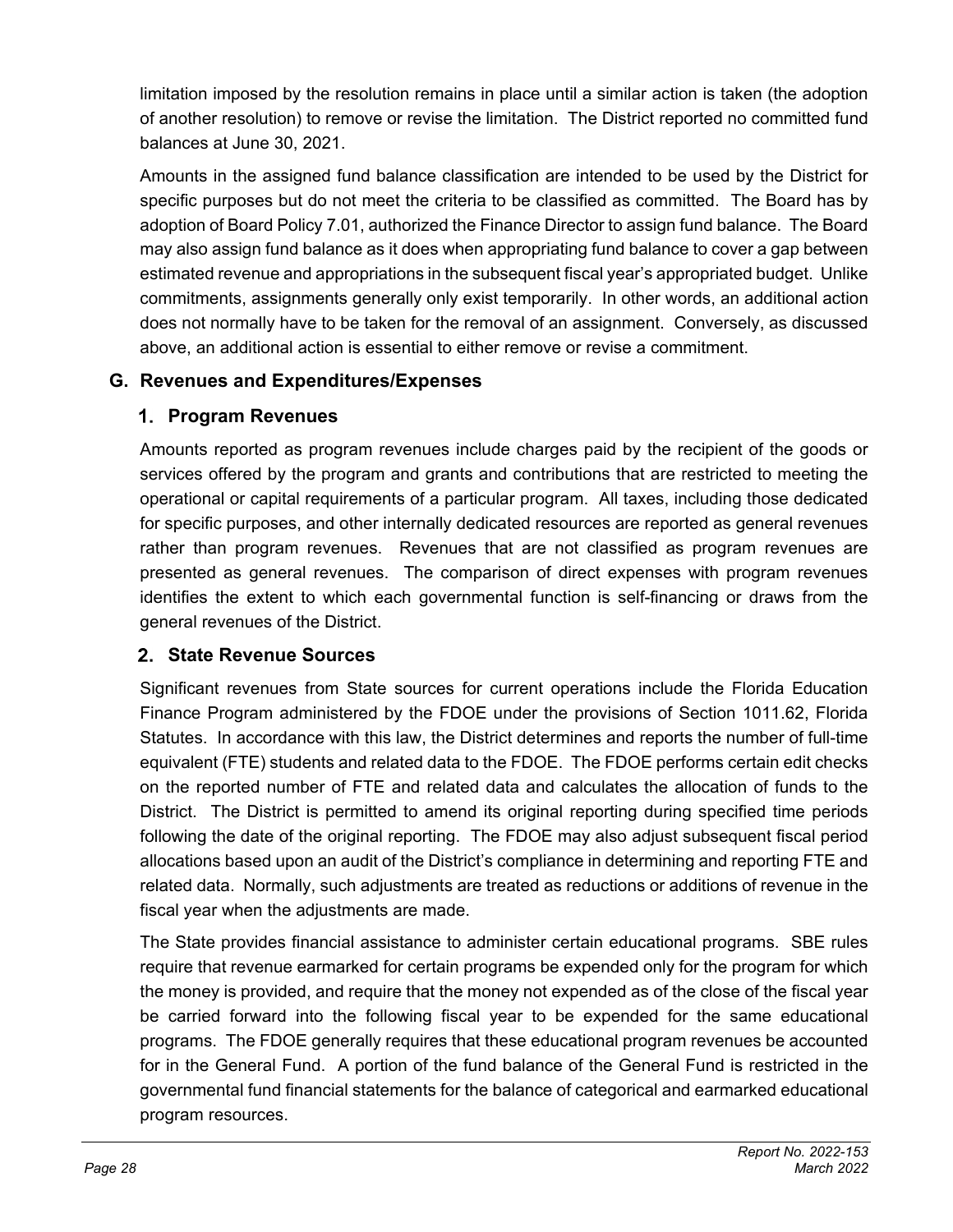A schedule of revenue from State sources for the current fiscal year is presented in a subsequent note.

## **District Property Taxes**

The Board is authorized by State law to levy property taxes for district school operations, capital improvements, and debt service.

Property taxes consist of ad valorem taxes on real and personal property within the District. Property values are determined by the Union County Property Appraiser, and property taxes are collected by the Union County Tax Collector.

The Board adopted the 2020 tax levy on September 8, 2020. Tax bills are mailed in October and taxes are payable between November 1 of the year assessed and March 31 of the following year at discounts of up to 4 percent for early payment.

Taxes become a lien on the property on January 1 and are delinquent on April 1 of the year following the year of assessment. State law provides for enforcement of collection of personal property taxes by seizure of the property to satisfy unpaid taxes and for enforcement of collection of real property taxes by the sale of interest-bearing tax certificates to satisfy unpaid taxes. The procedures result in the collection of essentially all taxes prior to June 30 of the year following the year of assessment.

Property tax revenues are recognized in the government-wide financial statements when the Board adopts the tax levy. Property tax revenues are recognized in the governmental fund financial statements when taxes are received by the District, except that revenue is accrued for taxes collected by the Union County Tax Collector at fiscal year end but not yet remitted to the District.

Millages and taxes levied for the current year are presented in a subsequent note.

## **Federal Revenue Sources**

The District receives Federal awards for the enhancement of various educational programs. Federal awards are generally received based on applications submitted to, and approved by, various granting agencies. For Federal awards in which a claim to these grant proceeds is based on incurring eligible expenditures, revenue is recognized to the extent that eligible expenditures have been incurred. The FDOE may require adjustments to subsequent fiscal period expenditures and related revenues based upon an audit of the District's compliance with applicable Federal awards requirements. Normally, such adjustments are treated as reductions of expenditures and related revenues in the fiscal year when the adjustments are made.

## **Compensated Absences**

In the government-wide financial statements, compensated absences (i.e., paid absences for employee vacation leave and sick leave) are accrued as liabilities to the extent that it is probable that the benefits will result in termination payments. A liability for these amounts is reported in the governmental fund financial statements only if it has matured, such as for occurrences of employee resignations and retirements. The liability for compensated absences includes salary-related benefits, where applicable.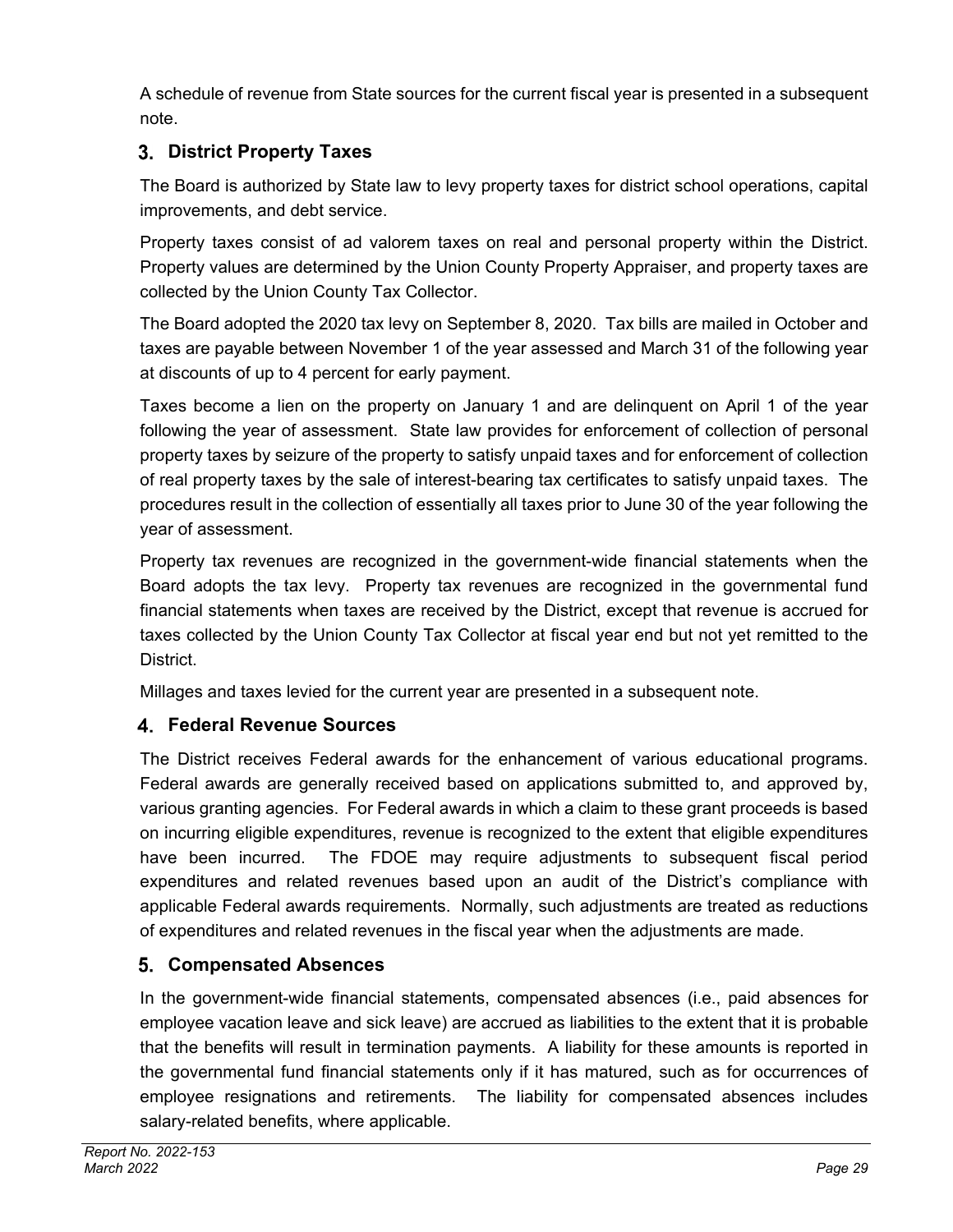## **II. ACCOUNTING CHANGE**

The District implemented GASB Statement No. 84, *Fiduciary Activities*, which establishes criteria for identifying and reporting fiduciary activities of all state and local governments. The focus of the criteria generally is on (1) whether a government is controlling the assets of the fiduciary activity and (2) the beneficiaries with whom a fiduciary relationship exists. Governments with activities meeting the criteria should present a statement of fiduciary net position and a statement of changes in fiduciary net position. The District does not consider the school internal funds to meet the criteria for reporting as fiduciary activities due to the District's administrative involvement with those funds. As such, the beginning net position and fund balance of the statement of activities and the other governmental funds, respectively, were each increased by \$293,043.

## **DETAILED NOTES ON ALL ACTIVITIES AND FUNDS**

#### **A. Cash Deposits with Financial Institutions**

**Custodial Credit Risk**. In the case of deposits, this is the risk that, in the event of the failure of a depository financial institution, the District will not be able to recover deposits or will not be able to recover collateral securities that are in the possession of an outside party. The District does not have a policy for custodial credit risk. All bank balances of the District are fully insured or collateralized as required by Chapter 280, Florida Statutes.

#### **B. Investments**

The District's investments at June 30, 2021, are reported as follows:

| Investments   | <b>Maturities</b> |  | <b>Fair Value</b> |  |  |
|---------------|-------------------|--|-------------------|--|--|
| SBA:          |                   |  |                   |  |  |
| Florida PRIME | 50 Day Average    |  | 76,369.43         |  |  |

#### **Interest Rate Risk**

Interest rate risk is the risk that changes in interest rates will adversely affect the fair value of an investment. The District does not have a formal investment policy that limits investment maturities as a means of managing its exposure to fair value losses from increasing interest rates.

Florida PRIME uses a weighted average days to maturity (WAM). A portfolio's WAM reflects the average maturity in days based on final maturity or reset date, in the case of floating rate instruments. WAM measures the sensitivity of the portfolio to interest rate changes.

For Florida PRIME, with regard to redemption gates, Section 218.409(8)(a), Florida Statutes, states, "The principal, and any part thereof, of each account constituting the trust fund is subject to payment at any time from the moneys in the trust fund. However, the executive director may, in good faith, on the occurrence of an event that has a material impact on liquidity or operations of the trust fund, for 48 hours limit contributions to or withdrawals from the trust fund to ensure that the board [State Board of Administration] can invest moneys entrusted to it in exercising its fiduciary responsibility. Such action must be immediately disclosed to all participants, the trustees, the Joint Legislative Auditing Committee, and the Investment Advisory Council. The trustees shall convene an emergency meeting as soon as practicable from the time the executive director has instituted such measures and review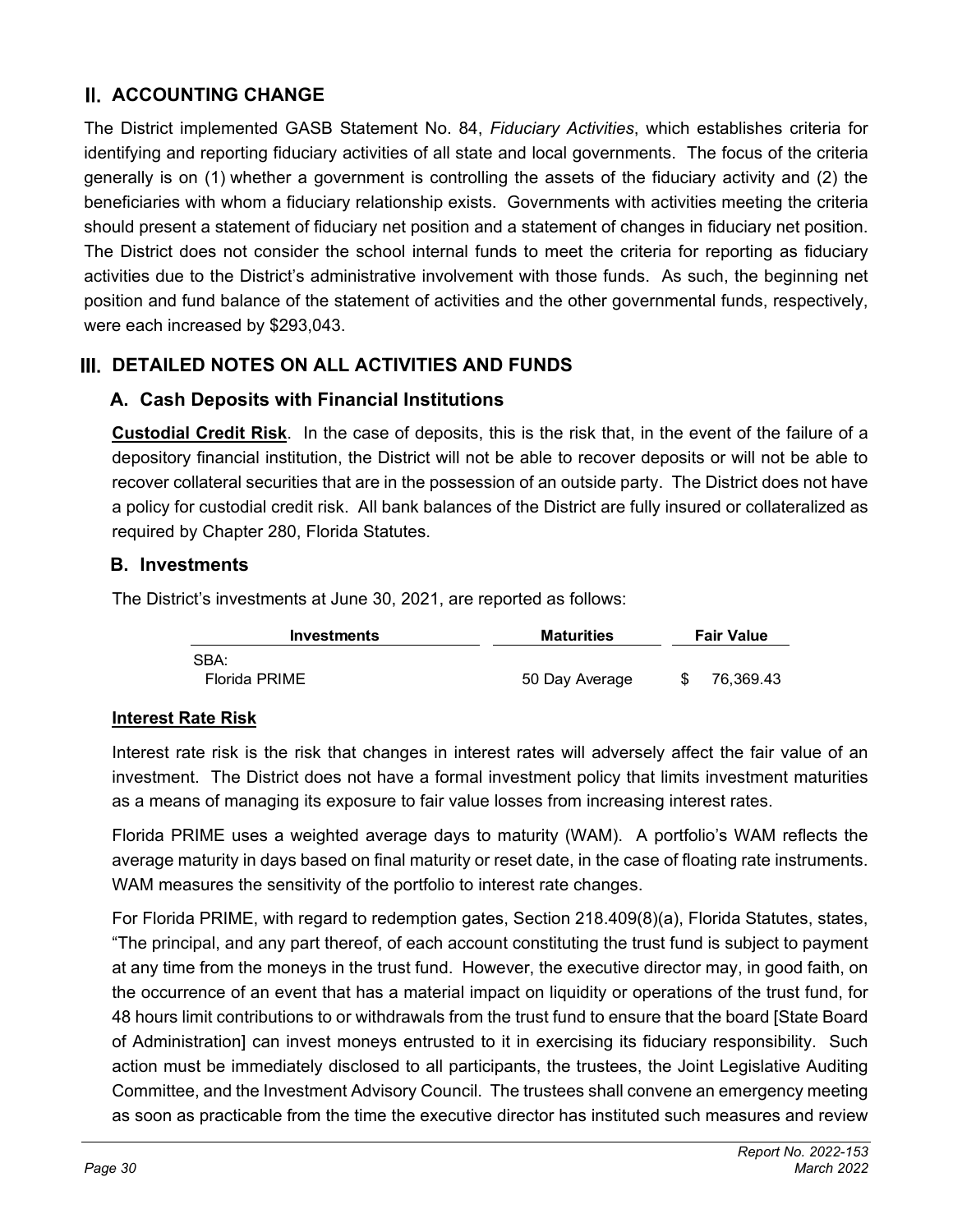the necessity of those measures. If the trustees are unable to convene an emergency meeting before the expiration of the 48-hour moratorium on contributions and withdrawals, the moratorium may be extended by the executive director until the trustees are able to meet to review the necessity for the moratorium. If the trustees agree with such measures, the trustees shall vote to continue the measures for up to an additional 15 days. The trustees must convene and vote to continue any such measures before the expiration of the time limit set, but in no case may the time limit set by the trustees exceed 15 days." As of June 30, 2021, there were no redemption fees, maximum transaction amounts, or any other requirements that serve to limit a participant's daily access to 100 percent of their account value.

#### **Credit Risk**

Credit risk is the risk that an issuer or other counterparty to an investment will not fulfill its obligations. Section 218.415(17), Florida Statutes, limits investments to the Local Government Surplus Funds Trust Fund [Florida PRIME], or any intergovernmental investment pool authorized pursuant to the Florida Interlocal Cooperation Act as provided in Section 163.01, Florida Statutes; Securities and Exchange Commission registered money market funds with the highest credit quality rating from a nationally recognized rating agency; interest-bearing time deposits or savings accounts in qualified public depositories, as defined in Section 280.02, Florida Statutes; and direct obligations of the United States Treasury. The District does not have a formal investment policy that limits its investment choices.

The District's investment in Florida PRIME is rated AAAm by Standard & Poor's.

#### **C. Changes in Capital Assets**

Changes in capital assets are presented in the following table:

|                                                                                                                                                                                                            | <b>Beginning</b><br><b>Balance</b>                                           | <b>Additions</b>                                    | <b>Deletions</b> | <b>Ending</b><br><b>Balance</b>                                              |
|------------------------------------------------------------------------------------------------------------------------------------------------------------------------------------------------------------|------------------------------------------------------------------------------|-----------------------------------------------------|------------------|------------------------------------------------------------------------------|
| <b>GOVERNMENTAL ACTIVITIES</b>                                                                                                                                                                             |                                                                              |                                                     |                  |                                                                              |
| Capital Assets Not Being Depreciated:<br>Land                                                                                                                                                              | 517, 173.45<br>S                                                             | \$                                                  | \$               | 517, 173.45<br>\$                                                            |
| Capital Assets Being Depreciated:<br>Improvements Other Than Buildings<br><b>Buildings and Fixed Equipment</b><br>Furniture, Fixtures, and Equipment<br><b>Motor Vehicles</b><br><b>Computer Software</b>  | 1,711,091.73<br>32,421,871.83<br>4,829,737.37<br>2,282,537.17<br>376,135.39  | 132,300.30<br>1.845.00<br>242,233.69<br>71,283.80   | 126,359.84       | 1,843,392.03<br>32,423,716.83<br>4,945,611.22<br>2,353,820.97<br>376, 135.39 |
| <b>Total Capital Assets Being Depreciated</b>                                                                                                                                                              | 41,621,373.49                                                                | 447,662.79                                          | 126,359.84       | 41,942,676.44                                                                |
| Less Accumulated Depreciation for:<br>Improvements Other Than Buildings<br><b>Buildings and Fixed Equipment</b><br>Furniture, Fixtures, and Equipment<br><b>Motor Vehicles</b><br><b>Computer Software</b> | 1,263,479.77<br>17,132,003.14<br>3,674,753.55<br>1,635,157.90<br>376, 135.39 | 51,437.20<br>604, 167.59<br>154,648.30<br>76,009.46 | 123,077.09       | 1,314,916.97<br>17,736,170.73<br>3,706,324.76<br>1,711,167.36<br>376, 135.39 |
| <b>Total Accumulated Depreciation</b>                                                                                                                                                                      | 24,081,529.75                                                                | 886,262.55                                          | 123,077.09       | 24,844,715.21                                                                |
| Total Capital Assets Being Depreciated, Net                                                                                                                                                                | 17,539,843.74                                                                | (438,599.76)                                        | 3,282.75         | 17,097,961.23                                                                |
| Governmental Activities Capital Assets, Net                                                                                                                                                                | 18,057,017.19                                                                | (438, 599.76)                                       | 3,282.75<br>\$   | 17,615,134.68<br>S.                                                          |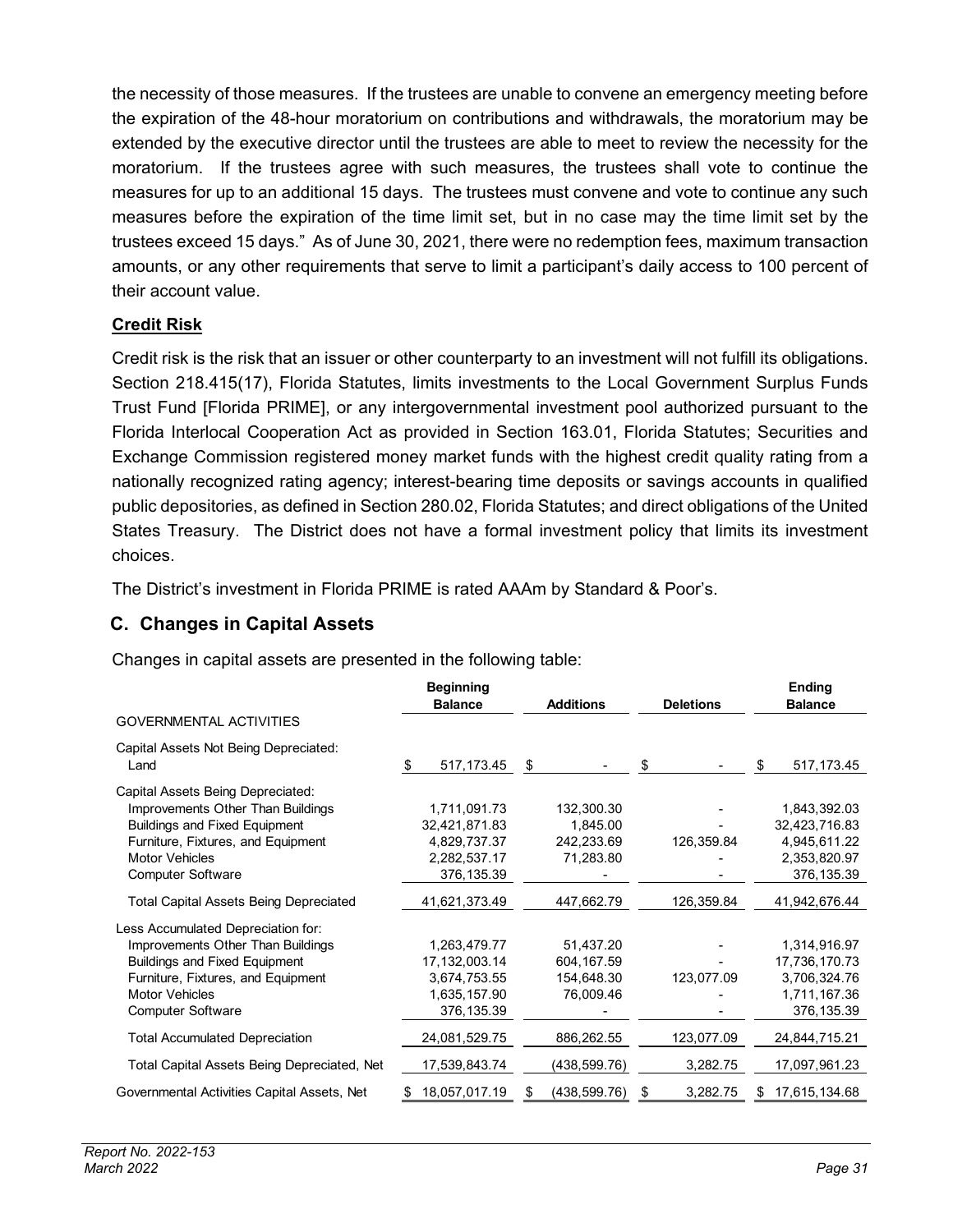Depreciation expense was charged to functions as follows:

| <b>Function</b>                                      |    | Amount     |
|------------------------------------------------------|----|------------|
| <b>GOVERNMENTAL ACTIVITIES</b>                       |    |            |
| <b>Student Transportation Services</b>               | £. | 66.527.51  |
| Unallocated                                          |    | 819,735.04 |
| Total Depreciation Expense - Governmental Activities |    | 886,262.55 |

#### **D. Retirement Plans**

#### **FRS – Defined Benefit Pension Plans**

#### **General Information about the FRS**

The FRS was created in Chapter 121, Florida Statutes, to provide a defined benefit pension plan for participating public employees. The FRS was amended in 1998 to add the Deferred Retirement Option Program (DROP) under the defined benefit plan and amended in 2000 to provide a defined contribution plan alternative to the defined benefit plan for FRS members effective July 1, 2002. This integrated defined contribution pension plan is the FRS Investment Plan. Chapter 112, Florida Statutes, established the Retiree HIS Program, a cost-sharing multiple-employer defined benefit pension plan, to assist retired members of any State-administered retirement system in paying the costs of health insurance.

Essentially all regular employees of the District are eligible to enroll as members of the State-administered FRS. Provisions relating to the FRS are established by Chapters 121 and 122, Florida Statutes; Chapter 112, Part IV, Florida Statutes; Chapter 238, Florida Statutes; and FRS Rules, Chapter 60S, Florida Administrative Code; wherein eligibility, contributions, and benefits are defined and described in detail. Such provisions may be amended at any time by further action from the Florida Legislature. The FRS is a single retirement system administered by the Florida Department of Management Services, Division of Retirement, and consists of the two cost-sharing multiple-employer defined benefit plans and other nonintegrated programs. A comprehensive annual financial report of the FRS, which includes its financial statements, required supplementary information, actuarial report, and other relevant information, is available from the Florida Department of Management Services Web site (www.dms.myflorida.com).

The District's FRS and HIS pension expense totaled \$2,553,238 for the fiscal year ended June 30, 2021.

#### **FRS Pension Plan**

*Plan Description*. The FRS Pension Plan (Plan) is a cost-sharing multiple-employer defined benefit pension plan, with a DROP for eligible employees. The general classes of membership are:

- *Regular* Members of the FRS who do not qualify for membership in the other classes.
- *Elected County Officers* Members who hold specified elective offices in local government.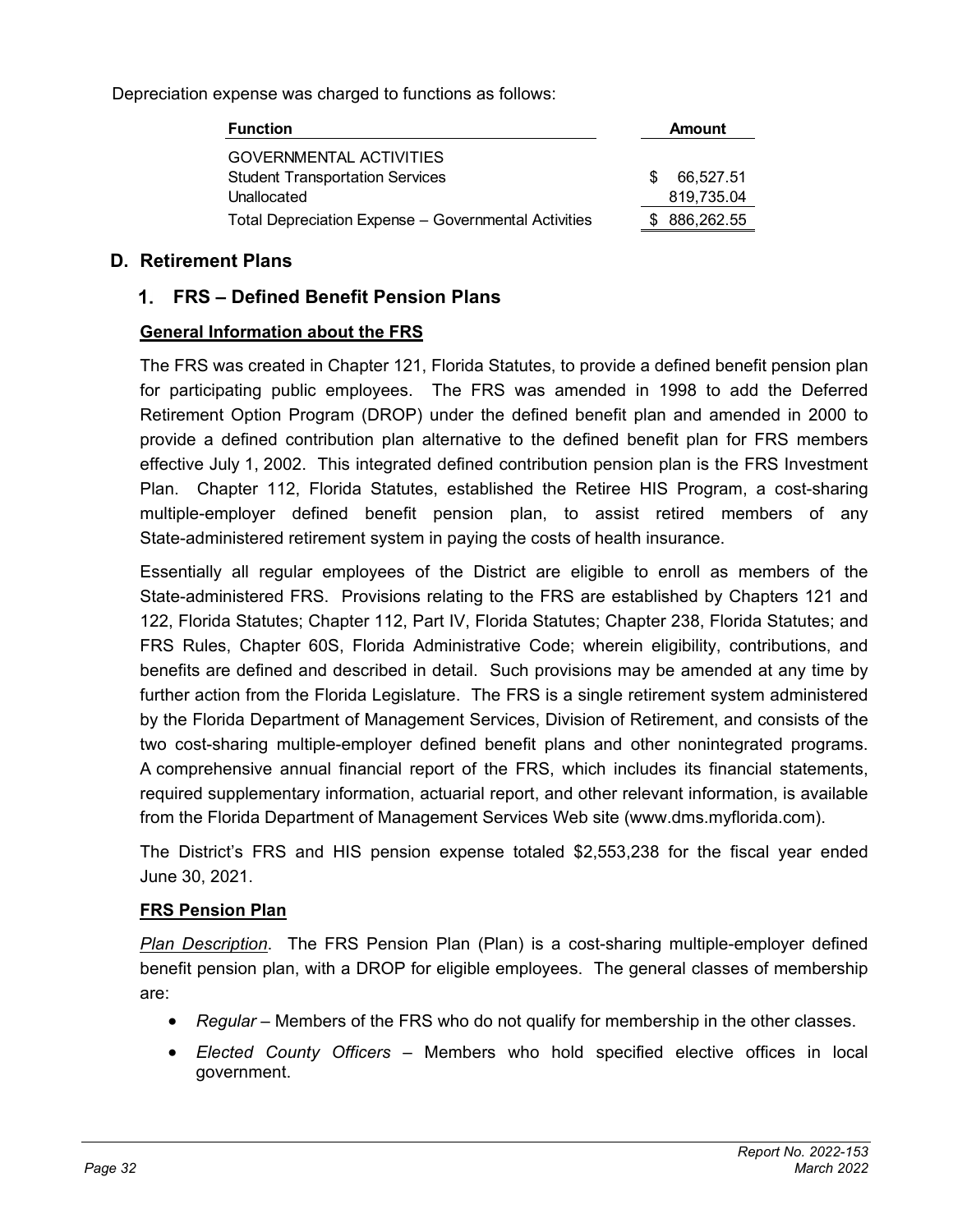Employees enrolled in the Plan prior to July 1, 2011, vest at 6 years of creditable service and employees enrolled in the Plan on or after July 1, 2011, vest at 8 years of creditable service. All vested members, enrolled prior to July 1, 2011, are eligible for normal retirement benefits at age 62 or at any age after 30 years of service. All members enrolled in the Plan on or after July 1, 2011, once vested, are eligible for normal retirement benefits at age 65 or any time after 33 years of creditable service. Employees enrolled in the Plan may include up to 4 years of credit for military service toward creditable service. The Plan also includes an early retirement provision; however, there is a benefit reduction for each year a member retires before his or her normal retirement date. The Plan provides retirement, disability, death benefits, and annual cost-of-living adjustments to eligible participants.

The DROP, subject to provisions of Section 121.091, Florida Statutes, permits employees eligible for normal retirement under the Plan to defer receipt of monthly benefit payments while continuing employment with an FRS participating employer. An employee may participate in DROP for a period not to exceed 60 months after electing to participate, except that certain instructional personnel may participate for up to 96 months. During the period of DROP participation, deferred monthly benefits are held in the FRS Trust Fund and accrue interest. The net pension liability does not include amounts for DROP participants, as these members are considered retired and are not accruing additional pension benefits.

*Benefits Provided*. Benefits under the Plan are computed on the basis of age and/or years of service, average final compensation, and service credit. Credit for each year of service is expressed as a percentage of the average final compensation. For members initially enrolled before July 1, 2011, the average final compensation is the average of the 5 highest fiscal years' earnings; for members initially enrolled on or after July 1, 2011, the average final compensation is the average of the 8 highest fiscal years' earnings. The total percentage value of the benefit received is determined by calculating the total value of all service, which is based on the retirement class to which the member belonged when the service credit was earned. Members are eligible for in-line-of-duty or regular disability and survivors' benefits. The following table shows the percentage value for each year of service credit earned:

| Class, Initial Enrollment, and Retirement Age/Years of Service | <b>Percent Value</b> |
|----------------------------------------------------------------|----------------------|
| Regular Members Initially Enrolled Before July 1, 2011         |                      |
| Retirement up to age 62 or up to 30 years of service           | 1.60                 |
| Retirement at age 63 or with 31 years of service               | 1.63                 |
| Retirement at age 64 or with 32 years of service               | 1.65                 |
| Retirement at age 65 or with 33 or more years of service       | 1.68                 |
| Regular Members Initially Enrolled On or After July 1, 2011    |                      |
| Retirement up to age 65 or up to 33 years of service           | 1.60                 |
| Retirement at age 66 or with 34 years of service               | 1.63                 |
| Retirement at age 67 or with 35 years of service               | 1.65                 |
| Retirement at age 68 or with 36 or more years of service       | 1.68                 |
| <b>Elected County Officers</b>                                 | 3.00                 |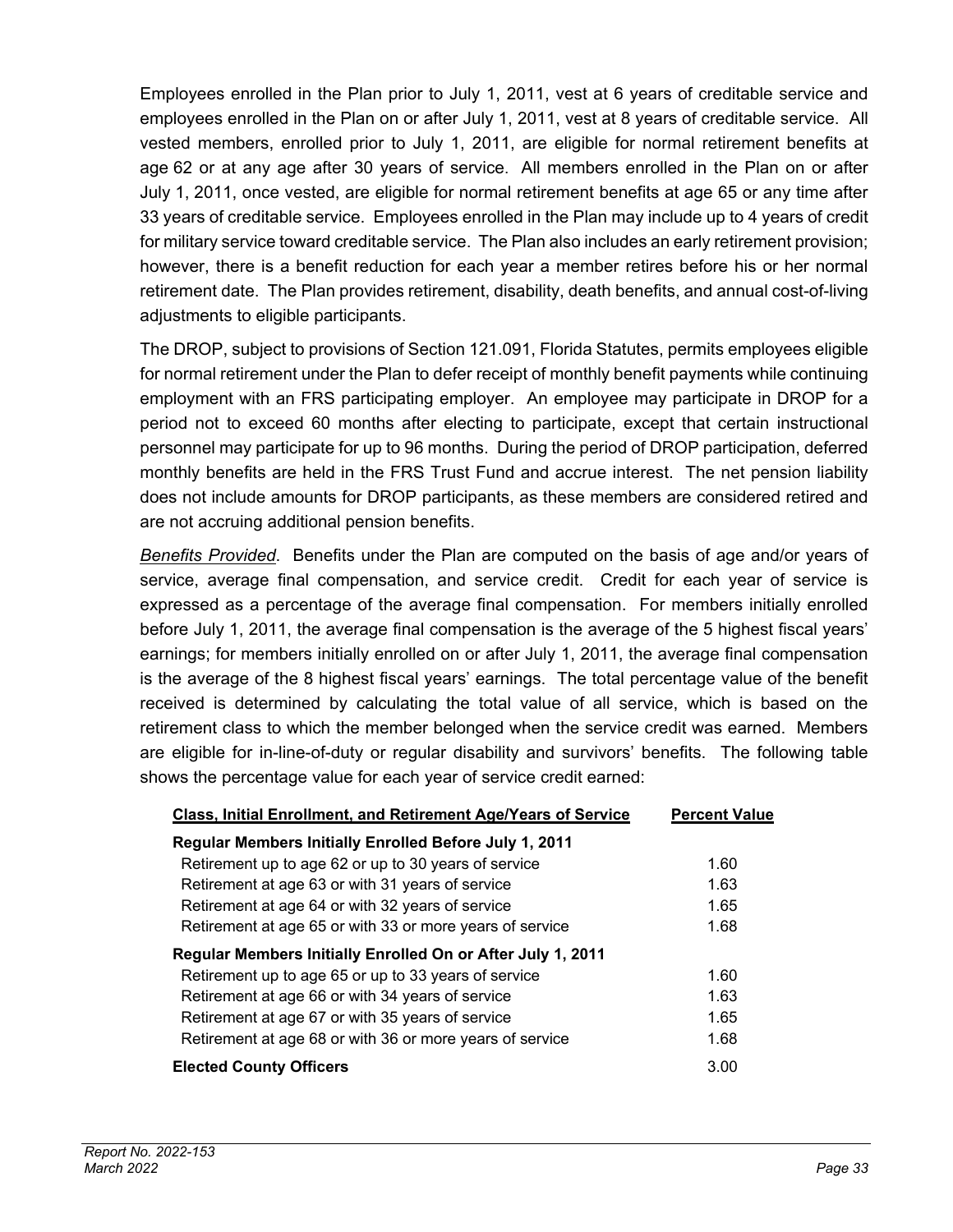As provided in Section 121.101, Florida Statutes, if the member was initially enrolled in the Plan before July 1, 2011, and all service credit was accrued before July 1, 2011, the annual cost-of-living adjustment is 3 percent per year. If the member was initially enrolled before July 1, 2011, and has service credit on or after July 1, 2011, there is an individually calculated cost-of-living adjustment. The annual cost-of-living adjustment is a proportion of 3 percent determined by dividing the sum of the pre-July 2011 service credit by the total service credit at retirement multiplied by 3 percent. Plan members initially enrolled on or after July 1, 2011, will not have a cost-of-living adjustment after retirement.

*Contributions*. The Florida Legislature establishes contribution rates for participating employers and employees. Contribution rates during the 2020-21 fiscal year were as follows:

|                                                               | <b>Percent of Gross Salary</b> |                |  |
|---------------------------------------------------------------|--------------------------------|----------------|--|
| <b>Class</b>                                                  | <b>Employee</b>                | Employer $(1)$ |  |
| FRS, Regular                                                  | 3.00                           | 10.00          |  |
| FRS, Elected County Officers                                  | 3.00                           | 49.18          |  |
| DROP - Applicable to<br>Members from All of the Above Classes | 0.00                           | 16.98          |  |
| FRS, Reemployed Retiree                                       | (2)                            | (2)            |  |

(1) Employer rates include 1.66 percent for the postemployment health insurance subsidy. Also, employer rates, other than for DROP participants, include 0.06 percent for administrative costs of the Investment Plan.

(2) Contribution rates are dependent upon retirement class in which reemployed.

The District's contributions to the Plan totaled \$1,097,731 for the fiscal year ended June 30, 2021.

*Pension Liabilities, Pension Expense, and Deferred Outflows of Resources and Deferred Inflows of Resources Related to Pensions*. At June 30, 2021, the District reported a liability of \$11,129,138 for its proportionate share of the Plan's net pension liability. The net pension liability was measured as of June 30, 2020, and the total pension liability used to calculate the net pension liability was determined by an actuarial valuation as of July 1, 2020. The District's proportionate share of the net pension liability was based on the District's 2019-20 fiscal year contributions relative to the total 2019-20 fiscal year contributions of all participating members. At June 30, 2020, the District's proportionate share was 0.025677244 percent, which was a decrease of 0.000119325 from its proportionate share measured as of June 30, 2019.

For the fiscal year ended June 30, 2021, the District recognized the Plan pension expense of \$2,225,785. In addition, the District reported deferred outflows of resources and deferred inflows of resources related to pensions from the following sources: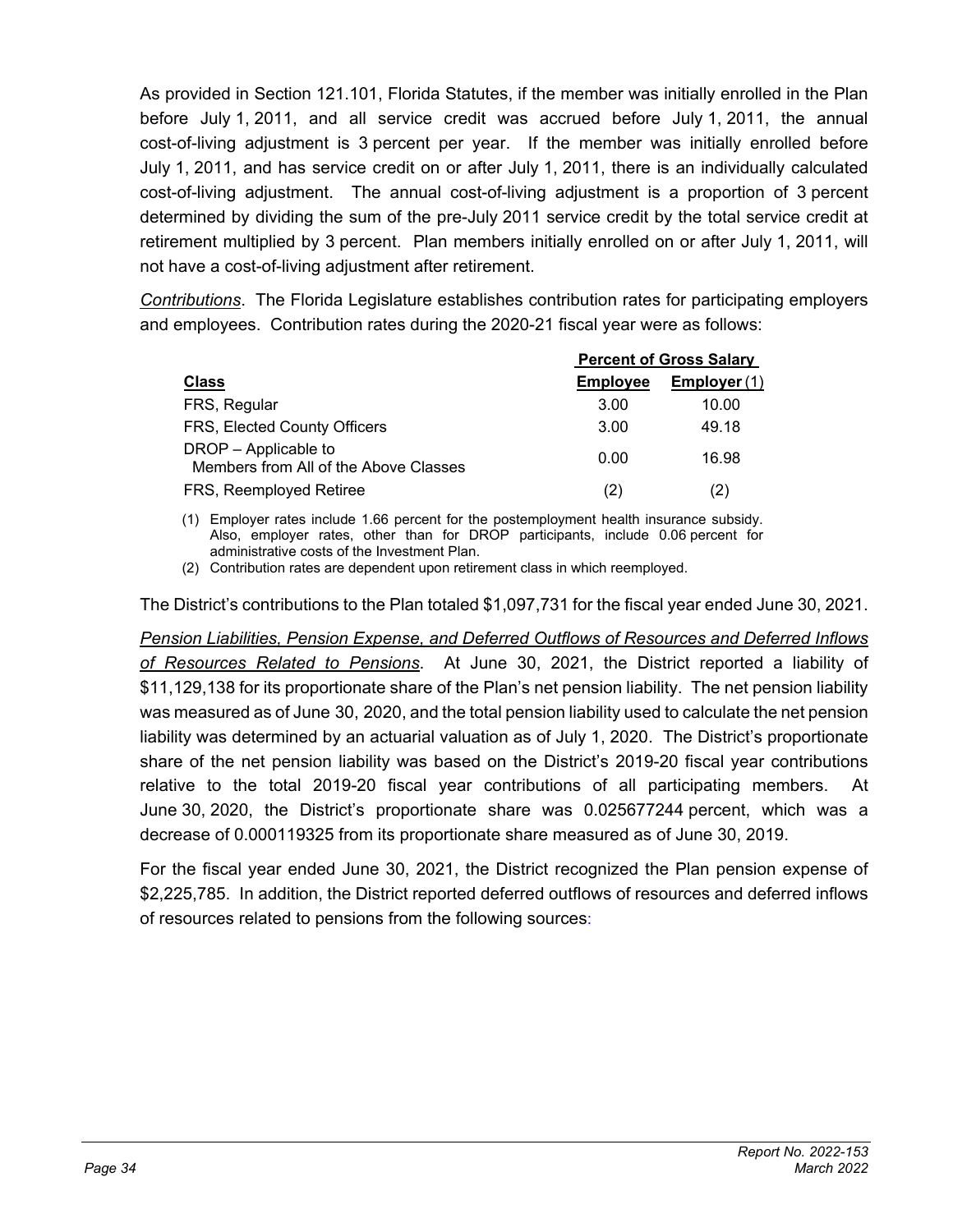|                                               | <b>Deferred Outflows</b> |    | <b>Deferred Inflows</b> |
|-----------------------------------------------|--------------------------|----|-------------------------|
| <b>Description</b>                            | of Resources             |    | of Resources            |
| Differences Between Expected and              |                          |    |                         |
| <b>Actual Experience</b>                      | \$<br>425,925            | \$ |                         |
| <b>Change of Assumptions</b>                  | 2,014,684                |    |                         |
| Net Difference Between Projected and Actual   |                          |    |                         |
| Earnings on FRS Pension Plan Investments      | 662,625                  |    |                         |
| Changes in Proportion and Differences Between |                          |    |                         |
| District FRS Contributions and Proportionate  |                          |    |                         |
| Share of Contributions                        | 26,938                   |    | 203,092                 |
| District FRS Contributions Subsequent to      |                          |    |                         |
| the Measurement Date                          | 1,097,731                |    |                         |
| <b>Total</b>                                  | 4.227.903                | S  | 203.092                 |

The deferred outflows of resources related to pensions resulting from District contributions to the Plan subsequent to the measurement date, totaling \$1,097,731, will be recognized as a reduction of the net pension liability in the fiscal year ending June 30, 2022. Other amounts reported as deferred outflows of resources and deferred inflows of resources related to pensions will be recognized in pension expense as follows:

| <b>Fiscal Year Ending June 30</b> |    | <b>Amount</b> |  |  |
|-----------------------------------|----|---------------|--|--|
| 2022                              | \$ | 538,188       |  |  |
| 2023                              |    | 938,818       |  |  |
| 2024                              |    | 831,701       |  |  |
| 2025                              |    | 505,489       |  |  |
| 2026                              |    | 112,884       |  |  |
| Total                             |    | 2,927,080     |  |  |
|                                   |    |               |  |  |

*Actuarial Assumptions*. The total pension liability in the July 1, 2020, actuarial valuation was determined using the following actuarial assumptions, applied to all periods included in the measurement:

| Inflation        | 2.40 percent                                                           |
|------------------|------------------------------------------------------------------------|
| Salary Increases | 3.25 percent, average, including inflation                             |
|                  | Investment Rate of Return 6.80 percent, net of pension plan investment |
|                  | expense, including inflation                                           |

Mortality rates were based on the PUB-2010 base table, projected generationally with Scale MP-2018.

The actuarial assumptions used in the July 1, 2020, valuation were based on the results of an actuarial experience study for the period July 1, 2013, through June 30, 2018.

The long-term expected rate of return on pension plan investments was not based on historical returns, but instead is based on a forward-looking capital market economic model. The allocation policy's description of each asset class was used to map the target allocation to the asset classes shown below. Each asset class assumption is based on a consistent set of underlying assumptions and includes an adjustment for the inflation assumption. The target allocation and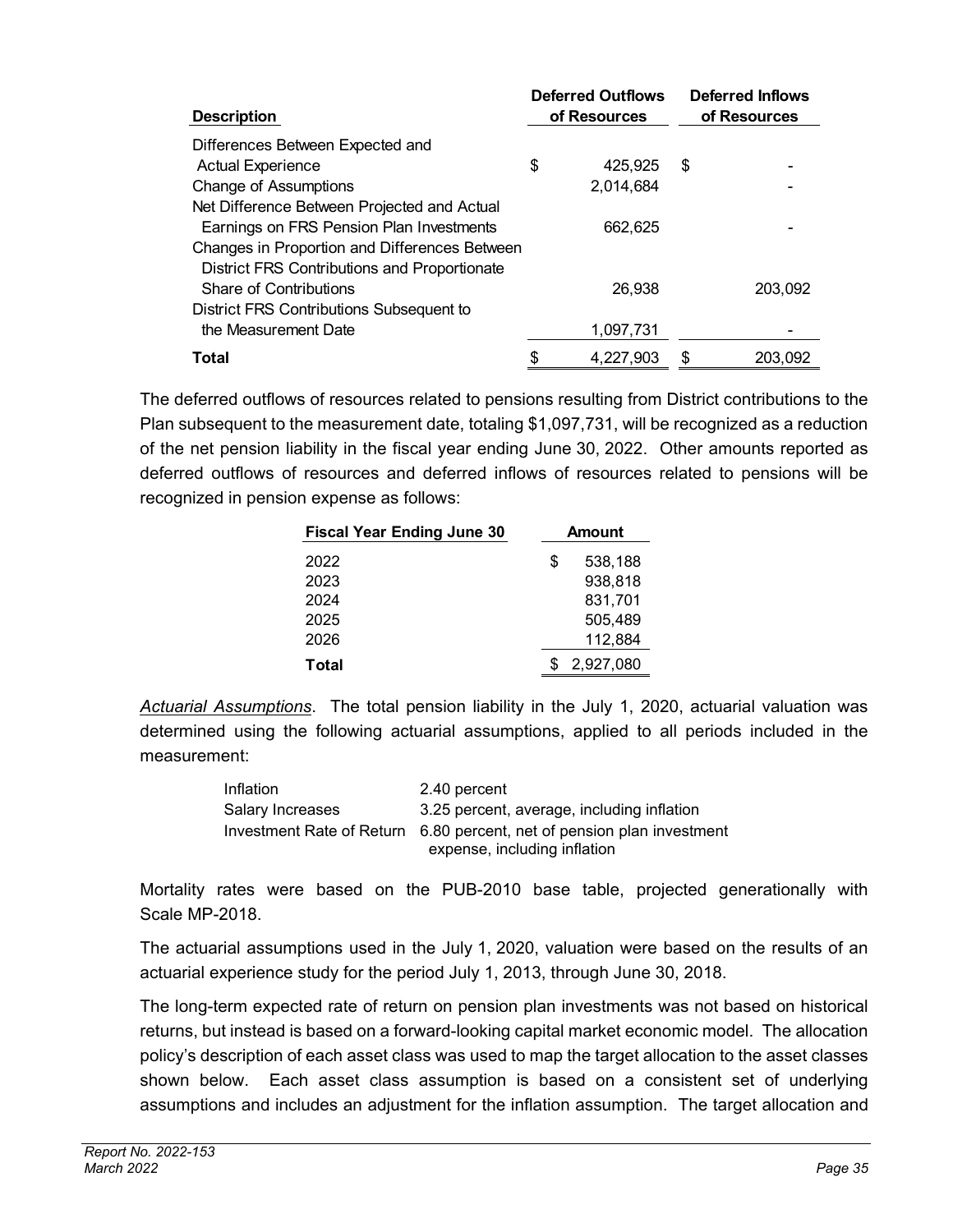best estimates of arithmetic and geometric real rates of return for each major asset class are summarized in the following table:

| <b>Asset Class</b>           | <b>Target</b><br><b>Allocation (1)</b> | Annual<br><b>Arithmetic</b><br>Return | Compound<br>Annual<br>(Geometric)<br>Return | <b>Standard</b><br><b>Deviation</b> |
|------------------------------|----------------------------------------|---------------------------------------|---------------------------------------------|-------------------------------------|
| Cash                         | 1.0%                                   | $2.2\%$                               | $2.2\%$                                     | $1.2\%$                             |
| <b>Fixed Income</b>          | 19.0%                                  | 3.0%                                  | 2.9%                                        | 3.5%                                |
| <b>Global Equity</b>         | 54.2%                                  | 8.0%                                  | 6.7%                                        | 17.1%                               |
| Real Estate (Property)       | 10.3%                                  | 6.4%                                  | 5.8%                                        | 11.7%                               |
| <b>Private Equity</b>        | 11.1%                                  | 10.8%                                 | 8.1%                                        | 25.7%                               |
| <b>Strategic Investments</b> | 4.4%                                   | 5.5%                                  | 5.3%                                        | 6.9%                                |
| <b>Total</b>                 | 100%                                   |                                       |                                             |                                     |
| Assumed inflation - Mean     |                                        |                                       | 2.4%                                        | 1.7%                                |

(1) As outlined in the Plan's investment policy.

*Discount Rate*. The discount rate used to measure the total pension liability was 6.8 percent. The Plan's fiduciary net position was projected to be available to make all projected future benefit payments of current active and inactive employees. Therefore, the discount rate for calculating the total pension liability is equal to the long-term expected rate of return. The discount rate used in the 2020 valuation was updated from 6.9 percent to 6.8 percent.

*Sensitivity of the District's Proportionate Share of the Net Pension Liability to Changes in the Discount Rate*. The following presents the District's proportionate share of the net pension liability calculated using the discount rate of 6.8 percent, as well as what the District's proportionate share of the net pension liability would be if it were calculated using a discount rate that is 1 percentage point lower (5.8 percent) or 1 percentage point higher (7.8 percent) than the current rate:

|                                   | $1\%$                     | <b>Current</b>                        | $1\%$                        |
|-----------------------------------|---------------------------|---------------------------------------|------------------------------|
|                                   | <b>Decrease</b><br>(5.8%) | <b>Discount Rate</b><br>$(6.8\%)$     | <b>Increase</b><br>$(7.8\%)$ |
| District's Proportionate Share of |                           |                                       |                              |
| the Net Pension Liability         |                           | \$17,770,977 \$11,129,138 \$5,581,401 |                              |

*Pension Plan Fiduciary Net Position*. Detailed information about the Plan's fiduciary net position is available in the separately issued FRS Pension Plan and Other State Administered Systems Comprehensive Annual Financial Report.

#### **HIS Pension Plan**

*Plan Description*. The HIS Pension Plan (HIS Plan) is a cost-sharing multiple-employer defined benefit pension plan established under Section 112.363, Florida Statutes, and may be amended by the Florida Legislature at any time. The benefit is a monthly payment to assist retirees of State-administered retirement systems in paying their health insurance costs and is administered by the Florida Department of Management Services, Division of Retirement.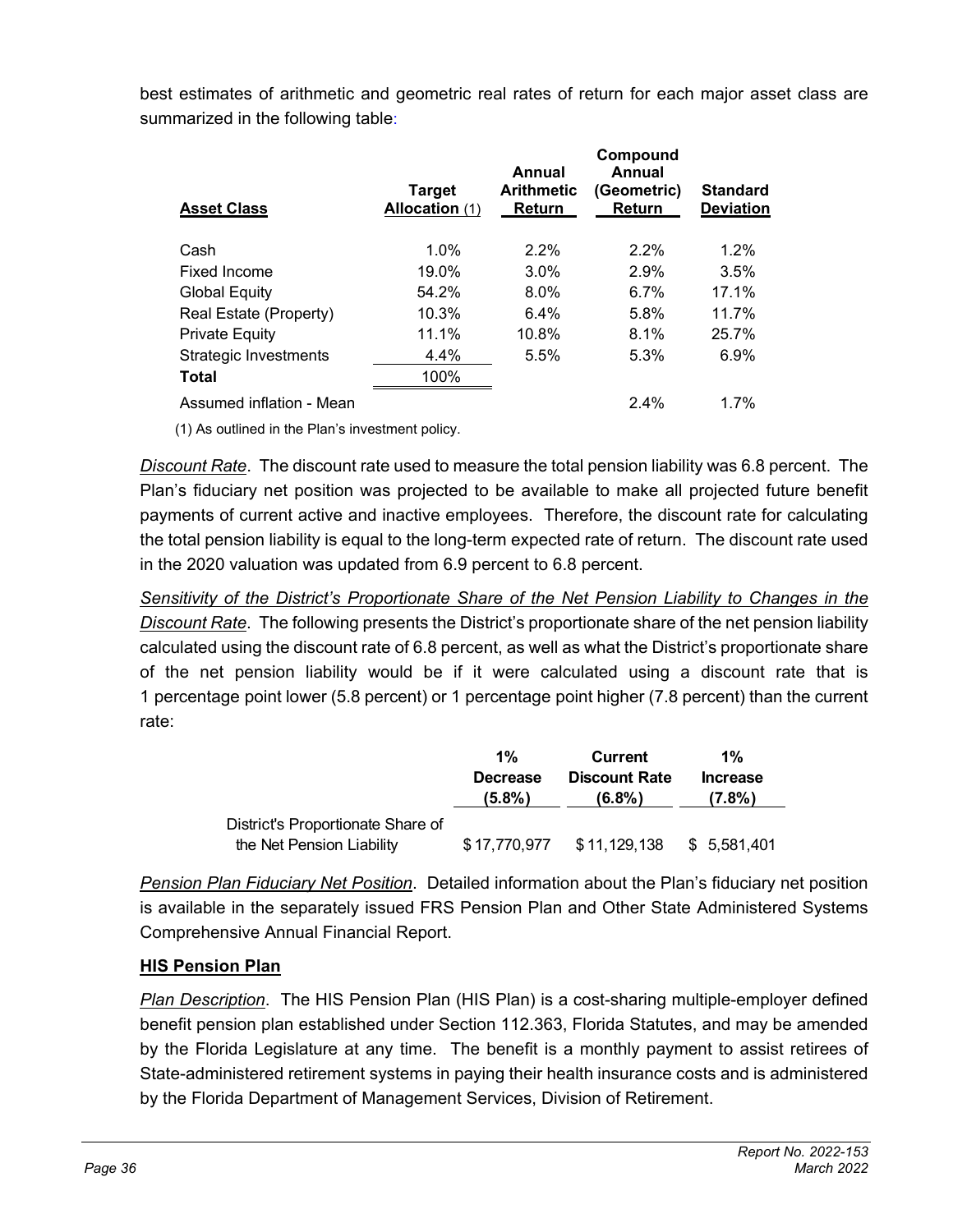*Benefits Provided*. For the fiscal year ended June 30, 2021, eligible retirees and beneficiaries received a monthly HIS payment of \$5 for each year of creditable service completed at the time of retirement, with a minimum HIS payment of \$30 and a maximum HIS payment of \$150 per month, pursuant to Section 112.363, Florida Statutes. To be eligible to receive a HIS Plan benefit, a retiree under a State-administered retirement system must provide proof of health insurance coverage, which may include Federal Medicare.

*Contributions*. The HIS Plan is funded by required contributions from FRS participating employers as set by the Florida Legislature. Employer contributions are a percentage of gross compensation for all active FRS members. For the fiscal year ended June 30, 2021, the contribution rate was 1.66 percent of payroll pursuant to Section 112.363, Florida Statutes. The District contributed 100 percent of its statutorily required contributions for the current and preceding 3 years. HIS Plan contributions are deposited in a separate trust fund from which payments are authorized. HIS Plan benefits are not guaranteed and are subject to annual legislative appropriation. In the event the legislative appropriation or available funds fail to provide full subsidy benefits to all participants, benefits may be reduced or canceled.

The District's contributions to the HIS Plan totaled \$217,517 for the fiscal year ended June 30, 2021.

*Pension Liabilities, Pension Expense, and Deferred Outflows of Resources and Deferred Inflows of Resources Related to Pensions*. At June 30, 2021, the District reported a net pension liability of \$4,364,437 for its proportionate share of the HIS Plan's net pension liability. The current portion of the net pension liability is the District's proportionate share of benefit payments expected to be paid within 1 year, net of the District's proportionate share of the HIS Plan's fiduciary net position available to pay that amount. The net pension liability was measured as of June 30, 2020, and the total pension liability used to calculate the net pension liability was determined by an actuarial valuation as of July 1, 2020. The District's proportionate share of the net pension liability was based on the District's 2019-20 fiscal year contributions relative to the total 2019-20 fiscal year contributions of all participating members. At June 30, 2020, the District's proportionate share was 0.035745256 percent, which was an increase of 0.000442918 from its proportionate share measured as of June 30, 2019.

For the fiscal year ended June 30, 2021, the District recognized the HIS Plan pension expense of \$327,453. In addition, the District reported deferred outflows of resources and deferred inflows of resources related to pensions from the following sources: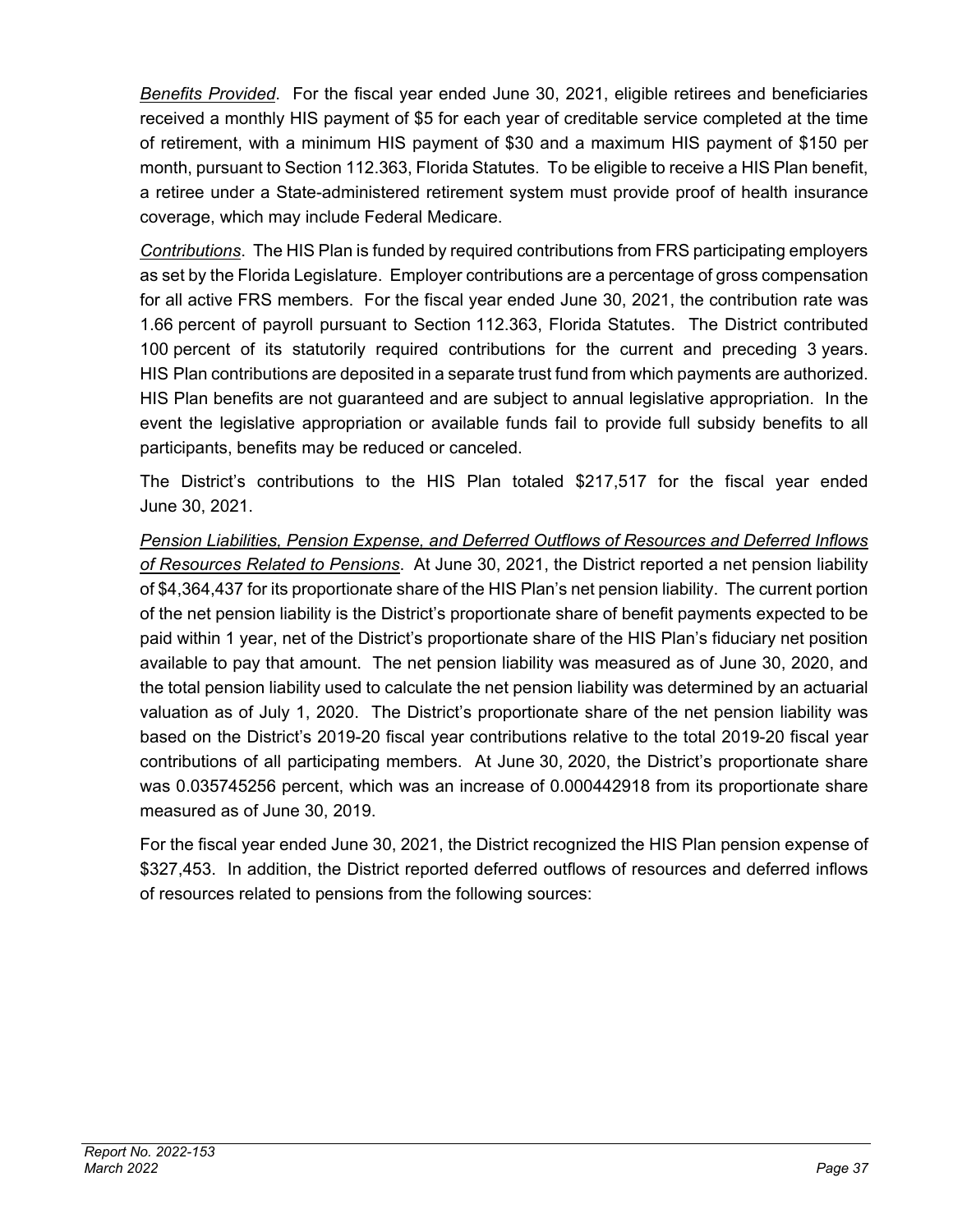| <b>Description</b>                            |    | <b>Deferred Outflows</b><br>of Resources | <b>Deferred Inflows</b><br>of Resources |         |  |
|-----------------------------------------------|----|------------------------------------------|-----------------------------------------|---------|--|
| Differences Between Expected and              |    |                                          |                                         |         |  |
| <b>Actual Experience</b>                      | \$ | 178,532                                  | \$                                      | 3,367   |  |
| <b>Change of Assumptions</b>                  |    | 469,301                                  |                                         | 253,775 |  |
| Net Difference Between Projected and Actual   |    |                                          |                                         |         |  |
| Earnings on HIS Pension Plan Investments      |    | 3.485                                    |                                         |         |  |
| Changes in Proportion and Differences Between |    |                                          |                                         |         |  |
| District HIS Contributions and Proportionate  |    |                                          |                                         |         |  |
| <b>Share of Contributions</b>                 |    | 76,996                                   |                                         | 140,246 |  |
| District HIS Contributions Subsequent to      |    |                                          |                                         |         |  |
| the Measurement Date                          |    | 217,517                                  |                                         |         |  |
| <b>Total</b>                                  | \$ | 945,831                                  | \$                                      | 397,388 |  |

The deferred outflows of resources related to pensions resulting from District contributions to the HIS Plan subsequent to the measurement date, totaling \$217,517, will be recognized as a reduction of the net pension liability in the fiscal year ending June 30, 2022. Other amounts reported as deferred outflows of resources and deferred inflows of resources related to pensions will be recognized in pension expense as follows:

| <b>Fiscal Year Ending June 30</b> |        | Amount  |  |
|-----------------------------------|--------|---------|--|
| 2022                              | \$     | 69,453  |  |
| 2023                              |        | 52,401  |  |
| 2024                              |        | 6,887   |  |
| 2025                              |        | 51,161  |  |
| 2026                              | 81,037 |         |  |
| Thereafter                        |        | 69,987  |  |
| Total                             | S      | 330,926 |  |

*Actuarial Assumptions*. The total pension liability in the July 1, 2020, actuarial valuation was determined using the following actuarial assumptions, applied to all periods included in the measurement:

| Inflation           | 2.40 percent                               |
|---------------------|--------------------------------------------|
| Salary Increases    | 3.25 percent, average, including inflation |
| Municipal Bond Rate | 2.21 percent                               |

Mortality rates were based on the PUB-2010 base table, projected generationally with Scale MP-2018. This is a change from the prior year mortality assumption which was based on the Generational RP-2000 with Projection Scale BB tables.

While an experience study had not been completed for the HIS Plan, the actuarial assumptions that determined the total pension liability for the HIS Plan were based on certain results of the most recent experience study for the FRS Plan.

*Discount Rate*. The discount rate used to measure the total pension liability was 2.21 percent. In general, the discount rate for calculating the total pension liability is equal to the single rate equivalent to discounting at the long-term expected rate of return for benefit payments prior to the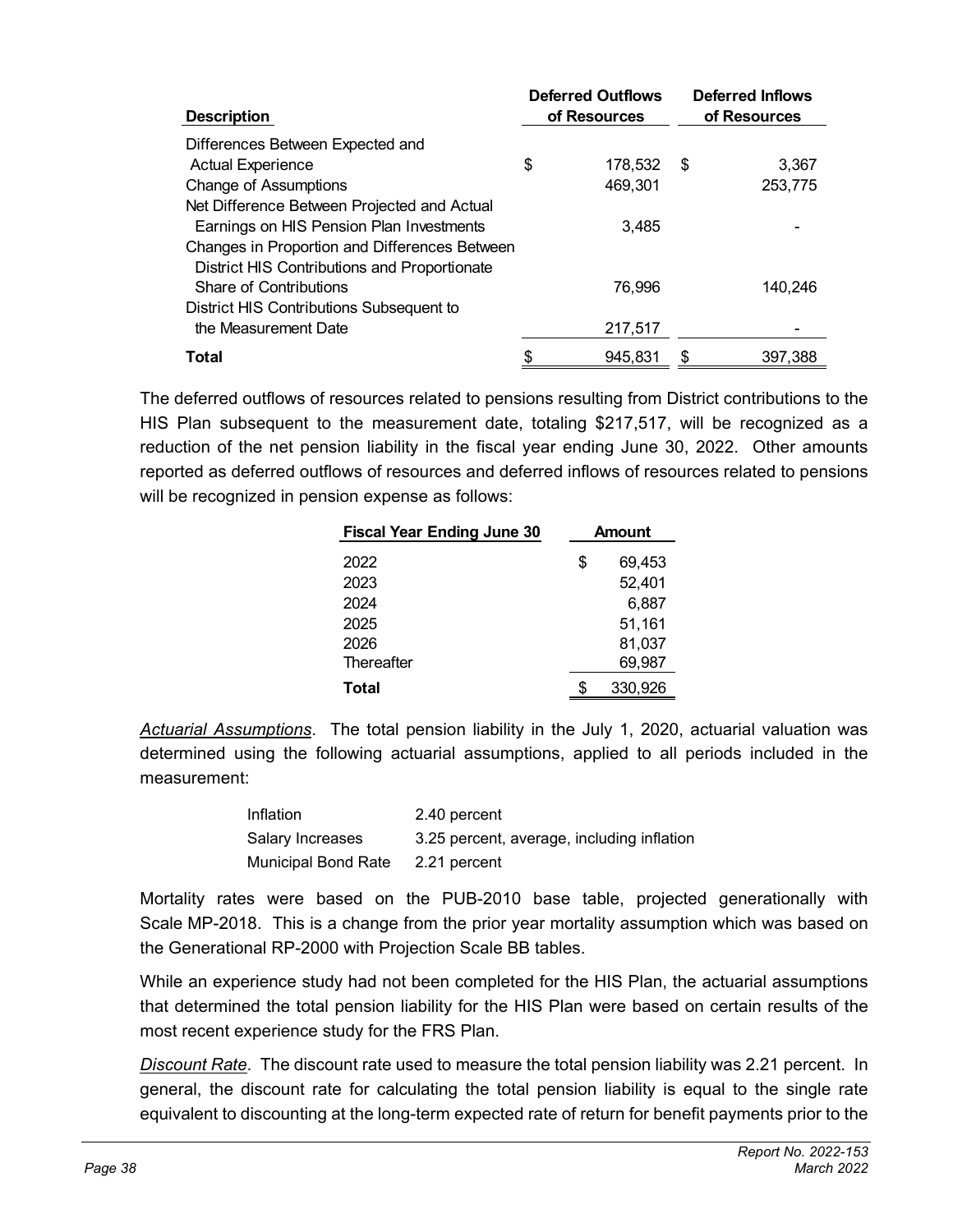projected depletion date. Because the HIS benefit is essentially funded on a pay-as-you-go basis, the depletion date is considered to be immediate, and the single equivalent discount rate is equal to the municipal bond rate selected by the HIS Plan sponsor. The Bond Buyer General Obligation 20-Bond Municipal Bond Index was adopted as the applicable municipal bond index. The discount rate changed from 3.5 percent to 2.21 percent.

*Sensitivity of the District's Proportionate Share of the Net Pension Liability to Changes in the Discount Rate*. The following presents the District's proportionate share of the net pension liability calculated using the discount rate of 2.21 percent, as well as what the District's proportionate share of the net pension liability would be if it were calculated using a discount rate that is 1 percentage point lower (1.21 percent) or 1 percentage point higher (3.21 percent) than the current rate:

|                                                                | $1\%$                         |     | <b>Current</b>                     |     | $1\%$                         |
|----------------------------------------------------------------|-------------------------------|-----|------------------------------------|-----|-------------------------------|
|                                                                | <b>Decrease</b><br>$(1.21\%)$ |     | <b>Discount Rate</b><br>$(2.21\%)$ |     | <b>Increase</b><br>$(3.21\%)$ |
| District's Proportionate Share of<br>the Net Pension Liability | \$<br>5.045.095               | \$. | 4.364.437                          | \$. | 3,807,321                     |

*Pension Plan Fiduciary Net Position*. Detailed information about the HIS Plan's fiduciary net position is available in the separately issued FRS Pension Plan and Other State Administered Systems Comprehensive Annual Financial Report.

## **FRS – Defined Contribution Pension Plan**

The SBA administers the defined contribution plan officially titled the FRS Investment Plan (Investment Plan). The Investment Plan is reported in the SBA's annual financial statements and in the State's Comprehensive Annual Financial Report.

As provided in Section 121.4501, Florida Statutes, eligible FRS members may elect to participate in the Investment Plan in lieu of the FRS defined benefit plan. District employees participating in DROP are not eligible to participate in the Investment Plan. Employer and employee contributions, including amounts contributed to individual member's accounts, are defined by law, but the ultimate benefit depends in part on the performance of investment funds. Retirement benefits are based upon the value of the member's account upon retirement. Benefit terms, including contribution requirements, for the Investment Plan are established and may be amended by the Florida Legislature. The Investment Plan is funded with the same employer and employee contribution rates that are based on salary and membership class (Regular, Elected County Officers, etc.), as the FRS defined benefit plan. Contributions are directed to individual member accounts and the individual members allocate contributions and account balances among various approved investment choices. Costs of administering the Investment Plan, including the FRS Financial Guidance Program, are funded through an employer contribution of 0.06 percent of payroll and by forfeited benefits of Investment Plan members. Allocations to the Investment Plan member accounts during the 2020-21 fiscal year were as follows: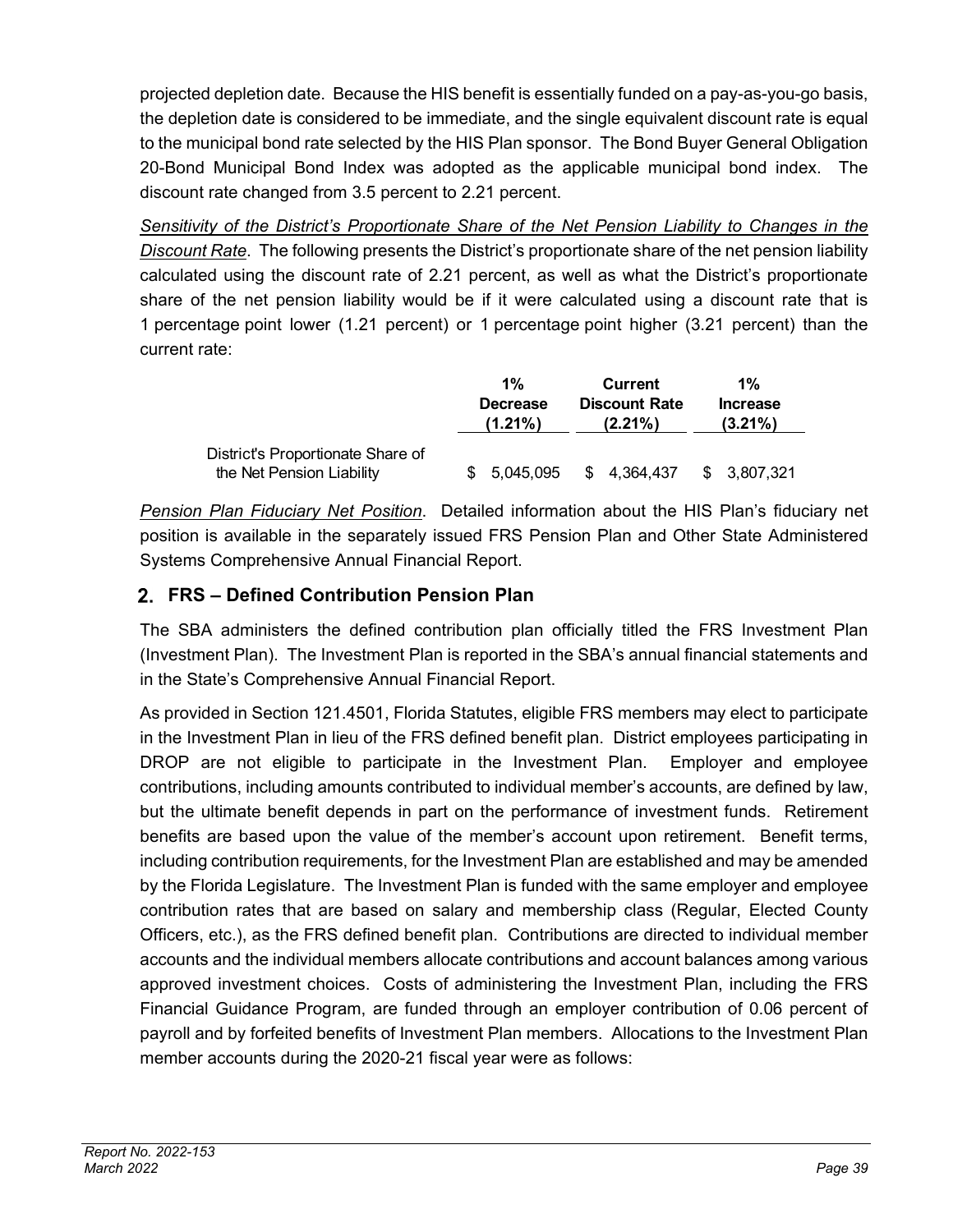|                              | <b>Percent of</b> |  |
|------------------------------|-------------------|--|
|                              | Gross             |  |
| <b>Class</b>                 | Compensation      |  |
| FRS, Regular                 | 6.30              |  |
| FRS, Elected County Officers | 11.34             |  |

For all membership classes, employees are immediately vested in their own contributions and are vested after 1 year of service for employer contributions and investment earnings, regardless of membership class. If an accumulated benefit obligation for service credit originally earned under the FRS Pension Plan is transferred to the Investment Plan, the member must have the years of service required for FRS Pension Plan vesting (including the service credit represented by the transferred funds) to be vested for these funds and the earnings on the funds. Nonvested employer contributions are placed in a suspense account for up to 5 years. If the employee returns to FRS-covered employment within the 5-year period, the employee will regain control over their account. If the employee does not return within the 5-year period, the employee will forfeit the accumulated account balance. For the fiscal year ended June 30, 2021, the information for the amount of forfeitures was unavailable from the SBA; however, management believes that these amounts, if any, would be immaterial to the District.

After termination and applying to receive benefits, the member may rollover vested funds to another qualified plan, structure a periodic payment under the Investment Plan, receive a lump-sum distribution, leave the funds invested for future distribution, or any combination of these options. Disability coverage is provided in which the member may either transfer the account balance to the FRS Pension Plan when approved for disability retirement to receive guaranteed lifetime monthly benefits under the FRS Pension Plan or remain in the Investment Plan and rely upon that account balance for retirement income.

The District's Investment Plan pension expense totaled \$308,144 for the fiscal year ended June 30, 2021.

## **E. Other Postemployment Benefit Obligations**

*Plan Description*. The Other Postemployment Benefits Plan (OPEB Plan) is a single-employer defined benefit plan administered by the District that provides OPEB for all employees who satisfy the District's retirement eligibility provisions. Pursuant to Section 112.0801, Florida Statutes, former employees who retire from the District are eligible to participate in the District's health and hospitalization plan for medical, prescription drug, and life insurance coverage. Retirees and their eligible dependents shall be offered the same health and hospitalization insurance coverage as is offered to active employees at a premium cost of no more than the premium cost applicable to active employees. The District subsidizes the premium rates paid by retirees by allowing them to participate in the OPEB Plan at reduced or blended group (implicitly subsidized) premium rates for both active and retired employees. These rates provide an implicit subsidy for retirees because retiree healthcare costs are generally greater than active employee healthcare costs. The OPEB Plan contribution requirements and benefit terms of the District and the OPEB Plan members are established and may be amended through recommendations of the Insurance Committee and action from the Board. No assets are accumulated in a trust that meet the criteria in paragraph 4 of GASB Statement No. 75.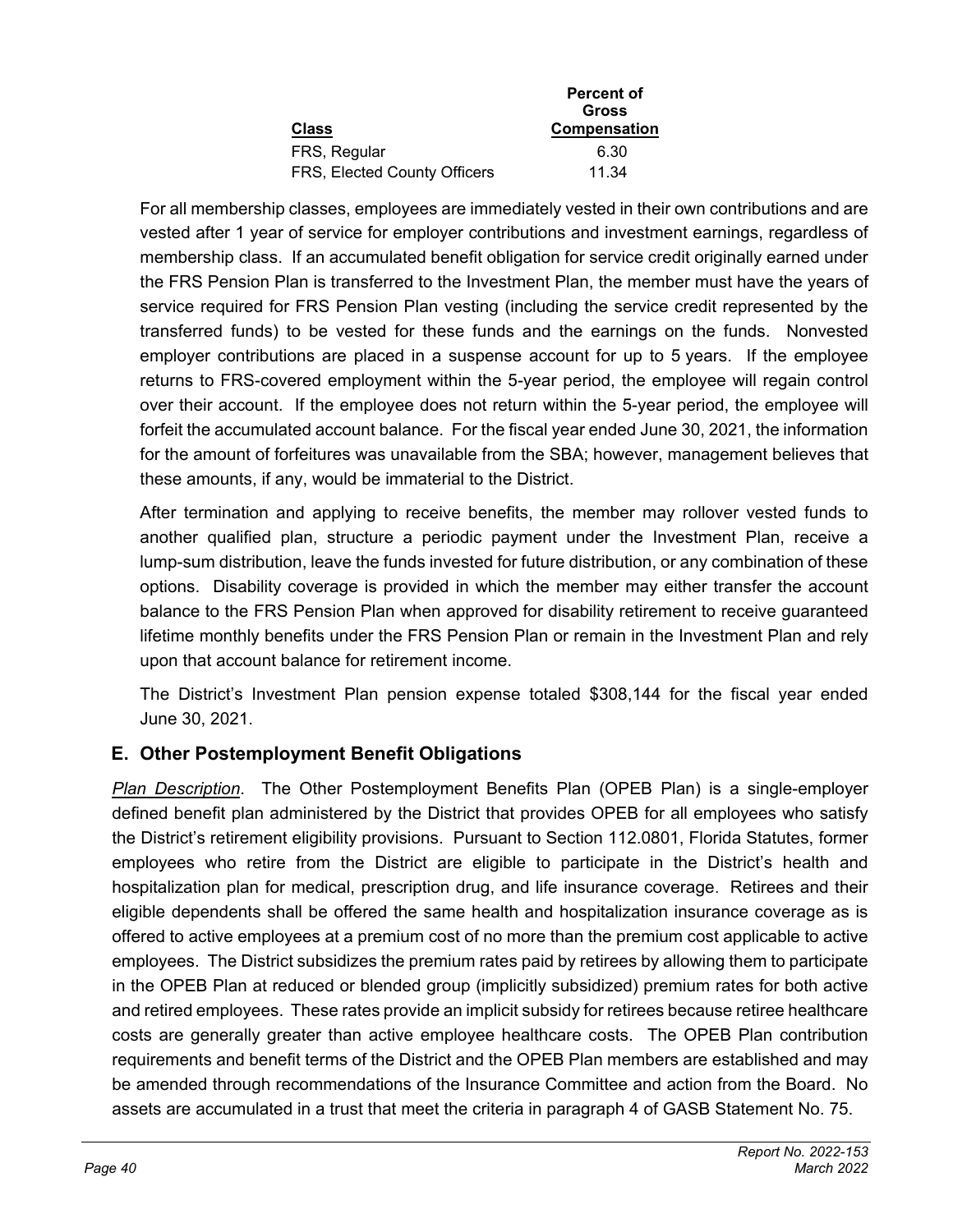*Benefits Provided*.The OPEB Plan provides healthcare and life insurance benefits for retirees and their dependents. In addition to the implicit subsidy described above, the District pays a portion of health insurance (explicit subsidy) for retired employees, who were employed prior to July 1, 2000, and had at least 12 years of service with the District, until they reach 65 years of age. Retirees are assumed to enroll in the Federal Medicare program for their primary coverage as soon as they are eligible.

*Employees Covered by Benefit Terms*. At June 30, 2019, the following employees were covered by the benefit terms:

| Inactive Employees or Beneficiaries Currently Receiving Benefits | 104 |
|------------------------------------------------------------------|-----|
| Active Employees                                                 | 337 |
| Total                                                            | 441 |

*Total OPEB Liability*. The District's total OPEB liability of \$3,658,420 was measured as of June 30, 2020, and was determined by an actuarial valuation as of June 30, 2019 and updated procedures were used to determine the total OPEB liability as of June 30, 2020.

*Actuarial Assumptions and Other Inputs*. The total OPEB liability was determined using the following actuarial assumptions and other inputs, applied to all periods included in the measurement, unless otherwise specified:

| Inflation                          | 2.25 percent                                                                                                                                                                                                                         |  |  |  |
|------------------------------------|--------------------------------------------------------------------------------------------------------------------------------------------------------------------------------------------------------------------------------------|--|--|--|
| <b>Salary Increases</b>            | 3.5 to 7.8 percent, including inflation                                                                                                                                                                                              |  |  |  |
| Discount Rate                      | 2.45 percent                                                                                                                                                                                                                         |  |  |  |
| <b>Healthcare Cost Trend Rates</b> | Based on the Getzen Model, with trends starting at<br>8 percent as of July 1, 2020 (to reflect actual premiums)<br>and 6.25 percent in the following plan year, gradually<br>decreasing to an ultimate rate of 3.99 percent in 2040. |  |  |  |
| <b>Aging Factors</b>               | Based on the 2013 SOA Study "Health<br>Care<br>Costs – From Birth to Death."                                                                                                                                                         |  |  |  |
| <b>Expenses</b>                    | Administrative expenses are included in the per capita<br>health costs.                                                                                                                                                              |  |  |  |

For plans that do not have formal assets, the discount rate should equal the tax-exempt municipal bond rate based on an index of 20-year general obligation bonds with an average AA credit rating or higher as of the measurement date. For the purpose of this valuation, the municipal bond rate of 3.13 percent was changed to 2.45 percent as of June 30, 2020.

Demographic assumptions employed in the actuarial valuation were the same as those employed in the July 1, 2020, actuarial valuation of the FRS Defined Benefit Pension Plan. These demographic assumptions were developed by FRS from an actuarial experience study, and therefore are appropriate for use in the OPEB Plan actuarial valuation. These include assumed rates of future termination, mortality, disability, and retirement. In addition, salary increase assumptions (for development of the pattern of the normal cost increases) were the same as those used in the July 1, 2020, actuarial valuation of the FRS Defined Benefit Pension Plan. Assumptions used in valuation of benefits for participants of the FRS Investment Plan are the same as for similarly situated participants of the FRS Defined Benefit Pension Plan.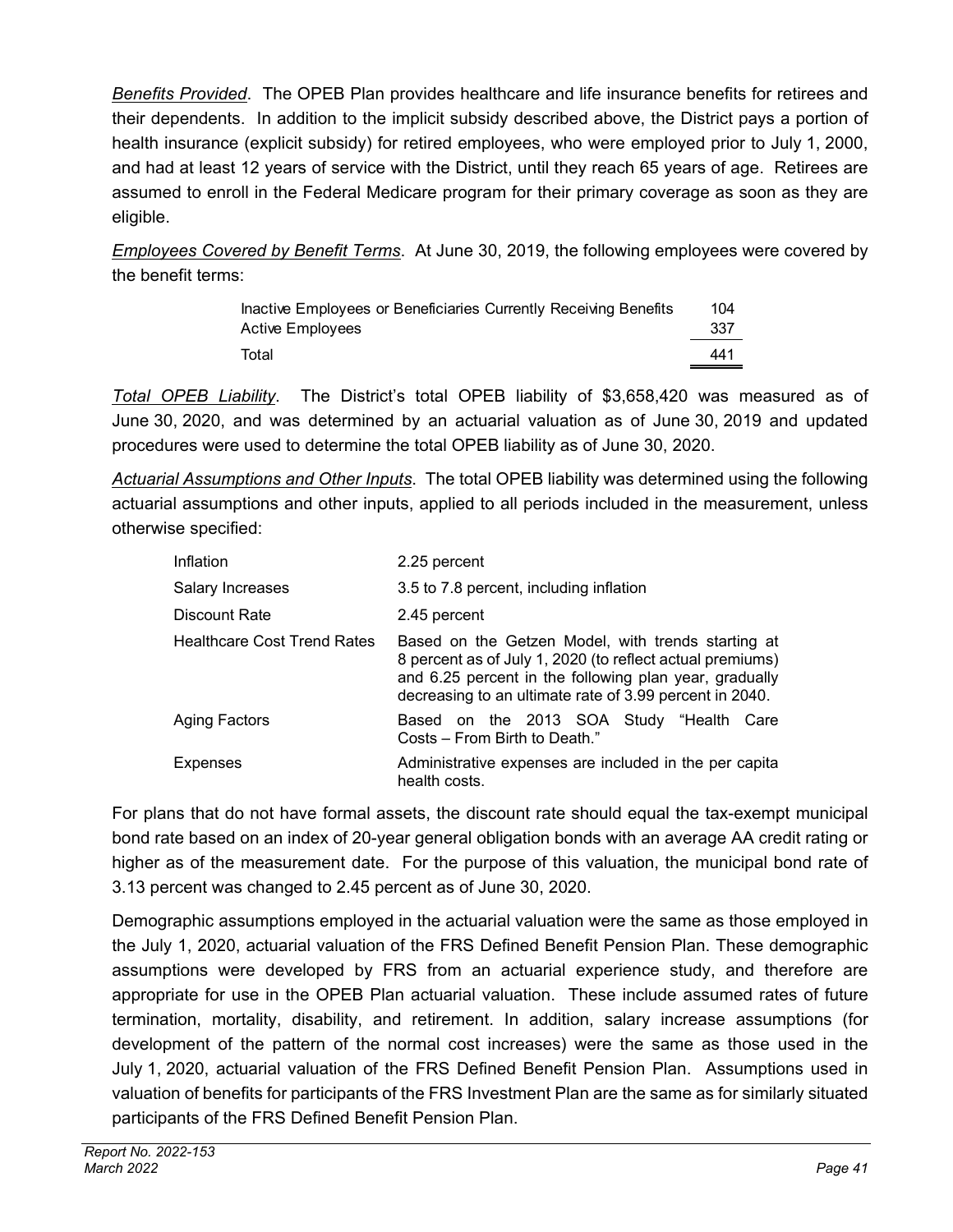#### *Changes in the Total OPEB Liability*.

|                                        |    | <b>Amount</b> |
|----------------------------------------|----|---------------|
| Balance at June 30, 2020               | S. | 3,504,898     |
| Changes for the year:                  |    |               |
| Service Cost                           |    | 66,387        |
| Interest                               |    | 107,434       |
| Changes of Assumptions or Other Inputs |    | 257,487       |
| <b>Benefit Payments</b>                |    | (277,786)     |
| Net Changes                            |    | 153,522       |
| Balance at June 30, 2021               |    | 3.658.420     |

The changes of assumptions or other inputs was based on the following:

- The discount rate was changed from 3.13 percent as of the beginning of the measurement period to 2.45 percent as of June 30, 2020.
- The healthcare cost trend assumption was revised to reflect the removal of the additional trend to model the excise tax, as it was repealed in December 2019.
- Rates of salary increases were changed to be based on revised inflation and individual member pay increases used in the July 1, 2020, FRS Actuarial Valuation.

*Sensitivity of the Total OPEB Liability to Changes in the Discount Rate*. The following table presents the total OPEB liability of the District, as well as what the District's total OPEB liability would be if it were calculated using a discount rate that is 1 percentage point lower (1.45 percent) or 1 percentage point higher (3.45 percent) than the current rate:

|                             | $1\%$           | <b>Current</b>       | $1\%$           |
|-----------------------------|-----------------|----------------------|-----------------|
|                             | <b>Decrease</b> | <b>Discount Rate</b> | <b>Increase</b> |
|                             | (1.45%)         | $(2.45\%)$           | (3.45%)         |
| <b>Total OPEB Liability</b> | \$4.294,606     | \$3,658,420          | \$3,186,823     |

*Sensitivity of the Total OPEB Liability to Changes in the Healthcare Cost Trend Rates*. The following table presents the total OPEB liability of the District, as well as what the District's total OPEB liability would be if it were calculated using healthcare cost trend rates that are 1 percentage point lower (7 percent decreasing to 2.99 percent) or 1 percentage point higher (9 percent decreasing to 4.99 percent) than the current healthcare cost trend rates:

|                             |              | <b>Healthcare</b><br><b>Cost Trend</b> |             |
|-----------------------------|--------------|----------------------------------------|-------------|
|                             | 1% Decrease  | Rates                                  | 1% Increase |
| <b>Total OPEB Liability</b> | \$ 3.485.619 | \$ 3,658,420 \$ 3,911,028              |             |

*OPEB Expense and Deferred Outflows of Resources and Deferred Inflows of Resources Related to OPEB*. For the fiscal year ended June 30, 2021, the District recognized OPEB expense of \$276,197. At June 30, 2021, the District reported deferred outflows of resources and deferred inflows of resources related to OPEB from the following sources: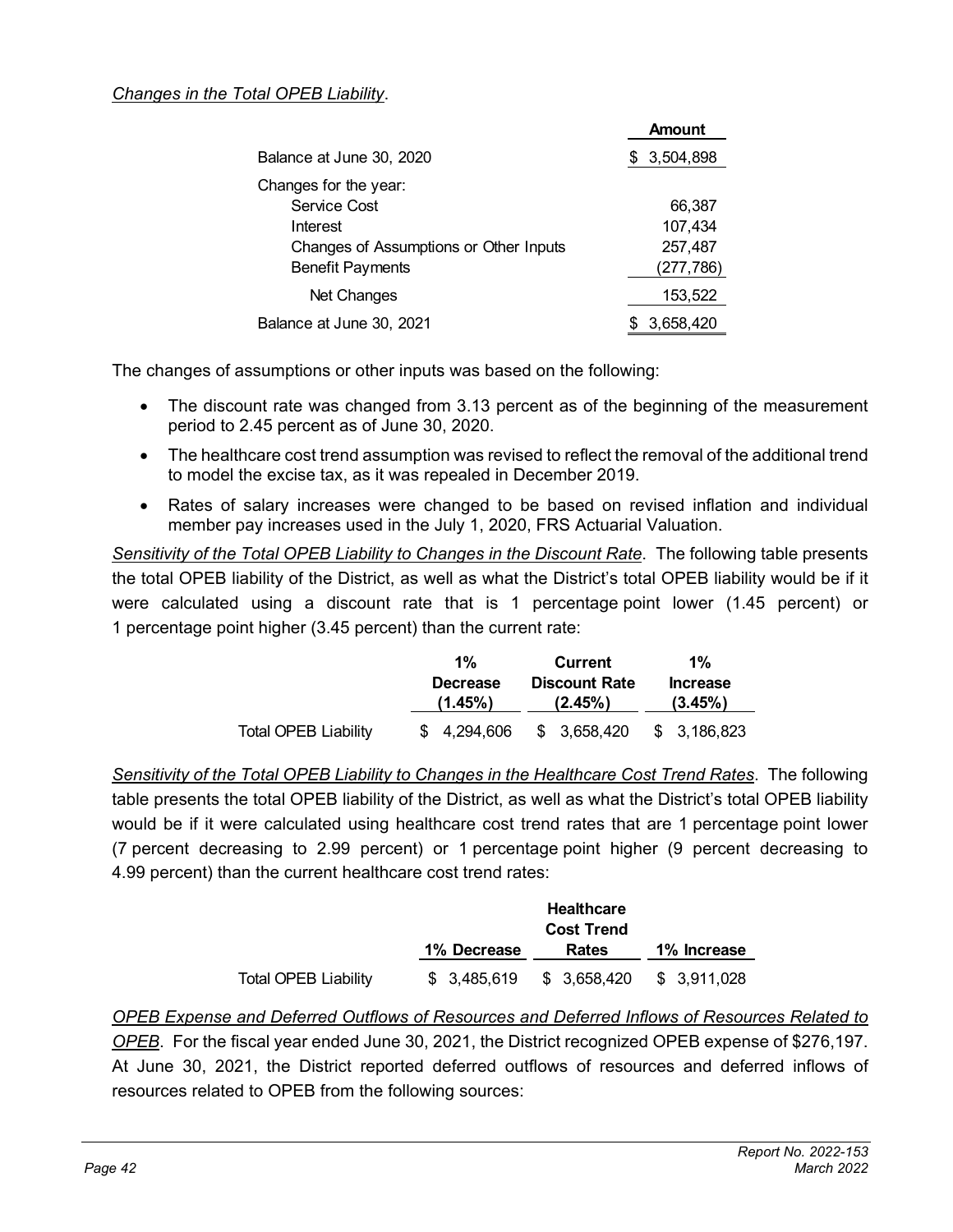| <b>Description</b>                                                        |   | <b>Deferred Outflows</b><br>of Resources |      | <b>Deferred Inflows</b><br>of Resources |
|---------------------------------------------------------------------------|---|------------------------------------------|------|-----------------------------------------|
| Changes of Assumptions or Other Inputs<br>Benefits Paid Subsequent to the | S | 1,029,485                                | - \$ | 4,480,361                               |
| Measurement Date                                                          |   | 262,426                                  |      | $\overline{\phantom{0}}$                |
| Total                                                                     |   | 1,291,911                                | \$.  | 4,480,361                               |

The deferred outflows of resources related to OPEB resulting from benefits paid subsequent to the measurement date, totaling \$262,426, will be recognized as a reduction of the total OPEB liability in the fiscal year ending June 30, 2022. Other amounts reported as deferred outflows of resources and deferred inflows of resources related to OPEB will be recognized in OPEB expense as follows:

| <b>Fiscal Year Ending June 30</b> | <b>Amount</b>    |  |  |
|-----------------------------------|------------------|--|--|
| 2022                              | \$<br>(450, 018) |  |  |
| 2023                              | (450, 018)       |  |  |
| 2024                              | (450, 018)       |  |  |
| 2025                              | (450, 018)       |  |  |
| 2026                              | (450, 018)       |  |  |
| Thereafter                        | (1,200,786)      |  |  |
| Total                             | (3,450,876)      |  |  |

## **F. Risk Management Programs**

The District is exposed to various risks of loss related to torts; theft of, damage to, and destruction of assets; errors and omissions; injuries to employees; and natural disasters. The District is a member of the North East Florida Educational Consortium (Consortium) under which several district school boards have established a combined limited self-insurance program for property protection, general liability, automobile liability, workers' compensation, money and securities, employee fidelity and faithful performance, boiler and machinery, and other coverage deemed necessary by the members of the Consortium. Section 1001.42(12)(k), Florida Statutes, provides the authority for the District to enter into such a risk management program. The Consortium is self-sustaining through member assessments (premiums), and purchases coverage through commercial companies for claims in excess of specified amounts. The Board of Directors for the Consortium is composed of superintendents of all participating districts. The Putnam County District School Board serves as fiscal agent for the Consortium.

Employee group health and hospitalization coverage is provided through purchased commercial insurance with minimum deductibles for each line of coverage.

Settled claims resulting from these risks have not exceeded commercial coverage in any of the past 3 fiscal years.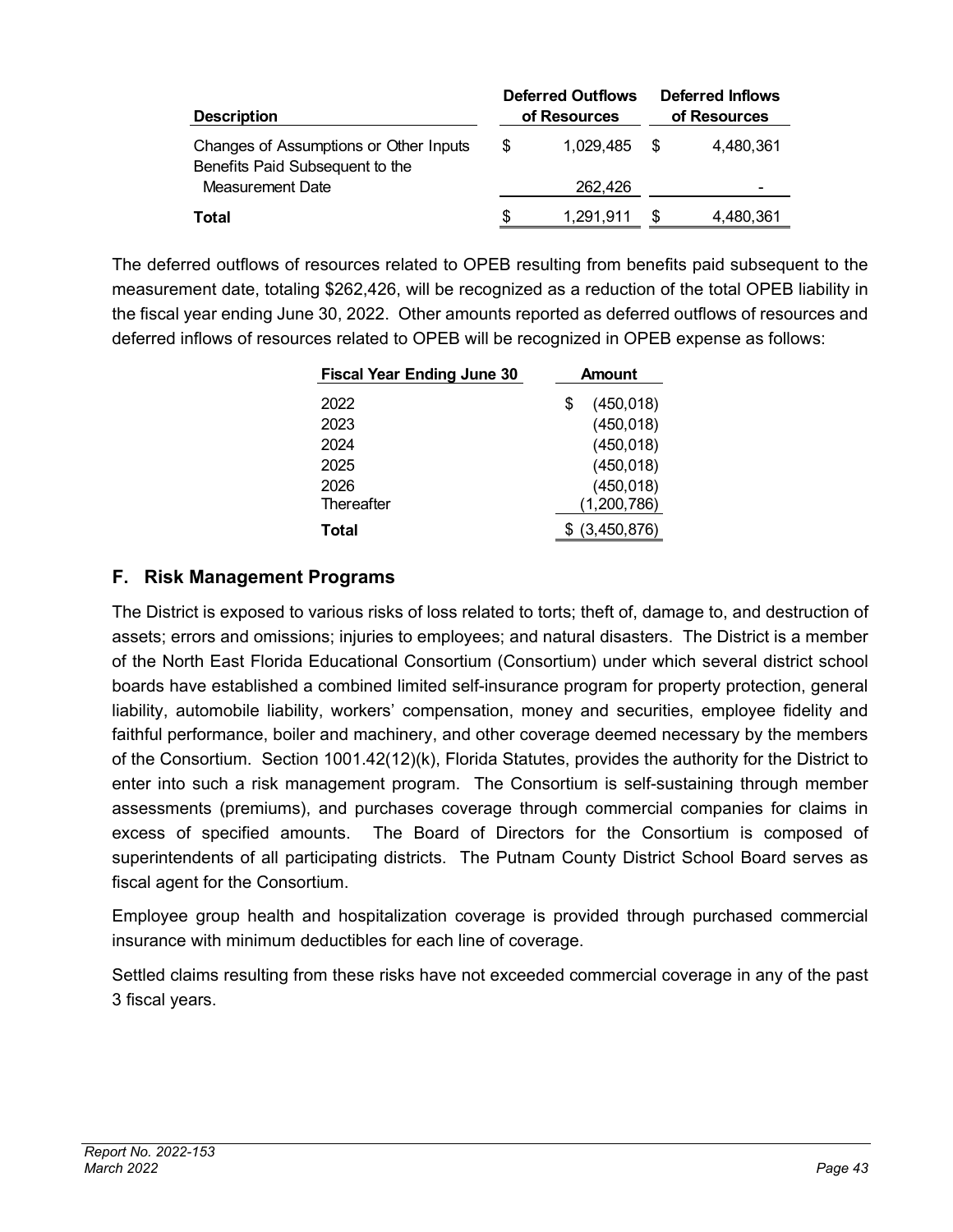#### **G. Long-Term Liabilities**

#### **Qualified Zone Academy Bonds Payable**

The District entered into a financing agreement on December 13, 2007, under the Qualified Zone Academy Bonds (QZAB) Program, characterized as a lease-purchase agreement, with a local bank whereby the District secured financing for various educational facilities' repairs and improvements and technology equipment upgrades. The QZAB Program provides no interest cost financing to purchase certain goods and services for schools located in eligible District areas (zones). The financing was accomplished through the issuance of the Series 2007 QZAB note.

The Series 2007 QZAB note was issued on December 13, 2007, in the original amount of \$2,000,000 and matures annually on December 13 each year over a 15-year term through December 13, 2022, at a stated interest rate of 1.3 percent. The interest rate is subsidized by the United States Government through the issuance of Federal income tax credits to the holder of the QZAB debt. The rate of return to the bank was established by the United States Government at the time of sale. The QZAB note is secured by the assets held under the lease-purchase agreement in the event of cancellation or default.

The schools designated for the improvements and equipment under the Series 2007 QZAB issue include:

- Lake Butler Elementary School
- Lake Butler Middle School
- Union County High School

The following is a schedule by fiscal years of future minimum lease payments under the lease agreement together with the present value of minimum lease payments as of June 30:

| <b>Fiscal Year Ending June 30</b>   | Total              | <b>Principal</b>   | <b>Interest</b>       |
|-------------------------------------|--------------------|--------------------|-----------------------|
| 2022<br>2023                        | 148.770<br>146.885 | 145.000<br>145.000 | 3.770<br>\$.<br>1,885 |
| <b>Total Minimum Lease Payments</b> | 295,655            | 290,000<br>S       | 5,655                 |
|                                     |                    |                    |                       |

#### **Installment-Purchase Payable**

The class and amount of property being acquired under installment purchase is as follows:

|                     | <b>Asset</b><br><b>Balance</b> |
|---------------------|--------------------------------|
| <b>School Buses</b> | \$514,998                      |

Future minimum installment-purchase payments and the present value of the minimum installment-purchase payments as of June 30 are as follows: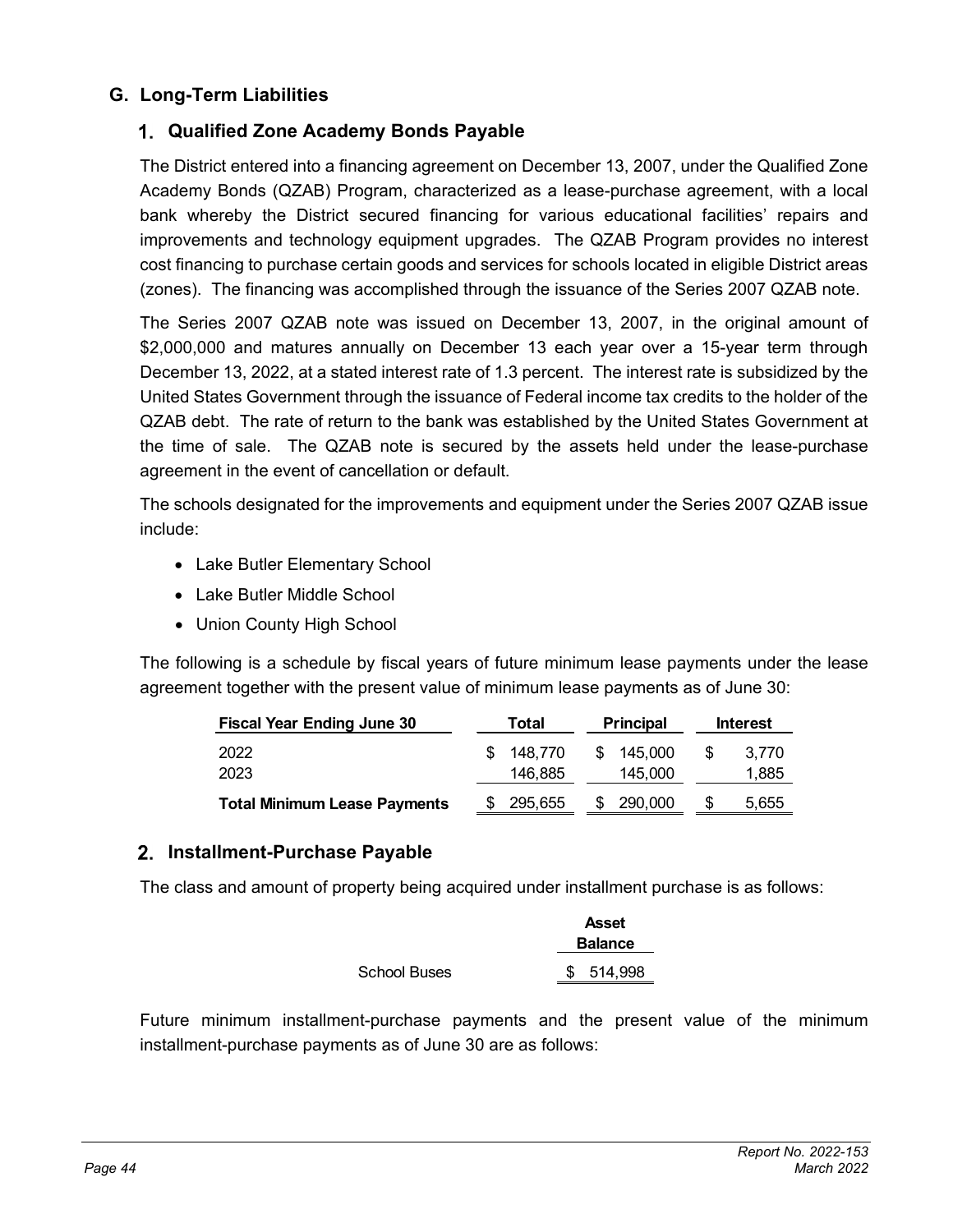| <b>Fiscal Year Ending June 30</b>                  | Total        | <b>Principal</b> | <b>Interest</b>  |
|----------------------------------------------------|--------------|------------------|------------------|
| 2022                                               | \$122,832.00 | \$112,382.47     | 10,449.53<br>\$. |
| 2023                                               | 122,832.00   | 115.627.54       | 7.204.46         |
| 2024                                               | 122,832.00   | 118,966.29       | 3,865.71         |
| 2025                                               | 71,652.00    | 70.918.11        | 733.89           |
| <b>Total Minimum Installment-Purchase Payments</b> | \$440,148.00 | \$417,894.41     | 22,253.59<br>\$. |

The stated interest rate is 2.85 percent.

#### **Changes in Long-Term Liabilities**

The following is a summary of changes in long-term liabilities:

| <b>Description</b>                   | <b>Beginning</b><br><b>Balance</b> | <b>Additions</b>              | <b>Deductions</b> | <b>Ending</b><br><b>Balance</b> | Due In<br><b>One Year</b> |
|--------------------------------------|------------------------------------|-------------------------------|-------------------|---------------------------------|---------------------------|
| <b>GOVERNMENTAL ACTIVITIES</b>       |                                    |                               |                   |                                 |                           |
| QZAB Payable                         | 430.000.00<br>\$                   | S<br>$\overline{\phantom{a}}$ | 140.000.00<br>S   | 290,000.00<br>S                 | \$145,000.00              |
| Installment-Purchase Payable         | 527.122.88                         |                               | 109.228.47        | 417.894.41                      | 112.382.47                |
| <b>Compensated Absences Payable</b>  | 1,280,618.73                       | 266.942.95                    | 182.477.23        | 1.365.084.45                    | 83,009.02                 |
| Net Pension Liability                | 12,833,957.00                      | 7,635,840.00                  | 4.976.222.00      | 15,493,575.00                   | 45.499.38                 |
| <b>Total OPEB Liability</b>          | 3,504,898.00                       | 431,308.00                    | 277,786.00        | 3,658,420.00                    | 262,426.00                |
| <b>Total Governmental Activities</b> | \$18,576,596.61                    | \$8,334,090.95                | \$5,685,713.70    | \$21,224,973.86                 | \$648,316.87              |

For the governmental activities, compensated absences, pensions, and other postemployment benefits are generally liquidated with resources of the General Fund.

#### **H. Fund Balance Reporting**

In addition to committed and assigned fund balance categories discussed in Note I.F.10., fund balances may be classified as follows:

- **Nonspendable Fund Balance**. Nonspendable fund balance is the net current financial resources that cannot be spent because they are either not in spendable form or are legally or contractually required to be maintained intact. Generally, not in spendable form means that an item is not expected to be converted to cash.
- **Restricted Fund Balance**. Restricted fund balance is the portion of fund balance on which constraints have been placed by creditors, grantors, contributors, laws or regulations of other governments, constitutional provisions, or enabling legislation. Restricted fund balance places the most binding level of constraint on the use of fund balance.
- **Unassigned Fund Balance**. The unassigned fund balance is the portion of fund balance that is the residual classification for the General Fund. This balance represents amounts that have not been assigned to other funds and that have not been restricted, committed, or assigned for specific purposes.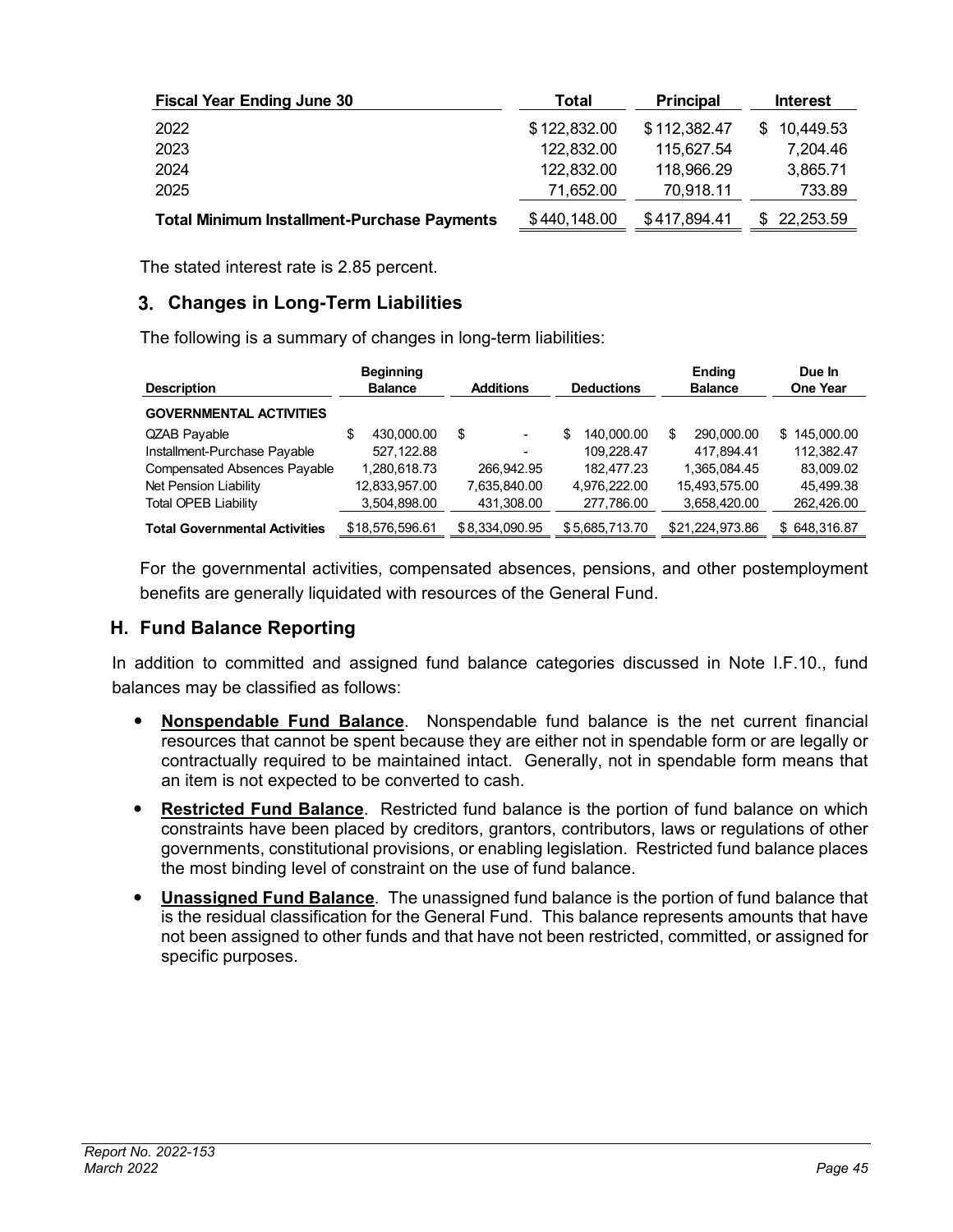#### **I. Interfund Receivables and Payables**

The following is a summary of interfund receivables and payables reported in the fund financial statements:

|                                        | <b>Interfund</b>                      |            |  |
|----------------------------------------|---------------------------------------|------------|--|
| <b>Funds</b>                           | <b>Receivables</b><br><b>Payables</b> |            |  |
| Major:                                 |                                       |            |  |
| General                                | \$ 344,367.65                         | S          |  |
| Special Revenue:                       |                                       |            |  |
| Other                                  |                                       | 197,682.67 |  |
| <b>Federal Education Stabilization</b> |                                       | 146,684.98 |  |
| Total                                  | 344,367.65                            | 344,367.65 |  |

The interfund receivables and payables include indirect cost recoveries on Federal grants and amounts due for expenditures paid by a particular fund on behalf of another fund. These amounts are expected to be repaid within 1 year.

#### **J. Revenues**

#### **Schedule of State Revenue Sources**

The following is a schedule of the District's State revenue sources for the 2020-21 fiscal year:

| <b>Source</b>                                               | <b>Amount</b>   |
|-------------------------------------------------------------|-----------------|
| Florida Education Finance Program                           | \$14,767,130.00 |
| Categorical Educational Program - Class Size Reduction      | 2,451,606.00    |
| Sales Tax Distribution                                      | 223,250.00      |
| Voluntary Prekindergarten Program                           | 219,422.83      |
| Motor Vehicle License Tax (Capital Outlay and Debt Service) | 90,244.30       |
| Workforce Development Program                               | 78,680.00       |
| <b>Food Service Supplement</b>                              | 16,753.00       |
| <b>Miscellaneous</b>                                        | 7,765.94        |
| Total                                                       | \$17,854,852.07 |

Accounting policies relating to certain State revenue sources are described in Note I.G.2.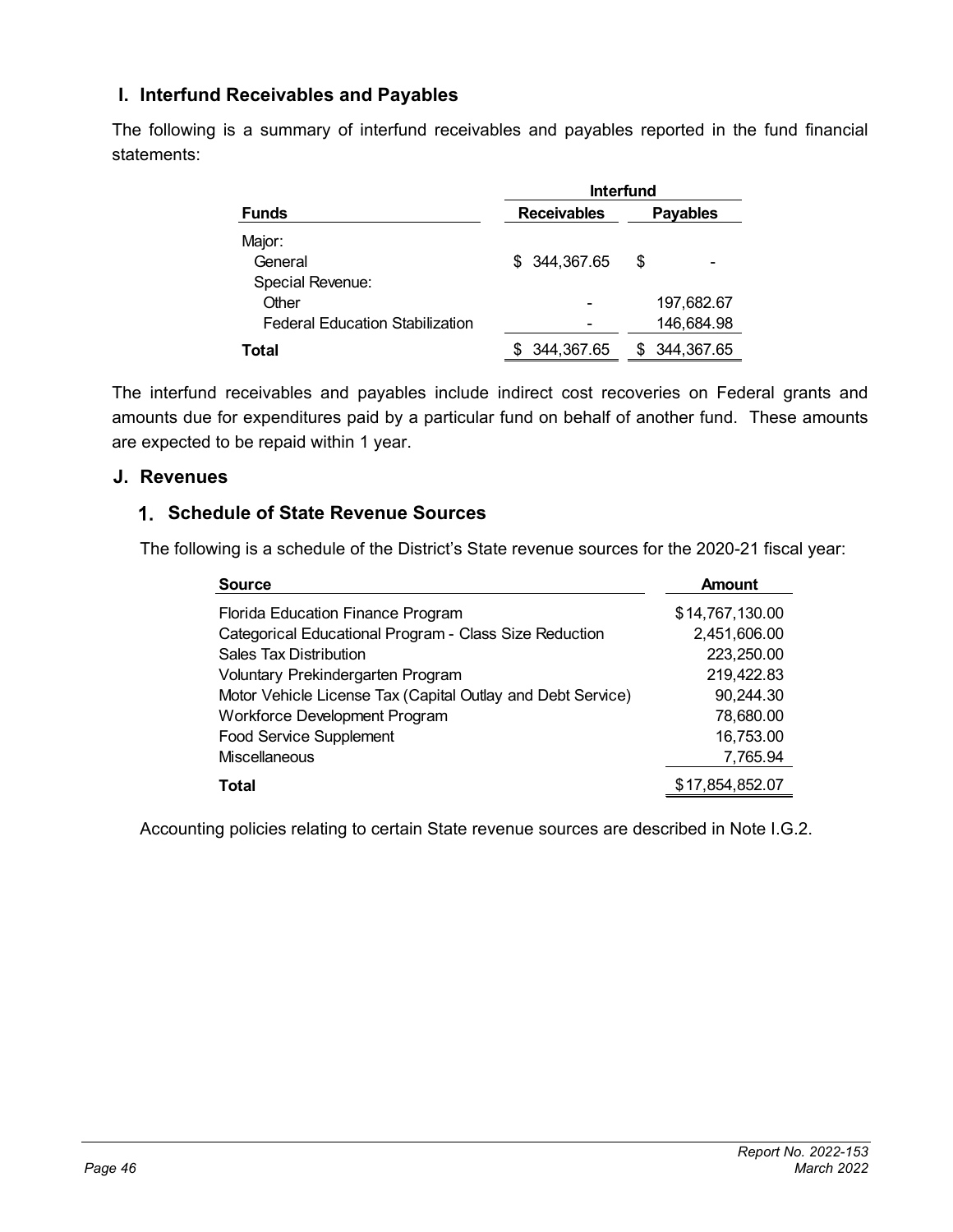## **Property Taxes**

The following is a summary of millages and taxes levied on the 2020 tax roll for the 2020-21 fiscal year:

|                                                          | <b>Millages</b> |     | <b>Taxes Levied</b> |
|----------------------------------------------------------|-----------------|-----|---------------------|
| <b>General Fund</b>                                      |                 |     |                     |
| Nonvoted School Tax:                                     |                 |     |                     |
| Required Local Effort                                    | 3.833           | S   | 1,145,390           |
| <b>Basic Discretionary Local Effort</b>                  | 0.748           |     | 223,520             |
| <b>Capital Projects - Local Capital Improvement Fund</b> |                 |     |                     |
| Nonvoted Tax:                                            |                 |     |                     |
| Local Capital Improvements                               | 1.500           |     | 448,235             |
| Total                                                    | 6.081           | \$. | 1,817,145           |

## **K. Interfund Transfers**

The following is a summary of interfund transfers reported in the fund financial statements:

|                       | <b>Interfund</b> |                                   |  |
|-----------------------|------------------|-----------------------------------|--|
| <b>Funds</b>          |                  | <b>Transfers In Transfers Out</b> |  |
| Major:                |                  |                                   |  |
| General               | \$118,725.66     | -S<br>-                           |  |
| Nonmajor Governmental |                  | 118,725.66                        |  |
| Total                 | \$118,725.66     | \$118,725.66                      |  |

Interfund transfers represent the permanent transfer of moneys between funds. The transfer from nonmajor governmental funds to the General Fund was to reimburse expenditures for risk management property insurance premiums.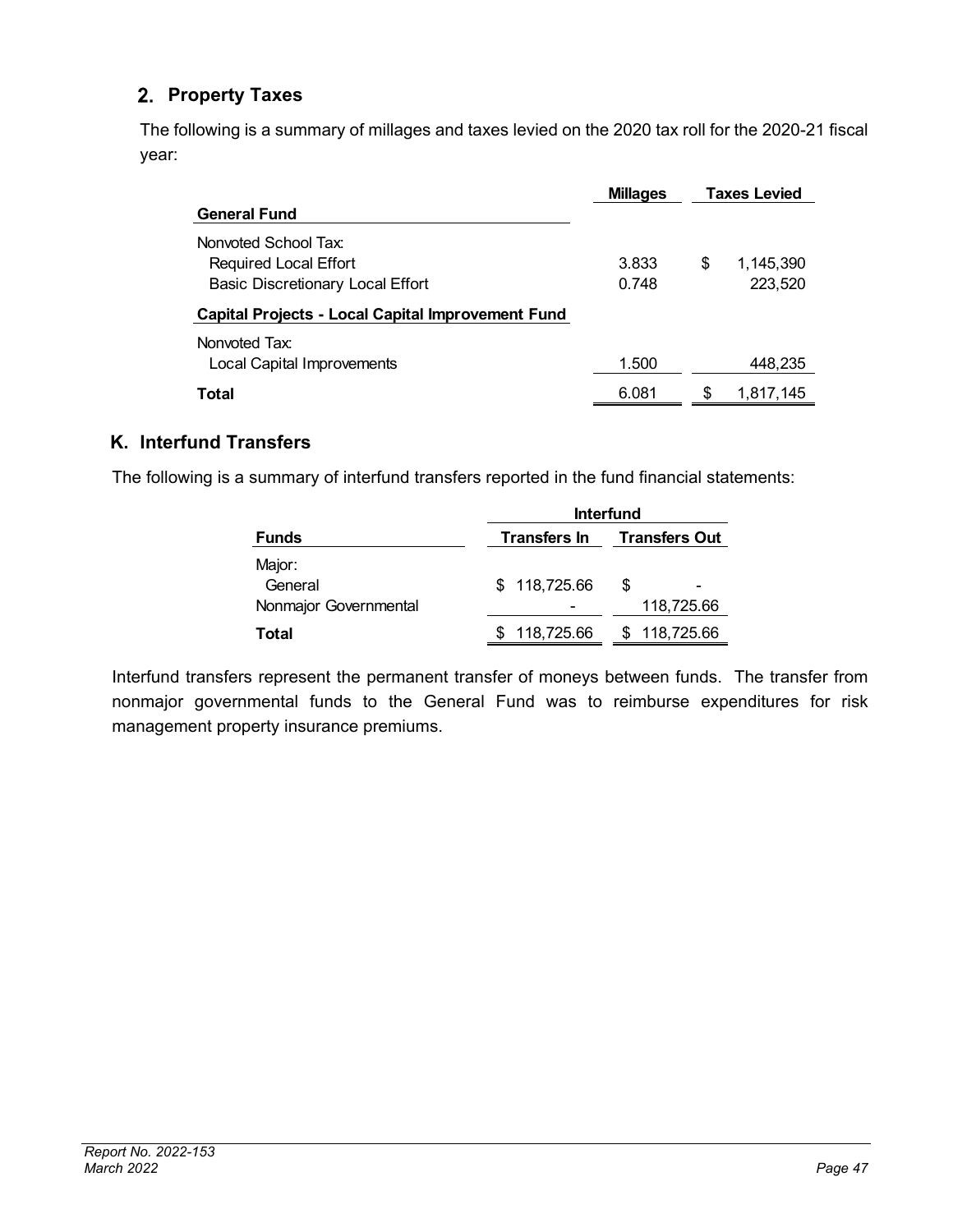## <span id="page-53-0"></span>*OTHER REQUIRED SUPPLEMENTARY INFORMATION*

#### **Budgetary Comparison Schedule General and Major Special Revenue Funds For the Fiscal Year Ended June 30, 2021**

|                                                                                                                                                                                                                                                                                                                                                                                                                                                                                                                                                                                                                                                                                                                                                        | <b>General Fund</b>       |                                                                                                                                                                                                                                                                               |                        |                                                                                                                                                                                                                                                                                               |        |                                                                                                                                                                                                                                                                                  |    |                                                                                                                                                                                                          |
|--------------------------------------------------------------------------------------------------------------------------------------------------------------------------------------------------------------------------------------------------------------------------------------------------------------------------------------------------------------------------------------------------------------------------------------------------------------------------------------------------------------------------------------------------------------------------------------------------------------------------------------------------------------------------------------------------------------------------------------------------------|---------------------------|-------------------------------------------------------------------------------------------------------------------------------------------------------------------------------------------------------------------------------------------------------------------------------|------------------------|-----------------------------------------------------------------------------------------------------------------------------------------------------------------------------------------------------------------------------------------------------------------------------------------------|--------|----------------------------------------------------------------------------------------------------------------------------------------------------------------------------------------------------------------------------------------------------------------------------------|----|----------------------------------------------------------------------------------------------------------------------------------------------------------------------------------------------------------|
|                                                                                                                                                                                                                                                                                                                                                                                                                                                                                                                                                                                                                                                                                                                                                        | Original<br><b>Budget</b> |                                                                                                                                                                                                                                                                               | Final<br><b>Budget</b> |                                                                                                                                                                                                                                                                                               | Actual |                                                                                                                                                                                                                                                                                  |    | Variance with<br><b>Final Budget -</b><br><b>Positive</b><br>(Negative)                                                                                                                                  |
| <b>Revenues</b>                                                                                                                                                                                                                                                                                                                                                                                                                                                                                                                                                                                                                                                                                                                                        |                           |                                                                                                                                                                                                                                                                               |                        |                                                                                                                                                                                                                                                                                               |        |                                                                                                                                                                                                                                                                                  |    |                                                                                                                                                                                                          |
| Intergovernmental:<br><b>Federal Direct</b><br>Federal Through State and Local<br>State                                                                                                                                                                                                                                                                                                                                                                                                                                                                                                                                                                                                                                                                | \$                        | 60,000.00<br>25,000.00<br>17,865,830.00                                                                                                                                                                                                                                       | \$                     | 60,000.00<br>25,000.00<br>17,810,684.00                                                                                                                                                                                                                                                       | \$     | 68,090.35<br>49,297.59<br>17,760,416.77                                                                                                                                                                                                                                          | \$ | 8,090.35<br>24,297.59<br>(50, 267.23)                                                                                                                                                                    |
| Local:<br><b>Property Taxes</b><br>Charges for Services - Food Service<br>Miscellaneous                                                                                                                                                                                                                                                                                                                                                                                                                                                                                                                                                                                                                                                                |                           | 1,313,670.00<br>369,500.00                                                                                                                                                                                                                                                    |                        | 1,313,670.00<br>369,500.00                                                                                                                                                                                                                                                                    |        | 1,326,842.34<br>318,895.19                                                                                                                                                                                                                                                       |    | 13,172.34<br>(50, 604.81)                                                                                                                                                                                |
| <b>Total Local Revenues</b>                                                                                                                                                                                                                                                                                                                                                                                                                                                                                                                                                                                                                                                                                                                            |                           | 1,683,170.00                                                                                                                                                                                                                                                                  |                        | 1,683,170.00                                                                                                                                                                                                                                                                                  |        | 1,645,737.53                                                                                                                                                                                                                                                                     |    | (37, 432.47)                                                                                                                                                                                             |
| <b>Total Revenues</b>                                                                                                                                                                                                                                                                                                                                                                                                                                                                                                                                                                                                                                                                                                                                  |                           | 19,634,000.00                                                                                                                                                                                                                                                                 |                        | 19,578,854.00                                                                                                                                                                                                                                                                                 |        | 19,523,542.24                                                                                                                                                                                                                                                                    |    | (55, 311.76)                                                                                                                                                                                             |
| <b>Expenditures</b>                                                                                                                                                                                                                                                                                                                                                                                                                                                                                                                                                                                                                                                                                                                                    |                           |                                                                                                                                                                                                                                                                               |                        |                                                                                                                                                                                                                                                                                               |        |                                                                                                                                                                                                                                                                                  |    |                                                                                                                                                                                                          |
| Current - Education:<br>Instruction<br><b>Student Support Services</b><br><b>Instructional Media Services</b><br>Instruction and Curriculum Development Services<br><b>Instructional Staff Training Services</b><br>Instruction-Related Technology<br>Board<br><b>General Administration</b><br><b>School Administration</b><br><b>Facilities Acquisition and Construction</b><br><b>Fiscal Services</b><br><b>Food Services</b><br><b>Central Services</b><br><b>Student Transportation Services</b><br>Operation of Plant<br>Maintenance of Plant<br><b>Administrative Technology Services</b><br><b>Community Services</b><br>Fixed Capital Outlay:<br>Other Capital Outlay<br>Facilities Acquisition and Construction<br><b>Total Expenditures</b> |                           | 11,659,750.00<br>992,000.00<br>154,500.00<br>290,000.00<br>235,750.00<br>128,750.00<br>340,000.00<br>416,500.00<br>768,000.00<br>35,250.00<br>484,000.00<br>220,000.00<br>806,490.00<br>1,506,500.00<br>720,000.00<br>166,000.00<br>334,500.00<br>260,000.00<br>19,517,990.00 |                        | 11,313,375.23<br>1,085,642.00<br>154,450.00<br>290,500.00<br>232,650.64<br>145,988.00<br>340,000.00<br>463,500.00<br>832,000.00<br>35,250.00<br>513,000.00<br>252,000.00<br>818,990.00<br>1,524,500.00<br>773,644.42<br>169,500.00<br>328,800.00<br>127,466.34<br>132,300.30<br>19,533,556.93 |        | 11,254,752.08<br>1,085,353.17<br>143,826.25<br>290,487.47<br>191,387.01<br>145,954.85<br>247,360.12<br>463,067.48<br>831,985.94<br>512,794.21<br>251,537.90<br>818,568.73<br>1,524,195.25<br>773,468.10<br>169,025.95<br>302,562.51<br>127,466.34<br>132,300.30<br>19,266,093.66 |    | 58,623.15<br>288.83<br>10,623.75<br>12.53<br>41,263.63<br>33.15<br>92,639.88<br>432.52<br>14.06<br>35,250.00<br>205.79<br>٠<br>462.10<br>421.27<br>304.75<br>176.32<br>474.05<br>26,237.49<br>267,463.27 |
| <b>Excess (Deficiency) of Revenues Over Expenditures</b>                                                                                                                                                                                                                                                                                                                                                                                                                                                                                                                                                                                                                                                                                               |                           | 116,010.00                                                                                                                                                                                                                                                                    |                        | 45,297.07                                                                                                                                                                                                                                                                                     |        | 257,448.58                                                                                                                                                                                                                                                                       |    | 212, 151.51                                                                                                                                                                                              |
|                                                                                                                                                                                                                                                                                                                                                                                                                                                                                                                                                                                                                                                                                                                                                        |                           |                                                                                                                                                                                                                                                                               |                        |                                                                                                                                                                                                                                                                                               |        |                                                                                                                                                                                                                                                                                  |    |                                                                                                                                                                                                          |
| <b>Other Financing Sources</b><br>Transfers In<br>Loss Recoveries                                                                                                                                                                                                                                                                                                                                                                                                                                                                                                                                                                                                                                                                                      |                           | 175,000.00<br>30,000.00                                                                                                                                                                                                                                                       |                        | 175,000.00<br>67,945.00                                                                                                                                                                                                                                                                       |        | 118,725.66<br>136,281.98                                                                                                                                                                                                                                                         |    | (56, 274.34)<br>68,336.98                                                                                                                                                                                |
| <b>Total Other Financing Sources</b>                                                                                                                                                                                                                                                                                                                                                                                                                                                                                                                                                                                                                                                                                                                   |                           | 205,000.00                                                                                                                                                                                                                                                                    |                        | 242,945.00                                                                                                                                                                                                                                                                                    |        | 255,007.64                                                                                                                                                                                                                                                                       |    | 12,062.64                                                                                                                                                                                                |
| <b>Net Change in Fund Balances</b><br>Fund Balances, Beginning                                                                                                                                                                                                                                                                                                                                                                                                                                                                                                                                                                                                                                                                                         |                           | 321,010.00<br>3,950,572.74                                                                                                                                                                                                                                                    |                        | 288,242.07<br>3,955,256.87                                                                                                                                                                                                                                                                    |        | 512,456.22<br>4,983,090.84                                                                                                                                                                                                                                                       |    | 224,214.15<br>1,027,833.97                                                                                                                                                                               |
| <b>Fund Balances, Ending</b>                                                                                                                                                                                                                                                                                                                                                                                                                                                                                                                                                                                                                                                                                                                           | \$                        | 4,271,582.74                                                                                                                                                                                                                                                                  | \$                     | 4,243,498.94                                                                                                                                                                                                                                                                                  | \$     | 5,495,547.06                                                                                                                                                                                                                                                                     | \$ | 1,252,048.12                                                                                                                                                                                             |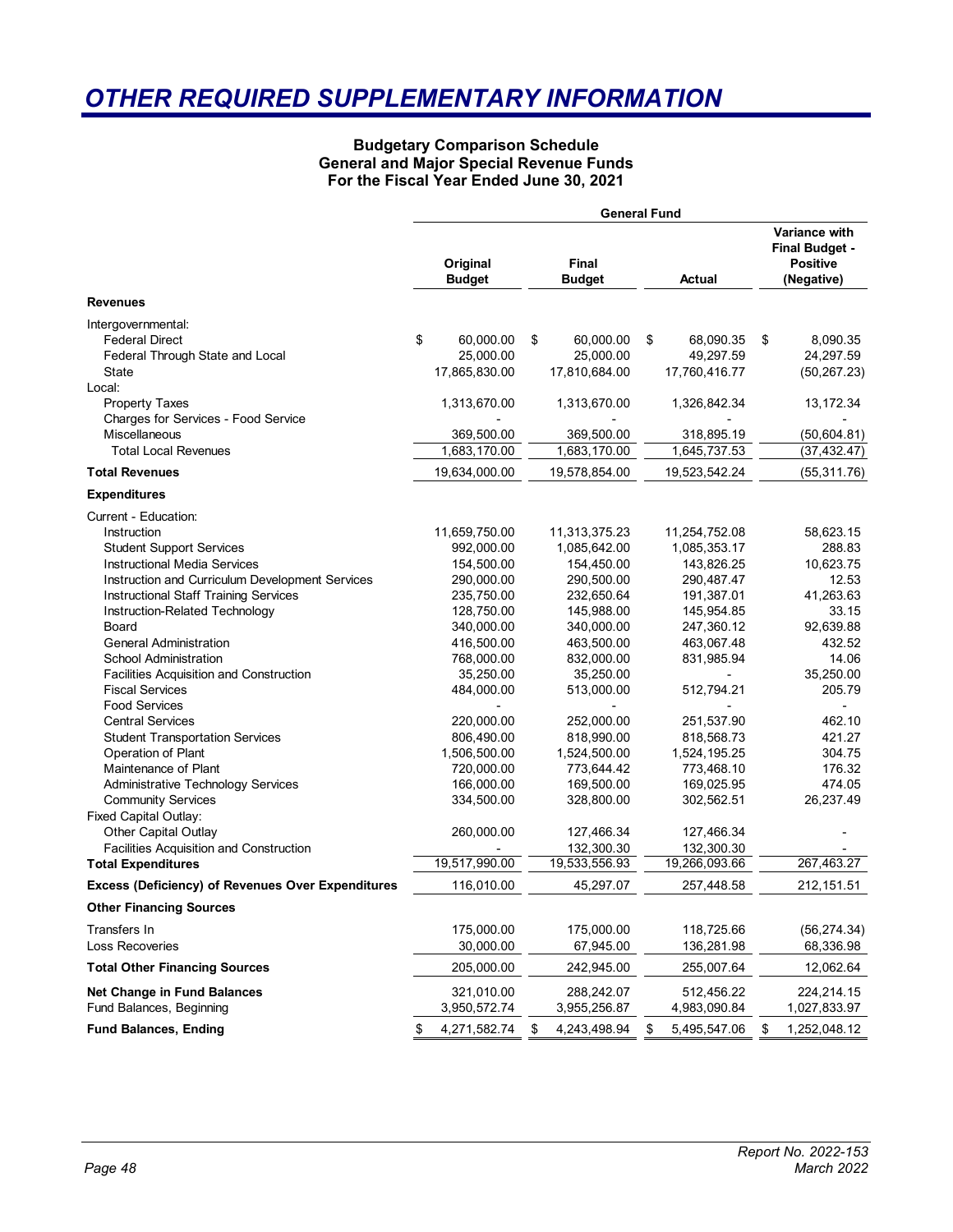|               | Special Revenue - Food Service Fund |                               |                    |                                                                         |  |  |  |  |  |  |
|---------------|-------------------------------------|-------------------------------|--------------------|-------------------------------------------------------------------------|--|--|--|--|--|--|
|               | Original<br><b>Budget</b>           | <b>Final</b><br><b>Budget</b> | <b>Actual</b>      | Variance with<br><b>Final Budget -</b><br><b>Positive</b><br>(Negative) |  |  |  |  |  |  |
|               |                                     |                               |                    |                                                                         |  |  |  |  |  |  |
|               |                                     |                               |                    |                                                                         |  |  |  |  |  |  |
| \$            |                                     | \$                            | \$                 | \$                                                                      |  |  |  |  |  |  |
|               | 821,500.00                          | 821,500.00                    | 1,382,554.97       | 561,054.97                                                              |  |  |  |  |  |  |
|               | 10,500.00                           | 10,500.00                     | 16,753.00          | 6,253.00                                                                |  |  |  |  |  |  |
|               |                                     |                               |                    |                                                                         |  |  |  |  |  |  |
|               |                                     |                               |                    |                                                                         |  |  |  |  |  |  |
|               | 23,700.00<br>1,600.00               | 23,700.00<br>1,600.00         | 24,943.89          | 1,243.89<br>(1,600.00)                                                  |  |  |  |  |  |  |
|               | 25,300.00                           | 25,300.00                     | 24,943.89          | (356.11)                                                                |  |  |  |  |  |  |
|               | 857,300.00                          | 857,300.00                    | 1,424,251.86       | 566,951.86                                                              |  |  |  |  |  |  |
|               |                                     |                               |                    |                                                                         |  |  |  |  |  |  |
|               |                                     |                               |                    |                                                                         |  |  |  |  |  |  |
|               |                                     |                               |                    |                                                                         |  |  |  |  |  |  |
|               |                                     |                               |                    |                                                                         |  |  |  |  |  |  |
|               |                                     |                               |                    |                                                                         |  |  |  |  |  |  |
|               |                                     |                               |                    |                                                                         |  |  |  |  |  |  |
|               |                                     |                               |                    |                                                                         |  |  |  |  |  |  |
|               |                                     |                               |                    |                                                                         |  |  |  |  |  |  |
|               |                                     |                               |                    |                                                                         |  |  |  |  |  |  |
|               |                                     |                               |                    |                                                                         |  |  |  |  |  |  |
|               |                                     |                               |                    |                                                                         |  |  |  |  |  |  |
|               |                                     |                               |                    |                                                                         |  |  |  |  |  |  |
|               | 1,268,750.00                        | 1,138,565.96                  | 1,138,532.27       | 33.69                                                                   |  |  |  |  |  |  |
|               |                                     |                               |                    |                                                                         |  |  |  |  |  |  |
|               |                                     |                               |                    |                                                                         |  |  |  |  |  |  |
|               |                                     |                               |                    |                                                                         |  |  |  |  |  |  |
|               |                                     |                               |                    |                                                                         |  |  |  |  |  |  |
|               |                                     |                               |                    |                                                                         |  |  |  |  |  |  |
|               |                                     |                               |                    |                                                                         |  |  |  |  |  |  |
|               |                                     | 136,951.15                    | 136,951.15         |                                                                         |  |  |  |  |  |  |
|               |                                     |                               |                    |                                                                         |  |  |  |  |  |  |
|               | 1,268,750.00                        | 1,275,517.11                  | 1,275,483.42       | 33.69                                                                   |  |  |  |  |  |  |
|               | (411, 450.00)                       | (418, 217.11)                 | 148,768.44         | 566,985.55                                                              |  |  |  |  |  |  |
|               |                                     |                               |                    |                                                                         |  |  |  |  |  |  |
|               |                                     |                               |                    |                                                                         |  |  |  |  |  |  |
|               |                                     | 1,067.11                      | 1,067.11           |                                                                         |  |  |  |  |  |  |
|               |                                     | 1,067.11                      | 1,067.11           |                                                                         |  |  |  |  |  |  |
|               | (411, 450.00)                       | (417, 150.00)                 | 149,835.55         | 566,985.55                                                              |  |  |  |  |  |  |
|               | 1,091,127.44                        | 1,091,127.44                  | 1,040,485.47       | (50, 641.97)                                                            |  |  |  |  |  |  |
| $\frac{1}{2}$ | 679,677.44                          | $\frac{1}{2}$<br>673,977.44   | \$<br>1,190,321.02 | $\frac{1}{2}$<br>516,343.58                                             |  |  |  |  |  |  |
|               |                                     |                               |                    |                                                                         |  |  |  |  |  |  |

(Continued)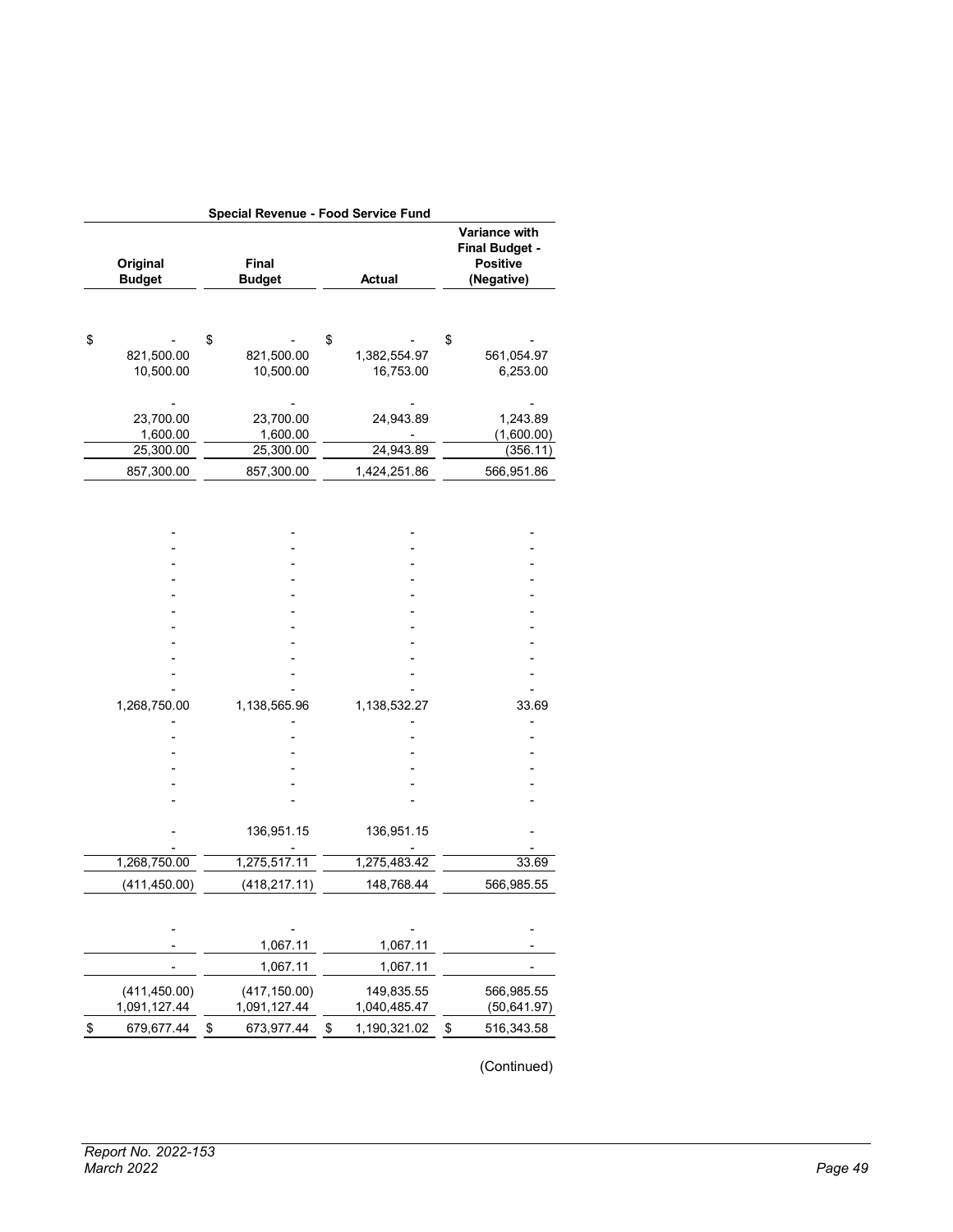#### **Budgetary Comparison Schedule General and Major Special Revenue Funds (Continued) For the Fiscal Year Ended June 30, 2021**

|                                                                                                                                                                                                                                                                                                                                    | <b>Special Revenue - Other Fund</b> |                                                                                         |                        |                                                                                         |        |                                                                               |                                                                         |                                                                       |
|------------------------------------------------------------------------------------------------------------------------------------------------------------------------------------------------------------------------------------------------------------------------------------------------------------------------------------|-------------------------------------|-----------------------------------------------------------------------------------------|------------------------|-----------------------------------------------------------------------------------------|--------|-------------------------------------------------------------------------------|-------------------------------------------------------------------------|-----------------------------------------------------------------------|
|                                                                                                                                                                                                                                                                                                                                    | Original<br><b>Budget</b>           |                                                                                         | Final<br><b>Budget</b> |                                                                                         | Actual |                                                                               | Variance with<br><b>Final Budget -</b><br><b>Positive</b><br>(Negative) |                                                                       |
| <b>Revenues</b>                                                                                                                                                                                                                                                                                                                    |                                     |                                                                                         |                        |                                                                                         |        |                                                                               |                                                                         |                                                                       |
| Intergovernmental:                                                                                                                                                                                                                                                                                                                 |                                     |                                                                                         |                        |                                                                                         |        |                                                                               |                                                                         |                                                                       |
| Federal Through State and Local                                                                                                                                                                                                                                                                                                    |                                     | 1,515,555.02                                                                            | S                      | 1,553,433.42                                                                            | \$     | 1,448,033.34                                                                  | \$                                                                      | (105, 400.08)                                                         |
| <b>Expenditures</b>                                                                                                                                                                                                                                                                                                                |                                     |                                                                                         |                        |                                                                                         |        |                                                                               |                                                                         |                                                                       |
| Current - Education:<br>Instruction<br><b>Student Support Services</b><br>Instruction and Curriculum Development Services<br><b>Instructional Staff Training Services</b><br><b>General Administration</b><br><b>Central Services</b><br><b>Student Transportation Services</b><br>Operation of Plant<br><b>Community Services</b> |                                     | 1,146,819.80<br>49.098.36<br>30,280.14<br>218,782.50<br>67.874.22<br>2,500.00<br>200.00 |                        | 1,177,368.39<br>34.352.76<br>30.327.87<br>274,877.17<br>34.291.89<br>2,015.34<br>200.00 |        | 1,145,502.56<br>20.672.09<br>27.297.62<br>225,229.36<br>27.316.37<br>2,015.34 |                                                                         | 31,865.83<br>13,680.67<br>3.030.25<br>49,647.81<br>6,975.52<br>200.00 |
| <b>Total Expenditures</b>                                                                                                                                                                                                                                                                                                          |                                     | 1,515,555.02                                                                            |                        | 1,553,433.42                                                                            |        | 1,448,033.34                                                                  |                                                                         | 105,400.08                                                            |
| <b>Excess (Deficiency) of Revenues Over Expenditures</b>                                                                                                                                                                                                                                                                           |                                     |                                                                                         |                        |                                                                                         |        |                                                                               |                                                                         |                                                                       |
| <b>Net Change in Fund Balances</b><br>Fund Balances, Beginning                                                                                                                                                                                                                                                                     |                                     |                                                                                         |                        |                                                                                         |        |                                                                               |                                                                         |                                                                       |
| <b>Fund Balances, Ending</b>                                                                                                                                                                                                                                                                                                       | \$                                  | 0.00                                                                                    | \$                     | 0.00                                                                                    | \$     | 0.00                                                                          | \$                                                                      | 0.00                                                                  |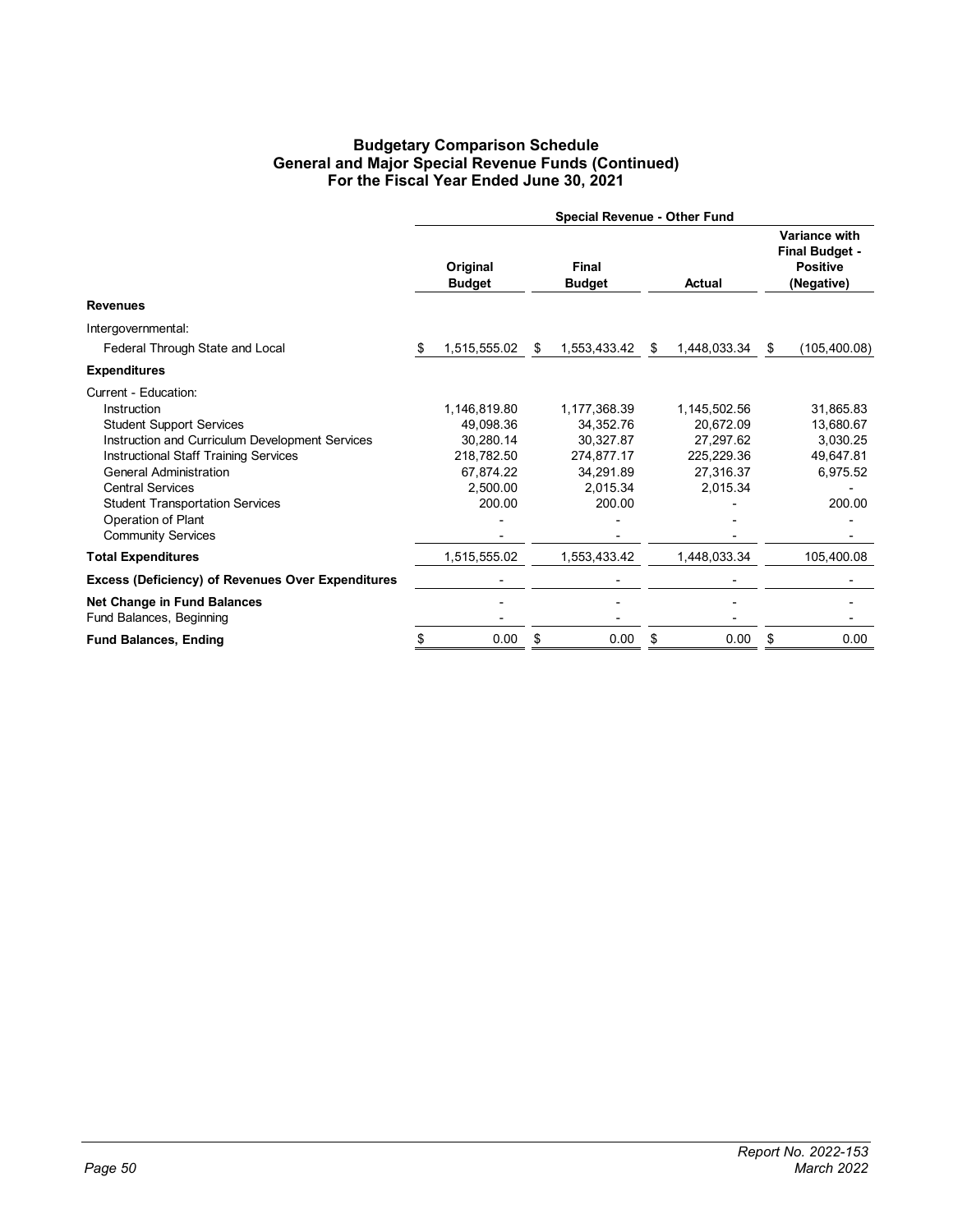| Special Revenue - Federal Education Stabilization Fund |            |    |                               |    |                         |                                                                                |              |  |
|--------------------------------------------------------|------------|----|-------------------------------|----|-------------------------|--------------------------------------------------------------------------------|--------------|--|
| Original<br><b>Budget</b>                              |            |    | <b>Final</b><br><b>Budget</b> |    | <b>Actual</b>           | <b>Variance with</b><br><b>Final Budget -</b><br><b>Positive</b><br>(Negative) |              |  |
| \$                                                     | 426,190.10 | \$ | 589,991.88                    | \$ | 521,611.45              | \$                                                                             | (68, 380.43) |  |
|                                                        | 426,190.10 |    | 439,343.04<br>88,979.00       |    | 439,343.04<br>35,810.64 |                                                                                | 53,168.36    |  |
|                                                        |            |    | 19,109.00                     |    | 3,896.93                |                                                                                | 15,212.07    |  |
|                                                        |            |    |                               |    |                         |                                                                                |              |  |
|                                                        |            |    | 27,560.84<br>15,000.00        |    | 27,560.84<br>15,000.00  |                                                                                |              |  |
|                                                        | 426,190.10 |    | 589,991.88                    |    | 521,611.45              |                                                                                | 68,380.43    |  |
|                                                        |            |    |                               |    |                         |                                                                                |              |  |
|                                                        |            |    |                               |    |                         |                                                                                |              |  |
| \$                                                     | 0.00       | \$ | 0.00                          | \$ | 0.00                    | \$                                                                             | 0.00         |  |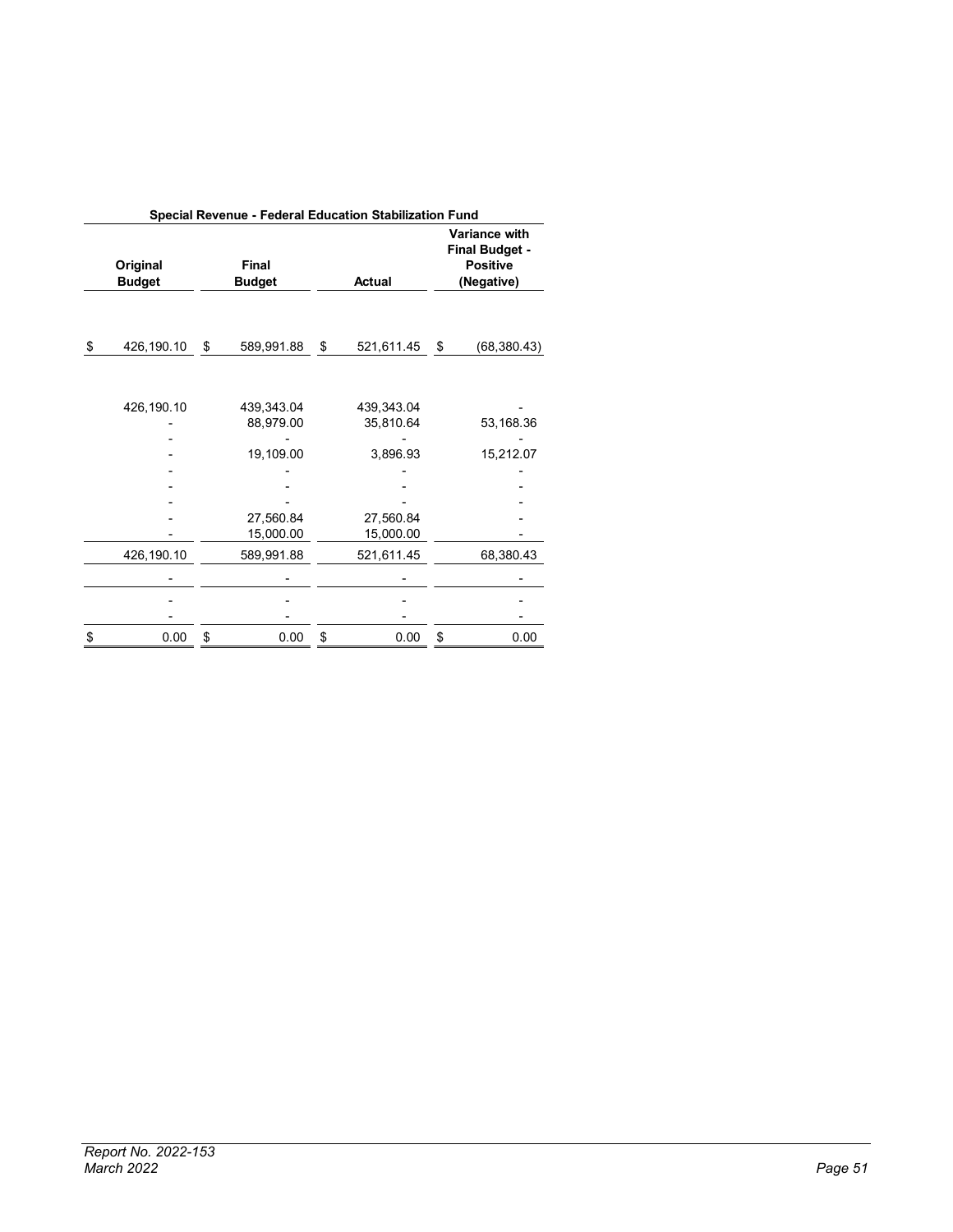#### **Schedule of Changes in the District's Total OPEB Liability and Related Ratios**

<span id="page-57-0"></span>

|                                                                            | 2021             | 2020             | 2019             | 2018             |
|----------------------------------------------------------------------------|------------------|------------------|------------------|------------------|
| <b>Total OPEB Liability</b>                                                |                  |                  |                  |                  |
| Service Cost                                                               | \$<br>66,387     | \$<br>287,125    | \$<br>238,994    | \$<br>290,246    |
| Interest                                                                   | 107,434          | 320,870          | 240,214          | 196,595          |
| Changes of Assumptions or Other Inputs                                     | 257,487          | (5,099,425)      | 1,079,656        | (630,390)        |
| <b>Benefit Payments</b>                                                    | (277, 786)       | (15,531)         | (35, 463)        | (528,406)        |
| Net Change in Total OPEB Liability                                         | 153,522          | (4,506,961)      | 1,523,401        | (671,955)        |
| Total OPEB Liability - Beginning                                           | 3,504,898        | 8,011,859        | 6,488,458        | 7,160,413        |
| <b>Total OPEB Liability - Ending</b>                                       | \$<br>3,658,420  | \$<br>3,504,898  | \$<br>8,011,859  | \$<br>6,488,458  |
| Covered-Employee Payroll                                                   | \$<br>12,422,398 | \$<br>12,355,861 | \$<br>12,355,861 | \$<br>12,233,318 |
| <b>Total OPEB Liability as a Percentage</b><br>of Covered-Employee Payroll | 29.45%           | 28.37%           | 64.84%           | 53.04%           |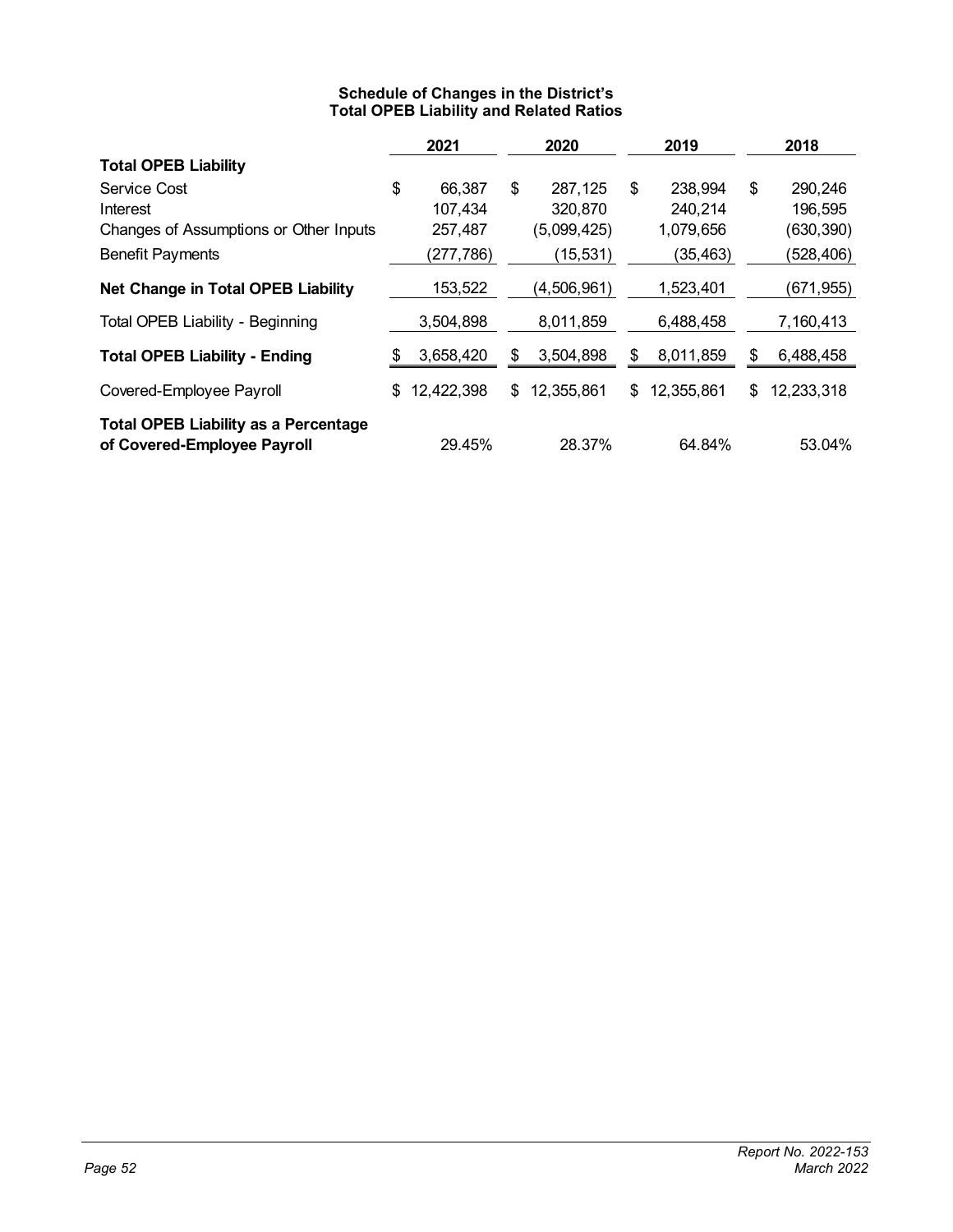#### **Schedule of the District's Proportionate Share of the Net Pension Liability – Florida Retirement System Pension Plan** (1)

<span id="page-58-0"></span>

| <b>Fiscal Year</b><br><b>Ending</b><br>June 30 | District's<br><b>Proportion of the</b><br><b>FRS Net Pension</b><br>Liability | District's<br><b>Proportionate Share</b><br>of the FRS Net<br><b>Pension Liability</b> | District's<br><b>Covered Payroll</b> | District's<br><b>Proportionate Share</b><br>of the FRS Net<br>Pension Liability as a<br>Percentage of its<br><b>Covered Payroll</b> | <b>FRS Plan Fiduciary</b><br>Net Position as a<br>Percentage of the<br><b>Total Pension</b><br>Liability |
|------------------------------------------------|-------------------------------------------------------------------------------|----------------------------------------------------------------------------------------|--------------------------------------|-------------------------------------------------------------------------------------------------------------------------------------|----------------------------------------------------------------------------------------------------------|
| 2013                                           | 0.029842058%                                                                  | \$<br>5, 137, 146                                                                      | \$<br>11,087,931                     | 46.33%                                                                                                                              | 88.54%                                                                                                   |
| 2014                                           | 0.030761258%                                                                  | 1,876,889                                                                              | 11,574,157                           | 16.22%                                                                                                                              | 96.09%                                                                                                   |
| 2015                                           | 0.029745756%                                                                  | 3,842,063                                                                              | 11,430,755                           | 33.61%                                                                                                                              | 92.00%                                                                                                   |
| 2016                                           | 0.026974059%                                                                  | 6,810,971                                                                              | 11,334,743                           | 60.09%                                                                                                                              | 84.88%                                                                                                   |
| 2017                                           | 0.025743098%                                                                  | 7,614,636                                                                              | 11,350,611                           | 67.09%                                                                                                                              | 83.89%                                                                                                   |
| 2018                                           | 0.025602084%                                                                  | 7,711,480                                                                              | 11.414.695                           | 67.56%                                                                                                                              | 84.26%                                                                                                   |
| 2019                                           | 0.025796569%                                                                  | 8,883,979                                                                              | 11,824,289                           | 75.13%                                                                                                                              | 82.61%                                                                                                   |
| 2020                                           | 0.025677244%                                                                  | 11.129.138                                                                             | 12.422.398                           | 89.59%                                                                                                                              | 78.85%                                                                                                   |

(1) The amounts presented for each fiscal year were determined as of June 30.

#### **Schedule of District Contributions – Florida Retirement System Pension Plan** (1)

| <b>Fiscal</b><br><b>Year Ending</b><br>June 30 | Contractually<br><b>Required</b><br><b>FRS Contribution</b> | <b>FRS Contributions</b><br>in Relation to the<br>Contractually<br><b>Required</b><br><b>Contribution</b> | <b>FRS</b><br><b>Contribution</b><br><b>Deficiency (Excess)</b> | District's<br><b>Covered Payroll</b> | <b>FRS</b><br><b>Contributions</b><br>as a Percentage of<br><b>Covered Payroll</b> |  |
|------------------------------------------------|-------------------------------------------------------------|-----------------------------------------------------------------------------------------------------------|-----------------------------------------------------------------|--------------------------------------|------------------------------------------------------------------------------------|--|
| 2014                                           | \$<br>673,802                                               | \$<br>(673, 802)                                                                                          | \$                                                              | \$<br>11,574,157                     | 5.82%                                                                              |  |
| 2015                                           | 725,277                                                     | (725, 277)                                                                                                |                                                                 | 11,430,755                           | 6.34%                                                                              |  |
| 2016                                           | 657,805                                                     | (657, 805)                                                                                                |                                                                 | 11,334,743                           | 5.80%                                                                              |  |
| 2017                                           | 670,156                                                     | (670, 156)                                                                                                |                                                                 | 11,350,611                           | 5.90%                                                                              |  |
| 2018                                           | 729,639                                                     | (729, 639)                                                                                                |                                                                 | 11,414,695                           | 6.39%                                                                              |  |
| 2019                                           | 799,880                                                     | (799, 880)                                                                                                |                                                                 | 11,824,289                           | 6.76%                                                                              |  |
| 2020                                           | 853,141                                                     | (853, 141)                                                                                                |                                                                 | 12,422,398                           | 6.87%                                                                              |  |
| 2021                                           | 1,097,731                                                   | (1,097,731)                                                                                               |                                                                 | 13, 173, 317                         | 8.33%                                                                              |  |
|                                                |                                                             |                                                                                                           |                                                                 |                                      |                                                                                    |  |

(1) The amounts presented for each fiscal year were determined as of June 30.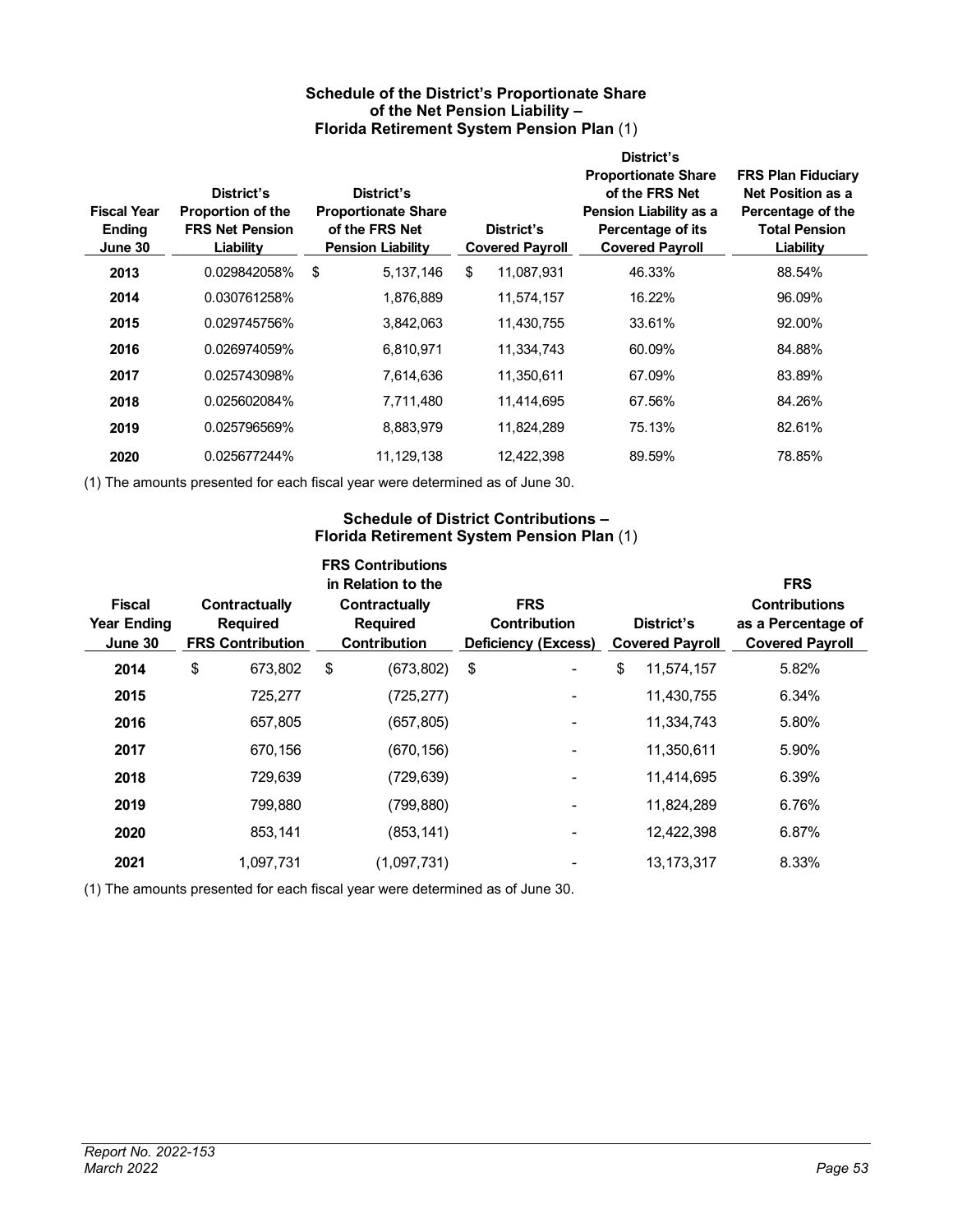#### **Schedule of the District's Proportionate Share of the Net Pension Liability – Health Insurance Subsidy Pension Plan** (1)

<span id="page-59-0"></span>

| <b>Fiscal</b><br><b>Year Ending</b><br>June 30 | District's<br>Proportion of the<br><b>HIS Net Pension</b><br>Liability | District's<br><b>Proportionate Share</b><br>of the HIS Net<br><b>Pension Liability</b> | District's<br><b>Covered Payroll</b> | District's<br><b>Proportionate Share</b><br>of the HIS Net<br>Pension Liability as a<br>Percentage of its<br><b>Covered Payroll</b> | <b>HIS Plan Fiduciary</b><br><b>Net Position as a</b><br>Percentage of the<br><b>Total Pension</b><br>Liability |
|------------------------------------------------|------------------------------------------------------------------------|----------------------------------------------------------------------------------------|--------------------------------------|-------------------------------------------------------------------------------------------------------------------------------------|-----------------------------------------------------------------------------------------------------------------|
| 2013                                           | 0.038167588%                                                           | 3,322,990<br>\$                                                                        | 11,087,931<br>\$                     | 29.97%                                                                                                                              | 1.78%                                                                                                           |
| 2014                                           | 0.038984504%                                                           | 3,645,146                                                                              | 11,574,157                           | 31.49%                                                                                                                              | 0.99%                                                                                                           |
| 2015                                           | 0.037677009%                                                           | 3,842,462                                                                              | 11,430,755                           | 33.62%                                                                                                                              | 0.50%                                                                                                           |
| 2016                                           | 0.036716473%                                                           | 4,279,153                                                                              | 11,334,743                           | 37.75%                                                                                                                              | $0.97\%$                                                                                                        |
| 2017                                           | 0.035570815%                                                           | 3,803,396                                                                              | 11,350,611                           | 33.51%                                                                                                                              | 1.64%                                                                                                           |
| 2018                                           | 0.034844710%                                                           | 3,688,003                                                                              | 11,414,695                           | 32.31%                                                                                                                              | 2.15%                                                                                                           |
| 2019                                           | 0.035302338%                                                           | 3,949,978                                                                              | 11,824,289                           | 33.41%                                                                                                                              | 2.63%                                                                                                           |
| 2020                                           | 0.035745256%                                                           | 4,364,437                                                                              | 12,422,398                           | 35.13%                                                                                                                              | 3.00%                                                                                                           |

(1) The amounts presented for each fiscal year were determined as of June 30.

#### **Schedule of District Contributions – Health Insurance Subsidy Pension Plan** (1)

| <b>Fiscal</b><br><b>Year Ending</b><br>June 30 | Contractually<br><b>Required</b><br><b>HIS Contribution</b> | <b>HIS Contributions</b><br>in Relation to the<br>Contractually<br><b>Required</b><br><b>Contribution</b> | <b>HIS</b><br><b>Contribution</b><br><b>Deficiency (Excess)</b> | District's<br><b>Covered Payroll</b> | <b>HIS</b><br><b>Contributions</b><br>as a Percentage of<br><b>Covered Payroll</b> |
|------------------------------------------------|-------------------------------------------------------------|-----------------------------------------------------------------------------------------------------------|-----------------------------------------------------------------|--------------------------------------|------------------------------------------------------------------------------------|
| 2014                                           | \$<br>133,548                                               | \$<br>(133, 548)                                                                                          | \$<br>۰                                                         | \$<br>11,574,157                     | 1.15%                                                                              |
| 2015                                           | 144,025                                                     | (144, 025)                                                                                                |                                                                 | 11,430,755                           | 1.26%                                                                              |
| 2016                                           | 188,195                                                     | (188,195)                                                                                                 |                                                                 | 11,334,743                           | 1.66%                                                                              |
| 2017                                           | 188,251                                                     | (188,251)                                                                                                 |                                                                 | 11,350,611                           | 1.66%                                                                              |
| 2018                                           | 188,964                                                     | (188, 964)                                                                                                |                                                                 | 11,414,695                           | 1.66%                                                                              |
| 2019                                           | 196,030                                                     | (196, 030)                                                                                                |                                                                 | 11,824,289                           | 1.66%                                                                              |
| 2020                                           | 205,983                                                     | (205, 983)                                                                                                | ۰                                                               | 12,422,398                           | 1.66%                                                                              |
| 2021                                           | 217.517                                                     | (217, 517)                                                                                                |                                                                 | 13, 173, 317                         | 1.65%                                                                              |

(1) The amounts presented for each fiscal year were determined as of June 30.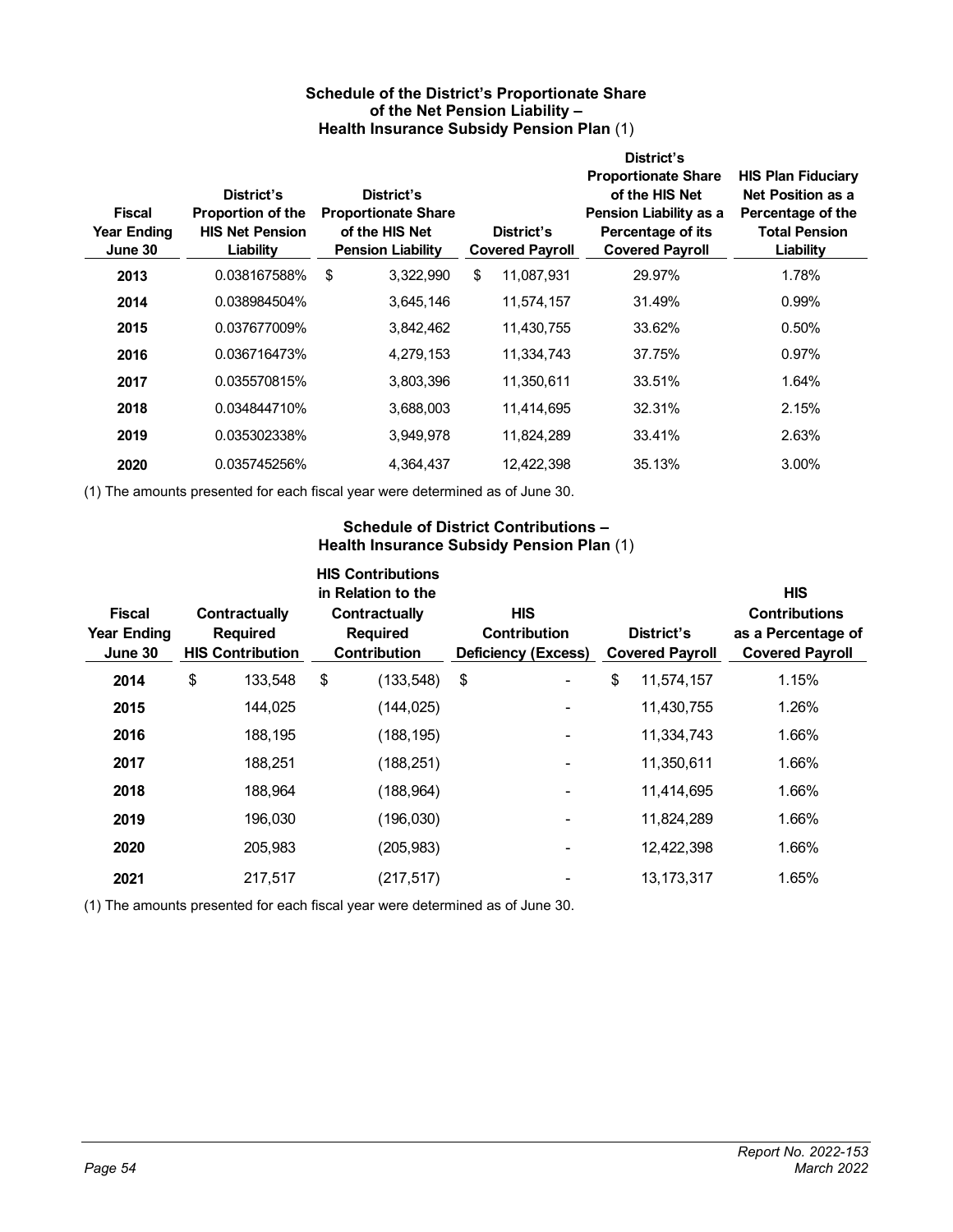#### NOTES TO REQUIRED SUPPLEMENTARY INFORMATION

#### <span id="page-60-0"></span>**1. Budgetary Basis of Accounting**

The Board follows procedures established by State law and State Board of Education (SBE) rules in establishing budget balances for governmental funds, as described below:

- Budgets are prepared, public hearings are held, and original budgets are adopted annually for all governmental fund types in accordance with procedures and time intervals prescribed by State law and SBE rules.
- Appropriations are controlled at the object level (e.g., salaries, purchased services, and capital outlay) within each activity (e.g., instruction, student transportation services, and school administration) and may be amended by resolution at any Board meeting prior to the due date for the annual financial report.
- Budgets are prepared using the same modified accrual basis as is used to account for governmental funds.
- Budgetary information is integrated into the accounting system and, to facilitate budget control, budget balances are encumbered when purchase orders are issued. Appropriations lapse at fiscal year end and encumbrances outstanding are honored from the subsequent fiscal year's appropriations.

#### **2. Schedule of Changes in the District's Total Other Postemployment Benefits Liability and Related Ratios**

No assets are accumulated in a trust that meet the criteria in paragraph 4 of GASB Statement No. 75 to pay related benefits. The June 30, 2021, total OPEB liability increased from the prior fiscal year as a result of changes to assumptions as discussed below:

- The discount rate was changed from 3.13 percent as of the beginning of the measurement period to 2.45 percent as of June 30, 2020.
- The healthcare cost trend assumption was revised to reflect the removal of the additional trend to model the excise tax, as it was repealed in December 2019.
- Rates of salary increases were changed to be based on revised inflation and individual member pay increases used in the July 1, 2020, FRS Actuarial Valuation.
- **3. Schedule of Net Pension Liability and Schedule of Contributions Florida Retirement System Pension Plan**

*Changes of Assumptions.* In 2020, the long-term expected rate of return was decreased from 6.9 percent to 6.8 percent.

#### **4. Schedule of Net Pension Liability and Schedule of Contributions – Health Insurance Subsidy Pension Plan**

*Changes of Assumptions.* In 2020, the municipal bond rate used to determine total pension liability was decreased from 3.5 percent to 2.21 percent, and the mortality assumption was updated.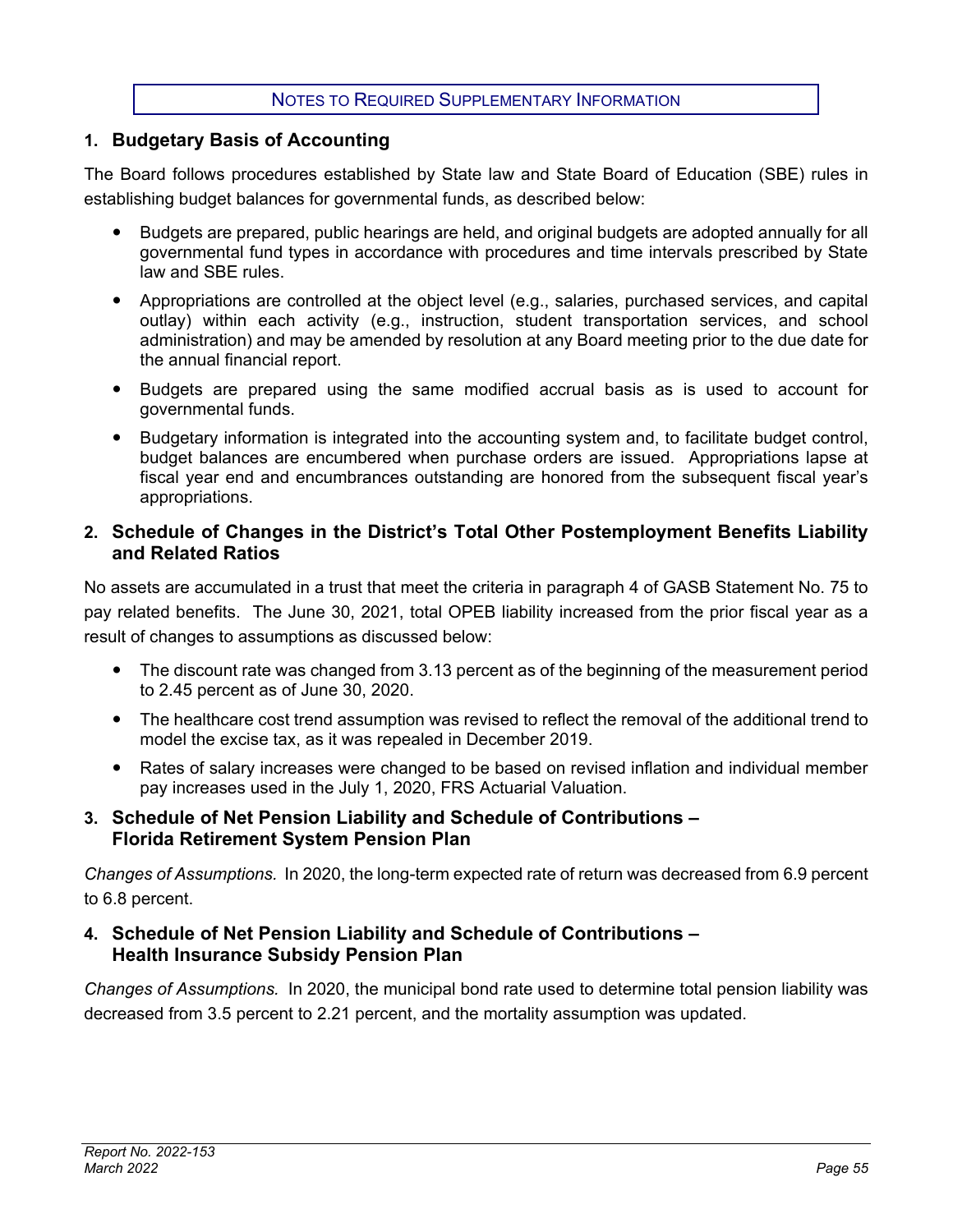## <span id="page-61-0"></span>*SCHEDULE OF EXPENDITURES OF FEDERAL AWARDS*

#### **Union County District School Board Schedule of Expenditures of Federal Awards For the Fiscal Year Ended June 30, 2021**

| Federal Grantor/Pass-Through Grantor/<br><b>Program or Cluster</b>                                                                                                                                   | Federal<br><b>Assistance Listing</b><br><b>Number</b> | Pass - Through<br><b>Entity Identifying</b><br><b>Number</b> | <b>Total</b><br><b>Expenditures</b> |
|------------------------------------------------------------------------------------------------------------------------------------------------------------------------------------------------------|-------------------------------------------------------|--------------------------------------------------------------|-------------------------------------|
| <b>Clustered</b>                                                                                                                                                                                     |                                                       |                                                              |                                     |
| <b>Child Nutrition Cluster</b><br>United States Department of Agriculture:<br>Florida Department of Agriculture and Consumer Services:                                                               |                                                       |                                                              |                                     |
| School Breakfast Program                                                                                                                                                                             | 10.553                                                | 21002                                                        | 233,961.98<br>\$                    |
| National School Lunch Program                                                                                                                                                                        | 10.555                                                | 21001, 21003                                                 | 872,688.52                          |
| COVID-19 National School Lunch Program                                                                                                                                                               | COVID-19, 10.555                                      | 21001, 21003                                                 | 118,703.28                          |
| <b>Total National School Lunch Program</b>                                                                                                                                                           | 10.555                                                |                                                              | 991,391.80                          |
| Child Nutrition Discretionary Grants Limited Availability                                                                                                                                            | 10.579                                                | None                                                         | 99,959.19                           |
| <b>Total Child Nutrition Cluster</b>                                                                                                                                                                 |                                                       |                                                              | 1,325,312.97                        |
| <b>Special Education Cluster</b><br>United States Department of Education:<br>Florida Department of Education:<br>Special Education - Grants to States                                               | 84.027                                                | 263                                                          | 629,151.05                          |
| Special Education - Preschool Grants                                                                                                                                                                 | 84.173                                                | 267                                                          | 20,948.40                           |
| <b>Total Special Education Cluster</b>                                                                                                                                                               |                                                       |                                                              | 650,099.45                          |
| <b>Child Care and Development Fund Cluster</b><br>United States Department of Health and Human Services:<br>Early Learning Coalition of Florida's Gateway:<br>Child Care and Development Block Grant | COVID-19, 93.575                                      | None                                                         | 20.740.00                           |
| <b>Not Clustered</b>                                                                                                                                                                                 |                                                       |                                                              |                                     |
| <b>United States Department of Agriculture</b>                                                                                                                                                       |                                                       |                                                              |                                     |
| Florida Department of Agriculture and Consumer Services:<br>Fresh Fruit and Vegetable Program                                                                                                        | 10.582                                                | 21004                                                        | 57,242.00                           |
| <b>United States Department of Defense</b>                                                                                                                                                           |                                                       |                                                              |                                     |
| Army Junior Reserve Officers Training Corps                                                                                                                                                          | <b>12.UNK</b>                                         | N/A                                                          | 68,090.35                           |
| <b>United States Department of Education</b><br>Florida Department of Education:                                                                                                                     |                                                       |                                                              |                                     |
| Adult Education - Basic Grants to States                                                                                                                                                             | 84.002                                                | 191                                                          | 54,720.00                           |
| Title I Grants to Local Educational Agencies                                                                                                                                                         | 84.010                                                | 212, 223                                                     | 478, 163.62                         |
| Career and Technical Education - Basic Grants to States                                                                                                                                              | 84.048                                                | 161                                                          | 61,402.00                           |
| <b>Rural Education</b>                                                                                                                                                                               | 84.358                                                | 110                                                          | 52,587.00                           |
| Supporting Effective Instruction State Grants<br>Student Support and Academic Enrichment Program                                                                                                     | 84.367<br>84.424                                      | 224<br>241                                                   | 103,816.92<br>47,244.35             |
| <b>Education Stabilization Fund:</b>                                                                                                                                                                 | 84.425                                                |                                                              |                                     |
| Governor's Emergency Education Relief Fund                                                                                                                                                           | COVID-19, 84.425C                                     | 123                                                          | 70,735.52                           |
| Elementary and Secondary School Emergency Relief Fund                                                                                                                                                | COVID-19, 84.425D                                     | 124                                                          | 430, 135.93                         |
| <b>Total Education Stabilization Fund</b>                                                                                                                                                            | 84.425                                                |                                                              | 500,871.45                          |
| <b>Total United States Department of Education</b>                                                                                                                                                   |                                                       |                                                              | 1,298,805.34                        |
| <b>Total Expenditures of Federal Awards</b>                                                                                                                                                          |                                                       |                                                              | \$3,420,290.11                      |

The accompanying notes are an integral part of this Schedule.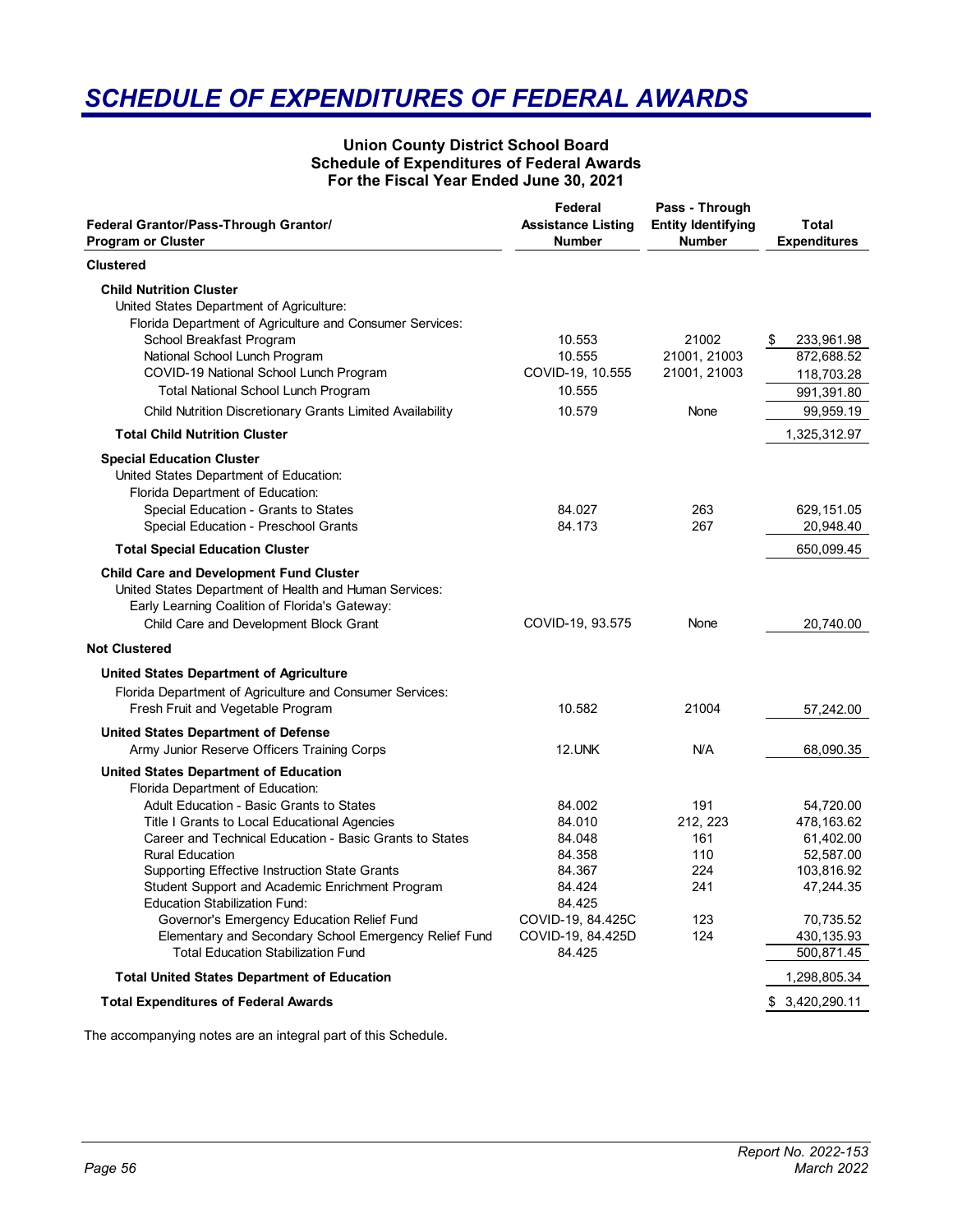- Notes: (1) Basis of Presentation. The accompanying Schedule of Expenditures of Federal Awards (Schedule) includes the Federal award activity of the Union County District School Board under programs of the Federal Government for the fiscal year ended June 30, 2021. The information in this Schedule is presented in accordance with the requirements of Title 2 U.S. *Code of Federal Regulations* Part 200, *Uniform Administrative Requirements, Cost Principles, and Audit Requirements for Federal Awards* (Uniform Guidance). Because the Schedule presents only a selected portion of the operations of the District, it is not intended to and does not present the financial position or changes in net position of the District.
	- (2) Summary of Significant Accounting Policies. Expenditures reported on the Schedule are reported on the modified accrual basis of accounting. Such expenditures are recognized following the cost principles contained in the Uniform Guidance, wherein certain types of expenditures are not allowable or are limited as to reimbursement.
	- (3) Indirect Cost Rate. The District has not elected to use the 10 percent de minimis cost rate allowed under the Uniform Guidance.
	- (4) Noncash Assistance National School Lunch Program. Includes \$81,578.66 of donated food received during the fiscal year. Donated foods are valued at fair value as determined at the time of donation.
	- (5) COVID-19 National School Lunch Program. The District incurred \$118,703.28 in expenditures for the National School Lunch Program grant in the 2019-20 fiscal year.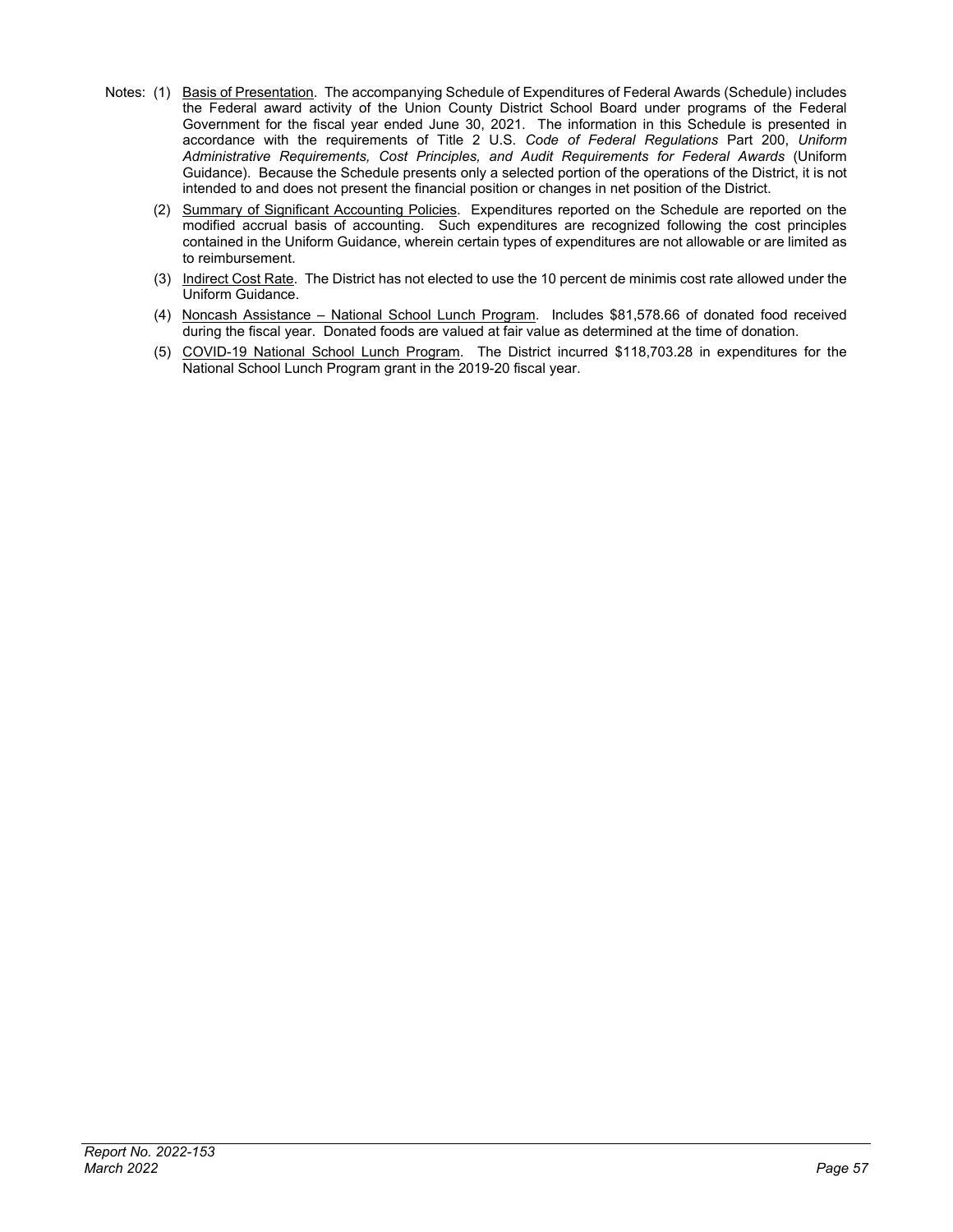<span id="page-63-0"></span>

Sherrill F. Norman, CPA Auditor General

# **AUDITOR GENERAL STATE OF FLORIDA**

Claude Denson Pepper Building, Suite G74 111 West Madison Street Tallahassee, Florida 32399-1450



Phone: (850) 412-2722 Fax: (850) 488-6975

The President of the Senate, the Speaker of the House of Representatives, and the Legislative Auditing Committee

## **INDEPENDENT AUDITOR'S REPORT ON INTERNAL CONTROL OVER FINANCIAL REPORTING AND ON COMPLIANCE AND OTHER MATTERS BASED ON AN AUDIT OF FINANCIAL STATEMENTS PERFORMED IN ACCORDANCE WITH** *GOVERNMENT AUDITING STANDARDS*

We have audited, in accordance with the auditing standards generally accepted in the United States of America and the standards applicable to financial audits contained in *Government Auditing Standards* issued by the Comptroller General of the United States, the financial statements of the governmental activities, each major fund, and the aggregate remaining fund information of the Union County District School Board as of and for the fiscal year ended June 30, 2021, and the related notes to the financial statements, which collectively comprise the District's basic financial statements, and have issued our report thereon dated March 15, 2022, included under the heading **INDEPENDENT AUDITOR'S REPORT**. Our report includes a reference to other auditors who audited the financial statements of the school internal funds as described in our report on the District's financial statements. This report does not include the results of the other auditors' testing of internal control over financial reporting or compliance and other matters that are reported on separately by those auditors.

#### **Internal Control Over Financial Reporting**

In planning and performing our audit of the financial statements, we considered the District's internal control over financial reporting (internal control) as a basis for designing audit procedures that are appropriate in the circumstances for the purpose of expressing our opinions on the financial statements, but not for the purpose of expressing an opinion on the effectiveness of the District's internal control. Accordingly, we do not express an opinion on the effectiveness of the District's internal control.

A *deficiency in internal control* exists when the design or operation of a control does not allow management or employees, in the normal course of performing their assigned functions, to prevent, or detect and correct, misstatements on a timely basis. A *material weakness* is a deficiency, or a combination of deficiencies, in internal control such that there is a reasonable possibility that a material misstatement of the District's financial statements will not be prevented, or detected and corrected on a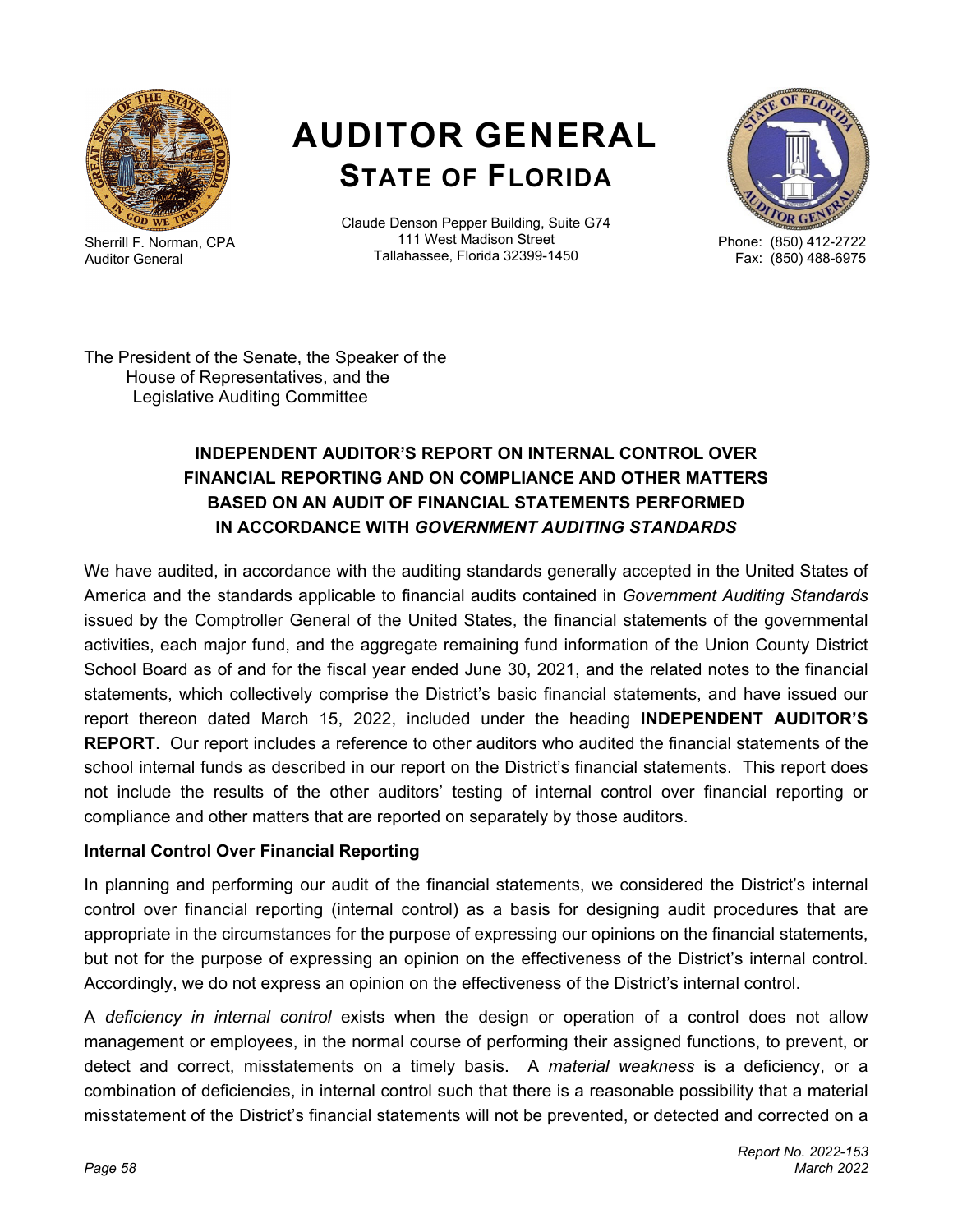timely basis. A *significant deficiency* is a deficiency, or a combination of deficiencies, in internal control that is less severe than a material weakness, yet important enough to merit attention by those charged with governance.

Our consideration of internal control was for the limited purpose described in the first paragraph of this section and was not designed to identify all deficiencies in internal control that might be material weaknesses or significant deficiencies. Given these limitations, during our audit we did not identify any deficiencies in internal control that we consider to be material weaknesses. However, material weaknesses may exist that have not been identified.

#### **Compliance and Other Matters**

As part of obtaining reasonable assurance about whether the District's financial statements are free from material misstatement, we performed tests of its compliance with certain provisions of laws, rules, regulations, contracts, and grant agreements, noncompliance with which could have a direct and material effect on the financial statements. However, providing an opinion on compliance with those provisions was not an objective of our audit and, accordingly, we do not express such an opinion. The results of our tests disclosed no instances of noncompliance or other matters that are required to be reported under *Government Auditing Standards*.

#### **Purpose of this Report**

The purpose of this report is solely to describe the scope of our testing of internal control and compliance and the results of that testing, and not to provide an opinion on the effectiveness of the District's internal control or on compliance. This report is an integral part of an audit performed in accordance with *Government Auditing Standards* in considering the District's internal control and compliance. Accordingly, this communication is not suitable for any other purpose.

Respectfully submitted,

Sherrill F. Norman, CPA Tallahassee, Florida March 15, 2022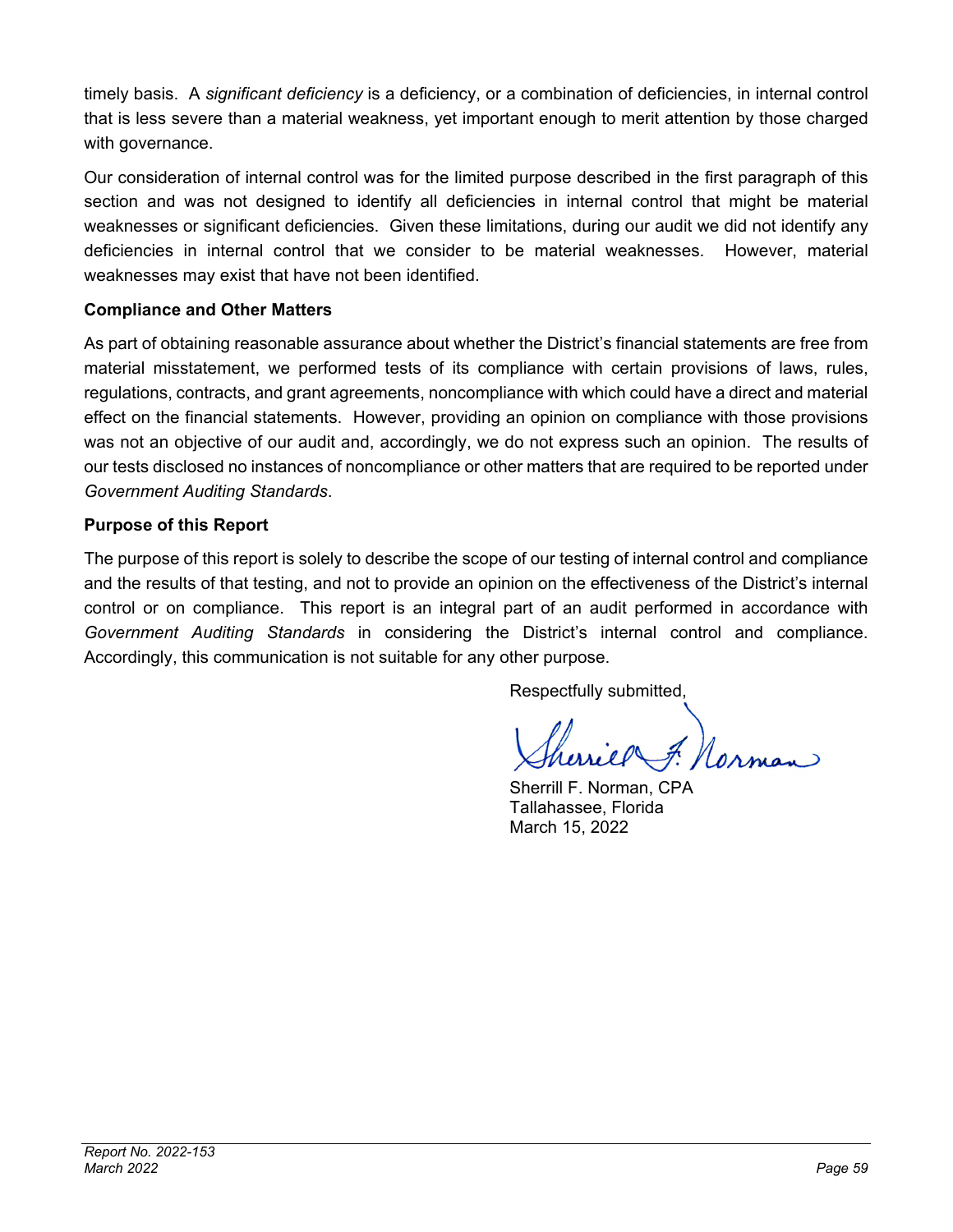<span id="page-65-0"></span>

Sherrill F. Norman, CPA Auditor General

# **AUDITOR GENERAL STATE OF FLORIDA**

Claude Denson Pepper Building, Suite G74 111 West Madison Street Tallahassee, Florida 32399-1450



Phone: (850) 412-2722 Fax: (850) 488-6975

The President of the Senate, the Speaker of the House of Representatives, and the Legislative Auditing Committee

## **INDEPENDENT AUDITOR'S REPORT ON COMPLIANCE FOR EACH MAJOR FEDERAL PROGRAM AND REPORT ON INTERNAL CONTROL OVER COMPLIANCE REQUIRED BY THE UNIFORM GUIDANCE**

#### **Report on Compliance for Each Major Federal Program**

We have audited the Union County District School Board's compliance with the types of compliance requirements described in the *OMB Compliance Supplement* that could have a direct and material effect on each of the District's major Federal programs for the fiscal year ended June 30, 2021. The District's major Federal programs are identified in **SECTION I – SUMMARY OF AUDITOR'S RESULTS** of the accompanying **SCHEDULE OF FINDINGS AND QUESTIONED COSTS**.

#### *Management's Responsibility*

Management is responsible for compliance with Federal statutes, regulations, and the terms and conditions of its Federal awards applicable to its Federal programs.

#### *Auditor's Responsibility*

Our responsibility is to express an opinion on compliance for each of the District's major Federal programs based on our audit of the types of compliance requirements referred to above. We conducted our audit of compliance in accordance with auditing standards generally accepted in the United States of America; the standards applicable to financial audits contained in *Government Auditing Standards*, issued by the Comptroller General of the United States; and the audit requirements of Title 2 U.S. *Code of Federal Regulations* Part 200, *Uniform Administrative Requirements, Cost Principles, and Audit Requirements for Federal Awards* (Uniform Guidance). Those standards and the Uniform Guidance require that we plan and perform the audit to obtain reasonable assurance about whether noncompliance with the types of compliance requirements referred to above that could have a direct and material effect on a major Federal program occurred. An audit includes examining, on a test basis, evidence about the District's compliance with those requirements and performing such other procedures as we considered necessary in the circumstances.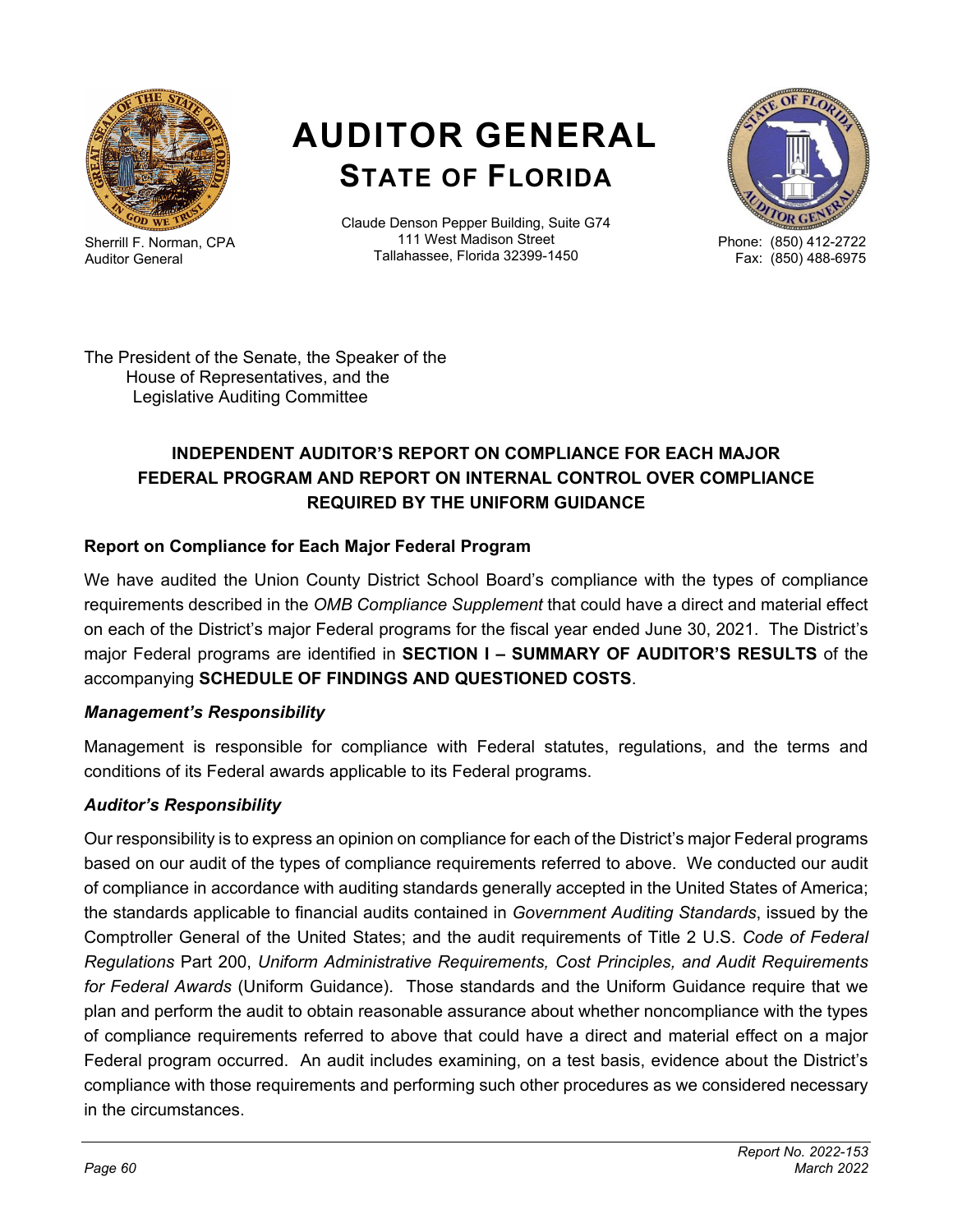We believe that our audit provides a reasonable basis for our opinion on compliance for each major Federal program. However, our audit does not provide a legal determination of the District's compliance.

#### *Opinion on Each Major Federal Program*

In our opinion, the District complied, in all material respects, with the types of compliance requirements referred to above that could have a direct and material effect on each of its major Federal programs for the fiscal year ended June 30, 2021.

#### **Report on Internal Control Over Compliance**

District management is responsible for establishing and maintaining effective internal control over compliance with the types of compliance requirements referred to above. In planning and performing our audit of compliance, we considered the District's internal control over compliance with the types of requirements that could have a direct and material effect on each major Federal program to determine the auditing procedures that are appropriate in the circumstances for the purpose of expressing an opinion on compliance for each major Federal program and to test and report on internal control over compliance in accordance with the Uniform Guidance, but not for the purpose of expressing an opinion on the effectiveness of internal control over compliance. Accordingly, we do not express an opinion on the effectiveness of the District's internal control over compliance.

A *deficiency in internal control over compliance* exists when the design or operation of a control over compliance does not allow management or employees, in the normal course of performing their assigned functions, to prevent, or detect and correct, noncompliance with a type of compliance requirement of a Federal program on a timely basis. A *material weakness in internal control over compliance* is a deficiency, or a combination of deficiencies, in internal control over compliance, such that there is a reasonable possibility that material noncompliance with a type of compliance requirement of a Federal program will not be prevented, or detected and corrected, on a timely basis. A *significant deficiency in internal control over compliance* is a deficiency, or a combination of deficiencies, in internal control over compliance with a type of compliance requirement of a Federal program that is less severe than a material weakness in internal control over compliance, yet important enough to merit attention by those charged with governance.

Our consideration of internal control over compliance was for the limited purpose described in the first paragraph of this section and was not designed to identify all deficiencies in internal control over compliance that might be material weaknesses or significant deficiencies. We did not identify any deficiencies in internal control over compliance that we consider to be material weaknesses. However, material weaknesses may exist that have not been identified.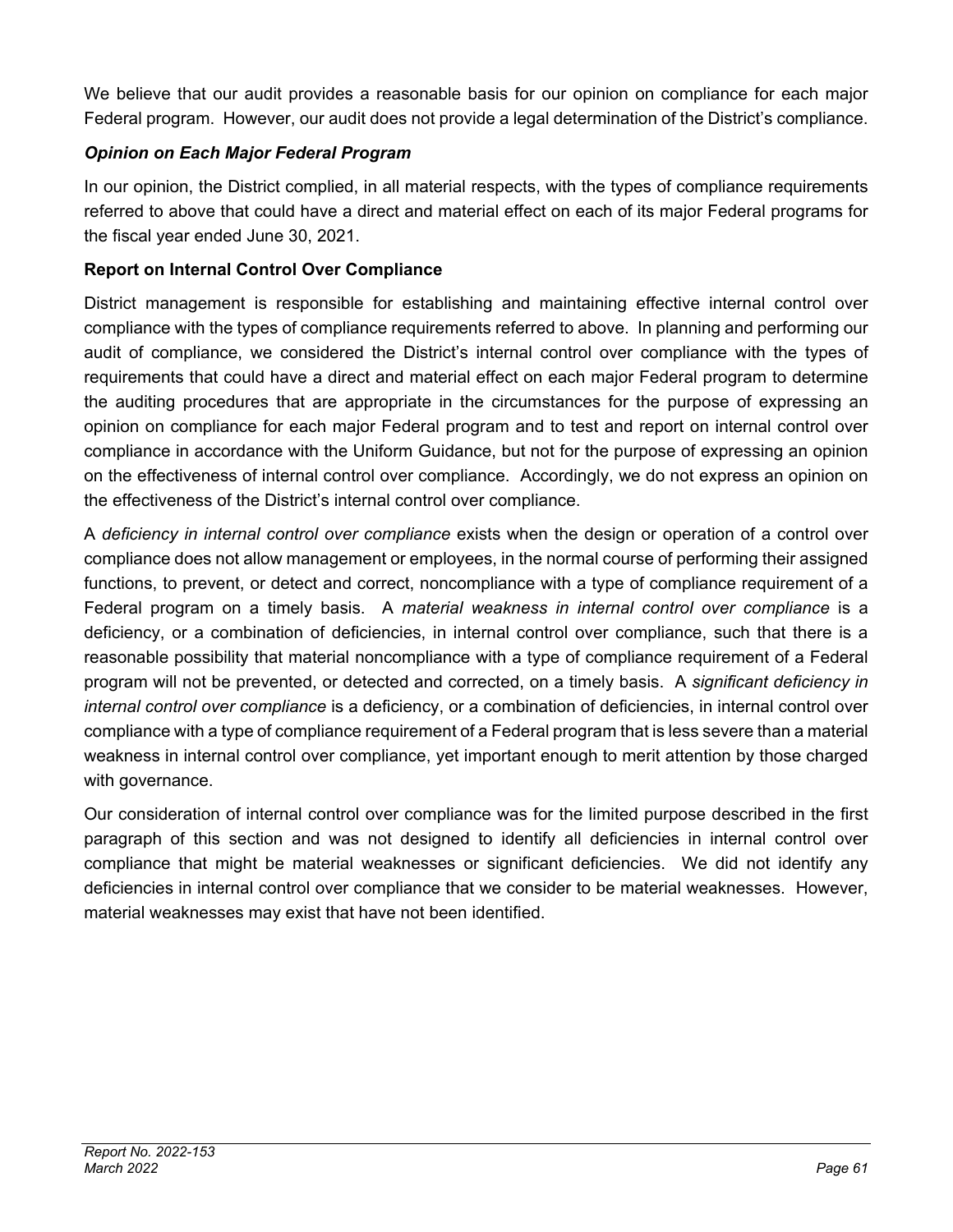The purpose of this report on internal control over compliance is solely to describe the scope of our testing of internal control over compliance and the results of that testing based on the requirements of the Uniform Guidance. Accordingly, this report is not suitable for any other purpose.

Respectfully submitted,

F. Norman

Sherrill F. Norman, CPA Tallahassee, Florida March 15, 2022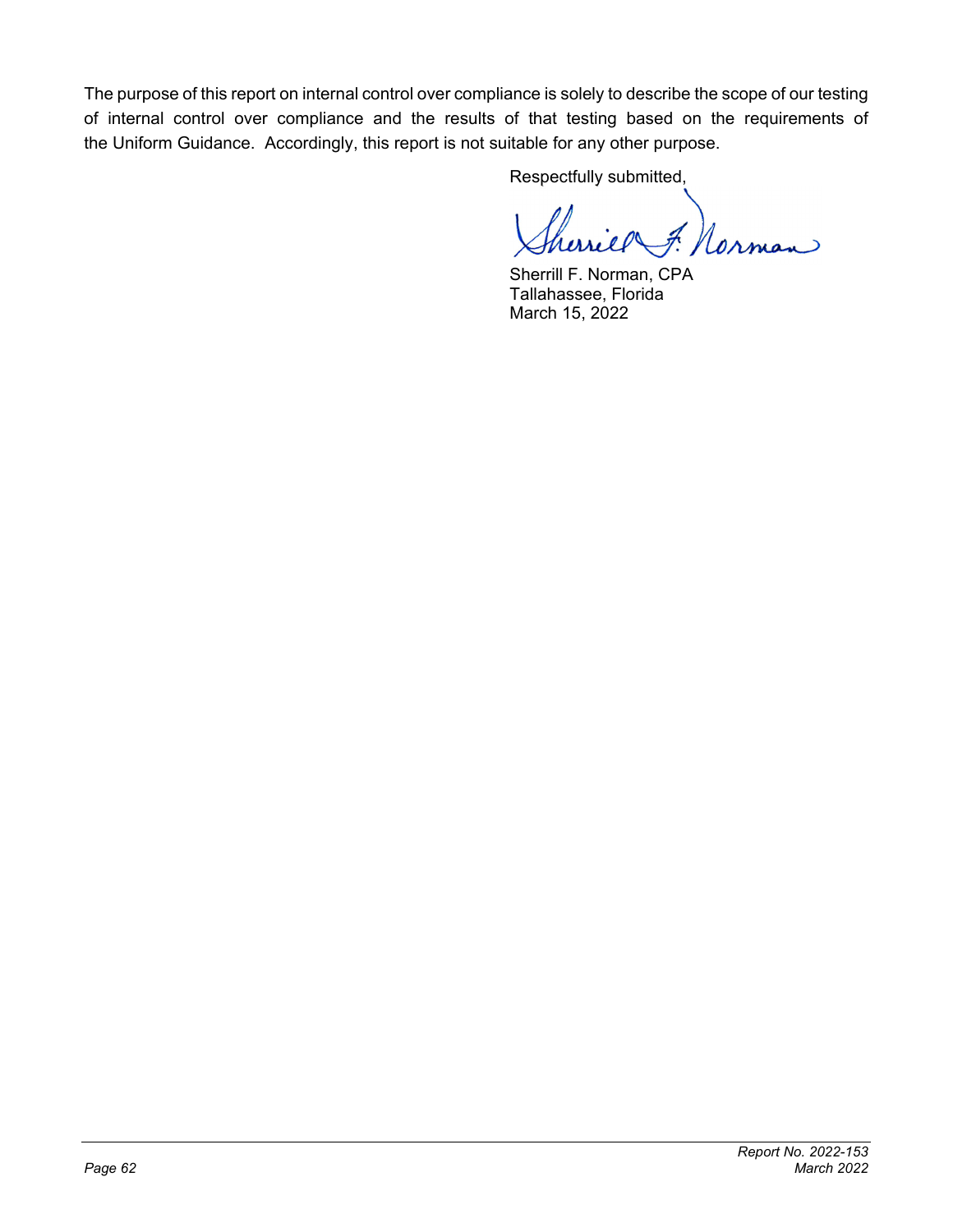## <span id="page-68-0"></span>*SCHEDULE OF FINDINGS AND QUESTIONED COSTS*

## SECTION I – SUMMARY OF AUDITOR'S RESULTS

#### **Financial Statements**

| Type of auditor's report issued on whether the financial<br>statements audited were prepared in accordance with<br>GAAP: | Unmodified                                                            |
|--------------------------------------------------------------------------------------------------------------------------|-----------------------------------------------------------------------|
| Internal control over financial reporting:                                                                               |                                                                       |
| Material weakness(es) identified?                                                                                        | No                                                                    |
| Significant deficiency(ies) identified?                                                                                  | None reported                                                         |
| Noncompliance material to financial statements noted?                                                                    | No                                                                    |
| <b>Federal Awards</b>                                                                                                    |                                                                       |
| Internal control over major Federal programs:                                                                            |                                                                       |
| Material weakness(es) identified?                                                                                        | No                                                                    |
| Significant deficiency(ies) identified?                                                                                  | None reported                                                         |
| Type of auditor's report issued on compliance for major<br>Federal programs:                                             | Unmodified                                                            |
| Any audit findings disclosed that are required to be<br>reported in accordance with 2 CFR 200.516(a)?                    | No                                                                    |
| Identification of major Federal programs:                                                                                |                                                                       |
| <b>Assistance Listing Numbers:</b>                                                                                       | Name of Federal Program or Cluster:                                   |
| 10.553, 10.555, and 10.579<br>84.425                                                                                     | <b>Child Nutrition Cluster</b><br><b>Education Stabilization Fund</b> |
| Dollar threshold used to distinguish between<br>type A and type B programs:                                              | \$750,000                                                             |
| Auditee qualified as low risk auditee?                                                                                   | Yes                                                                   |

## SECTION II – FINANCIAL STATEMENT FINDINGS

No matters are reported.

## SECTION III – FEDERAL AWARD FINDINGS AND QUESTIONED COSTS

No matters are reported.